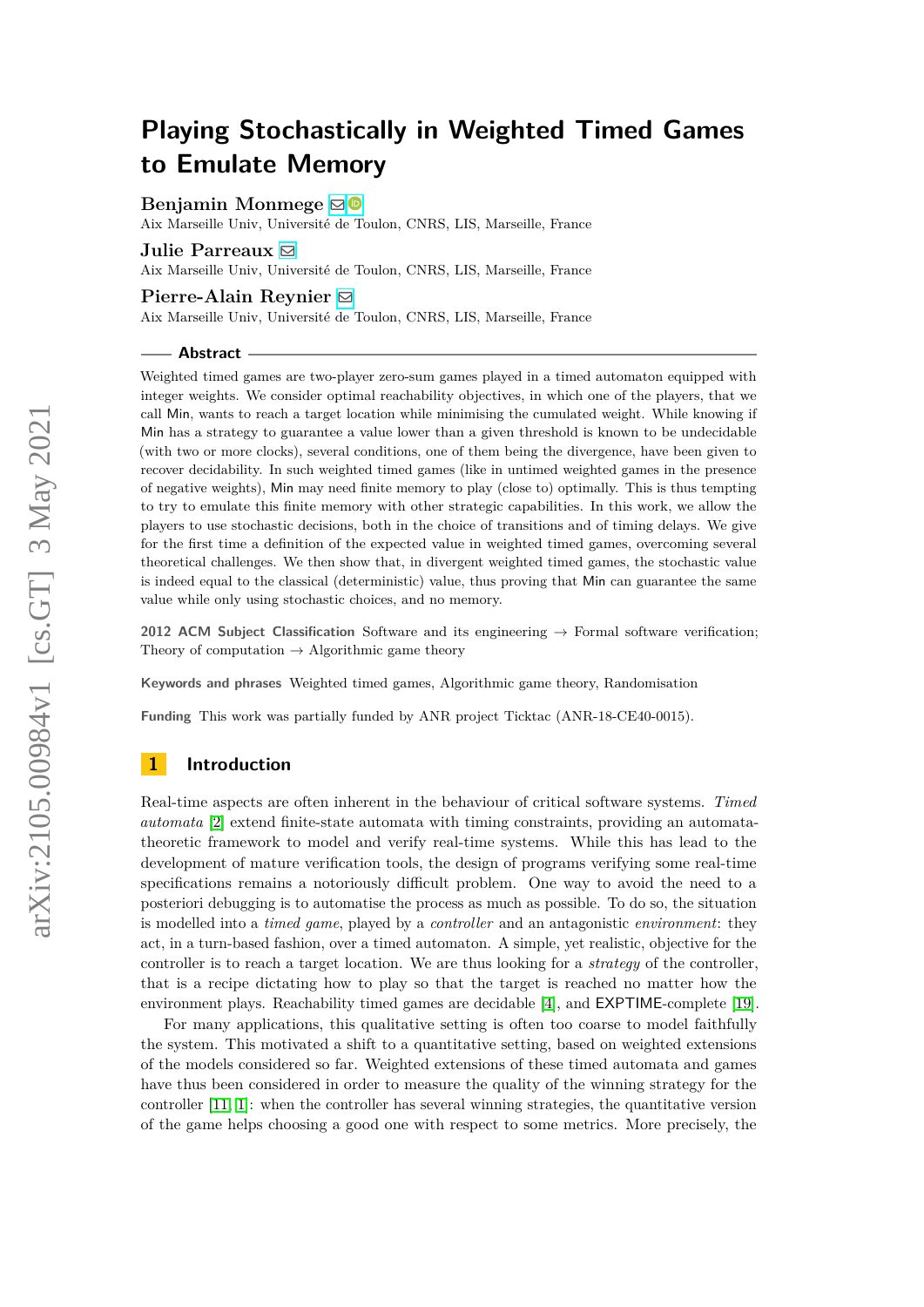controller, which we now call player Min, wants to reach the target while *minimising* the cumulated weight. The model we consider, called *weighted timed game* (WTG for short), is defined as follows: the game takes place over a weighted (or priced) timed automaton [\[5,](#page-15-4) [3\]](#page-15-5), where locations are split among the two players, transitions are equipped with weights, and locations with rates of weights (the cost is then proportional to the time spent in this location, with the rate as proportional coefficient). In this setting, the possibility to use negative weights on transitions and locations is crucial when one wants to model energy or other resources that can grow or decrease during the execution of the system under study.

While solving the optimal reachability problem on weighted timed automata has been shown to be PSPACE-complete [\[8\]](#page-15-6) (i.e. the same complexity as the non-weighted version), WTGs are known to be undecidable [\[13\]](#page-16-1) . Many restrictions have then been considered in order to regain decidability, the first and most interesting one being the class of strictly non-Zeno cost with only non-negative weights (in transitions and locations) [\[11\]](#page-15-2): this hypothesis requires that every execution of the timed automaton that follows a cycle of the region automaton has a weight far from 0 (in interval  $[1, +\infty)$ , for instance). This setting has been extended in the presence of negative weights in transitions and locations [\[16\]](#page-16-2): in the so-called *divergent WTGs*, each execution that follows a cycle of the region automaton has a weight in (−∞*,* −1] ∪ [1*,* +∞). A triply-exponential-time algorithm allows one to compute the values and almost-optimal strategies, while deciding the divergence of a WTG is PSPACE-complete.

When studying optimal reachability objectives with both positive and negative weights, it is known that strategies of player Min require memory to play optimally (see [\[15\]](#page-16-3) for the case of finite games). More precisely, the memory needed is pseudo-polynomial (i.e. polynomial if constants are encoded in unary). For WTGs, the memory needed even becomes exponential. An important challenge is thus to find ways to avoid using such complex strategies, e.g. by proposing alternative classes of strategies that are more easily amenable to implementation.

Strategies considered so far are deterministic. Though the game has no stochastic edges, it is possible to allow players to use stochastic strategies. This approach has been recently studied in the setting of finite games [\[20\]](#page-16-4), where it is shown that memory may indeed be emulated using randomness in finite reachability games with integer weights. More precisely, the minimal value Min can achieve using memoryless stochastic strategies is the same as the value achievable using deterministic strategies. In the present work, we lift the results obtained in [\[20\]](#page-16-4) for finite games to the timed setting.

A first important challenge is to analyse how to play stochastically in WTGs. To our knowledge, this has not been studied before. Starting from a notion of stochastic behaviours in a timed automaton considered in [\[7\]](#page-15-7) (for the one-player setting), we propose a new class of stochastic strategies. Compared with [\[7\]](#page-15-7), our class is larger in the sense that we allow Dirac distributions for delays, which subsumes the setting of deterministic strategies. However, in order to ensure that strategies yield a well-defined probability distribution on sets of executions, we need measurability properties stronger than the one considered in [\[7\]](#page-15-7) (we actually provide an example showing that their hypothesis was not strong enough).

Then, we turn our attention towards the expected cumulated weight of the set of plays conforming to a pair of stochastic strategies. We first prove that under the previous measurability hypotheses, this expectation is well-defined when restricting to the set of plays following a finite sequence of transitions. In order to have the convergence of the global expectation, we identify another property of strategies of Min, which intuitively ensures that the set of target locations is reached quickly enough. This allows us to define a notion of stochastic value (resp. memoryless stochastic value) of the game, i.e. the best value Min can achieve using stochastic strategies (resp. memoryless stochastic strategies), when Max uses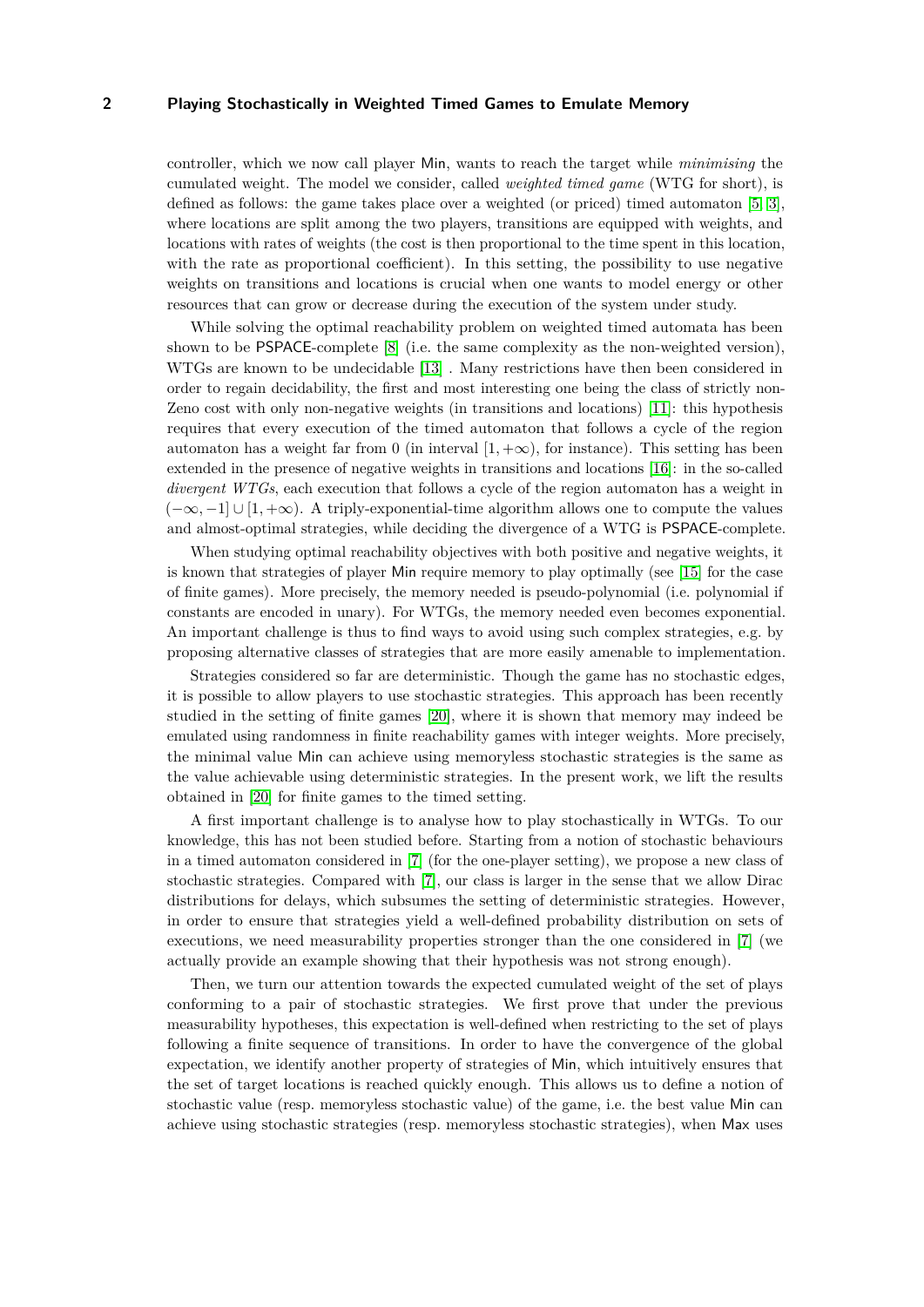<span id="page-2-0"></span>

**Figure 1** On the left, a weighted timed game. Locations belonging to Min (resp. Max) are depicted by circles (resp. squares). The target location is  $\ell_3$ . Location  $\ell_1$  (resp.  $\ell_5$ ) has (deterministic) value +∞ (resp. −∞). As a consequence, the value in *ℓ*<sup>4</sup> is determined by the edge to *ℓ*3, and depicted in blue on the right. In location  $\ell_2$ , the value associated with the transition to  $\ell_3$  is depicted in red, and the deterministic value in  $\ell_2$  is obtained as the minimum of these two curves.

stochastic strategies (resp. memoryless stochastic strategies) too.

In a second step, we aim at adapting the proof techniques of [\[20\]](#page-16-4) from finite to infinite games. It is well-known that the classical region abstraction of timed automata is not suited to analyse WTGs (there are cases in which one has to split regions). In order to obtain positive results, we focus on the class of divergent WTGs. We prove that the notion of optimal deterministic switching strategy, which was central in the approach of [\[20\]](#page-16-4), can be adapted to divergent WTGs. Our main result is then to show that for these games, the two versions of stochastic values are equal to the deterministic value. In other terms, we show that Min can emulate memory using randomisation, and vice versa. Moreover, combining memory and randomisation does not increase Min's capabilities. Due to the lack of space, detailed proofs of all results can be found in appendix.

# <span id="page-2-1"></span>**2 Weighted timed games**

We let C be a finite set of variables called clocks. A valuation is a mapping  $\nu: \mathcal{C} \to \mathbb{R}_{>0}$ . For a valuation  $\nu$ , a delay  $t \in \mathbb{R}_{\geq 0}$  and a subset  $Y \subseteq \mathcal{C}$  of clocks, we define the valuation  $\nu + t$ as  $(\nu + t)(x) = \nu(x) + t$ , for all  $x \in \mathcal{C}$ , and the valuation  $\nu[Y := 0]$  as  $(\nu[Y := 0])(x) = 0$ if  $x \in Y$ , and  $(\nu[Y := 0])(x) = \nu(x)$  otherwise. The valuation **0** assigns 0 to every clock. A (non-diagonal) guard on clocks of  $\mathcal C$  is a conjunction of atomic constraints of the form  $x \bowtie c$ , where  $\bowtie \in \{\leq, <, =, >, \geq\}$  and  $c \in \mathbb{N}$ . A valuation  $\nu : \mathcal{C} \to \mathbb{R}_{\geq 0}$  satisfies an atomic constraint  $x \bowtie c$  if  $\nu(x) \bowtie c$ . The satisfaction relation is extended to all guards q naturally, and denoted by  $\nu \models g$ . We let **Guards**(C) denote the set of guards over C.

▶ **Definition 1.** *A weighted timed game (WTG) is a tuple*  $\mathcal{G} = \langle L_{\text{Min}}, L_{\text{Max}}, L_T, \Delta, \text{wt} \rangle$  where  $L_{\text{Min}}$ ,  $L_{\text{Max}}$ ,  $L_T$  are finite disjoint subsets of Min *locations*, Max *locations*, and target *locations*, *respectively (we let*  $L = L_{\text{Min}} \oplus L_{\text{Max}} \oplus L_T$ ),  $\Delta \subseteq L \times \text{Guards}(\mathcal{C}) \times 2^{\mathcal{C}} \times L$  *is a finite set of transitions,* wt:  $\Delta \uplus L \to \mathbb{Z}$  *is the weight function*.

Without loss of generality, we suppose the absence of deadlocks except on target locations, i.e. for each location  $\ell \in L \backslash L_T$  and valuation  $\nu$ , there exists  $(\ell, g, Y, \ell') \in \Delta$  such that  $\nu \models g$ , and no transitions start in  $L_T$ . The semantics of a WTG  $\mathcal G$  is defined in terms of a game played on an infinite transition system whose vertices are configurations of the WTG. A configuration is a pair  $(\ell, \nu)$  with a location and a valuation of the clocks. Configurations are split into players according to the location. A configuration is final if its location is a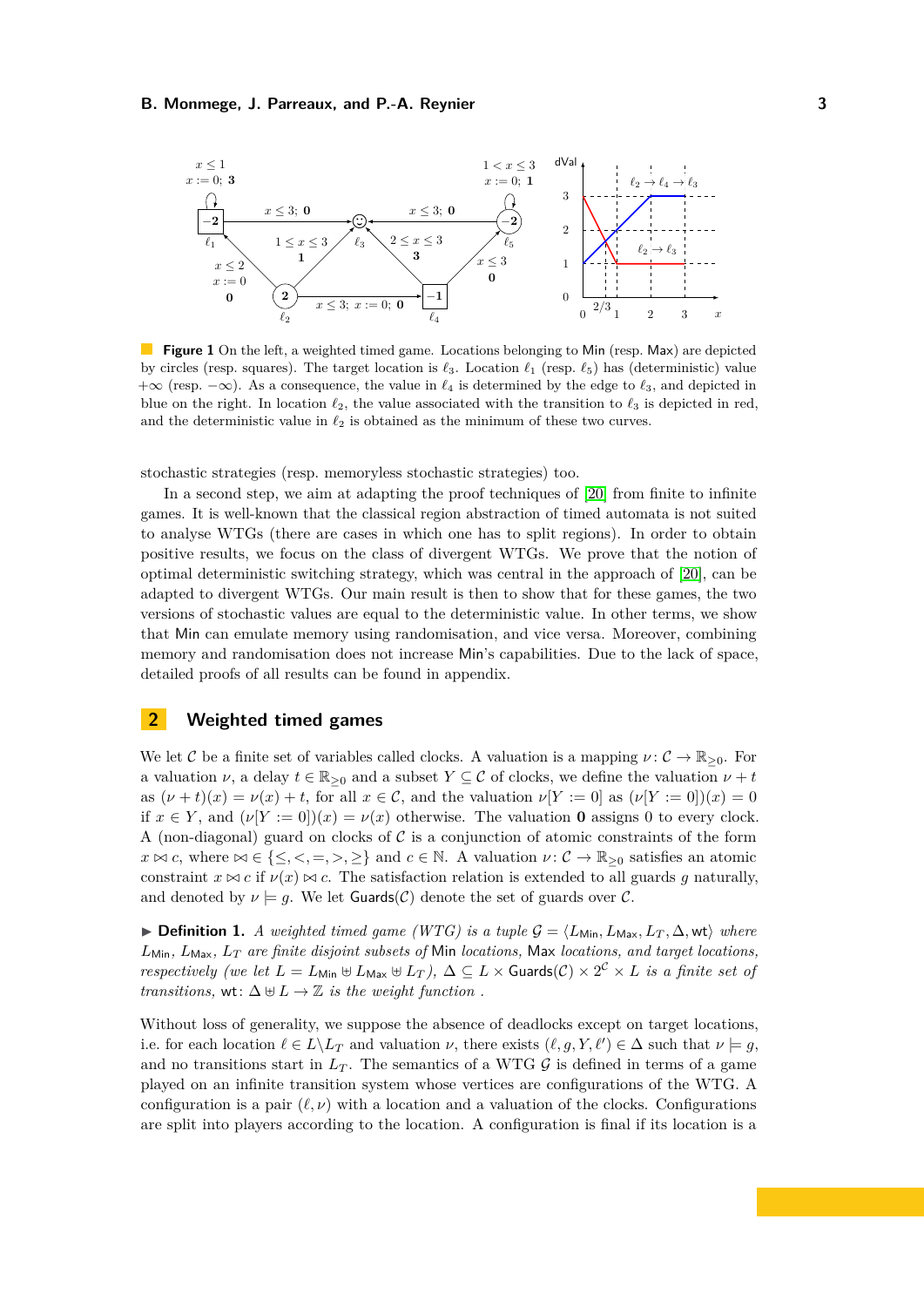target location of  $L_T$ . The alphabet of the transition system is given by  $\Delta \times \mathbb{R}_{\geq 0}$ : a pair  $(\delta, t)$  encodes the delay t that a player wants to spend in the current location, before firing transition  $\delta$ . For every delay  $t \in \mathbb{R}_{\geq 0}$ , transition  $\delta = (\ell, g, Y, \ell') \in \Delta$  and valuation  $\nu$ , there is an edge  $(\ell, \nu) \stackrel{\delta, t}{\longrightarrow} (\ell', \nu')$  if  $\nu + t \models g$  and  $\nu' = (\nu + t)[Y := 0]$ . The weight of such an edge *e* is given by  $t \times \text{wt}(\ell) + \text{wt}(\delta)$ . An example is depicted on Figure [1.](#page-2-0)

A *finite play* is a finite sequence of consecutive edges  $\rho = (\ell_0, \nu_0) \xrightarrow{\delta_0, t_0} (\ell_1, \nu_1) \xrightarrow{\delta_1, t_1}$  $\cdots (\ell_k, \nu_k)$ . We sometimes denote such a play  $(\ell_0, \nu_0) \xrightarrow{(\delta_0, t_0) \cdots (\delta_{k-1}, t_{k-1})}$ , since intermediate locations and valuations are uniquely defined by the initial configuration and the sequence of transitions and delays. We denote by |*ρ*| the length *k* of *ρ*. The concatenation of two finite plays  $\rho_1$  and  $\rho_2$ , such that  $\rho_1$  ends in the same configuration as  $\rho_2$  starts, is denoted by  $\rho_1 \rho_2$ . We denote by  $I(\rho, \delta)$  the interval of delays t such that the play  $\rho$  can be extended with the edge  $\stackrel{\delta,t}{\longrightarrow}$ . We let FPlays be the set of all finite plays, whereas FPlays<sub>Min</sub> (resp. FPlays<sub>Max</sub>) denote the finite plays that end in a configuration of Min (resp. Max). A *play* is then a maximal sequence of consecutive edges (it is either infinite or it reaches *L<sup>T</sup>* ).

We call *path* a finite or infinite sequence  $\pi$  of transitions of G. Each play  $\rho$  of G is associated with a unique path  $\pi$  (by projecting away everything but the transitions): we say that *ρ follows* the path  $\pi$ . A *target path* is a finite path ending in the target set  $L_T$ . We denote by TPaths the set of target paths. We let TPaths<sub>ρ</sub> (resp. TPaths<sub>ρ</sub><sup>n</sup>) the subset of target paths that start from the last location of the finite play *ρ* (resp. containing *n* transitions). A path is said to be *maximal* if it is infinite or if it is a target path.

A *deterministic strategy* for Min (resp. Max) is a mapping  $\sigma$ : FPlays<sub>Min</sub>  $\rightarrow \Delta \times \mathbb{R}_{\geq 0}$ (resp.  $\tau$ : FPlays<sub>Max</sub>  $\rightarrow \Delta \times \mathbb{R}_{\geq 0}$ ) such that for all finite plays  $\rho \in \text{FPlays}_{\text{Min}}$  (resp.  $\rho \in$  $FPlays_{Max}$ ) ending in non-target configuration  $(\ell, \nu)$ , there exists an edge  $(\ell, \nu) \xrightarrow{\sigma(\rho)} (\ell', \nu').$ We let dStrat<sub>Min</sub> and dStrat<sub>Max</sub> denote the set of deterministic strategies in  $\mathcal G$  for players Min and Max, respectively. A play or finite play  $\rho = (\ell_0, \nu_0) \xrightarrow{\delta_0, t_0} (\ell_1, \nu_1) \xrightarrow{\delta_1, t_1} \cdots$  conforms to a deterministic strategy  $\sigma$  of Min (resp. Max) if for all *k* such that  $(\ell_k, \nu_k)$  belongs to Min (resp. Max), we have that  $(\delta_k, t_k) = \sigma((\ell_0, \nu_0) \xrightarrow{\delta_0, t_0} \cdots (\ell_k, \nu_k)).$  For all deterministic strategies  $\sigma$  and  $\tau$  of players Min and Max, respectively, and for all configurations  $(\ell_0, \nu_0)$ , we let  $Play((\ell_0, \nu_0), \sigma, \tau)$  be the outcome of  $\sigma$  and  $\tau$ , defined as the unique maximal play conforming to  $\sigma$  and  $\tau$  and starting in  $(\ell_0, \nu_0)$ .

The objective of Min is to reach a target configuration, while minimising the cumulated weight up to the target. Hence, we associate to every finite play  $\rho = (\ell_0, \nu_0) \xrightarrow{\delta_0, t_0}$  $(\ell_1, \nu_1) \xrightarrow{\delta_1, t_1} \cdots (\ell_k, \nu_k)$  its cumulated weight, taking into account both discrete and continuous costs:  $\mathsf{wt}_{\Sigma}(\rho) = \sum_{i=0}^{k-1} [t_i \times \mathsf{wt}(\ell_i) + \mathsf{wt}(\delta_i)].$  Then, the weight of a maximal play  $\rho$ , denoted by  $\mathsf{wt}(\rho)$ , is defined by  $+\infty$  if  $\rho$  is infinite (does not reach  $L_T$ ), and  $\mathsf{wt}_\Sigma(\rho)$  if it ends in  $(\ell_T, \nu)$  with  $\ell_T \in L_T$ .

A deterministic strategy  $\sigma \in \mathsf{dStrat}_{\mathsf{Min}}$  guarantees a certain value, against all possible strategies of the opponent: for all locations  $\ell$  and valuations  $\nu$ , we let  $dVal_{\ell,\nu}^{\sigma}$  =  $\sup_{\tau \in \mathsf{dStrat}_{\mathsf{Max},\mathcal{G}}}$  wt(Play( $(\ell,\nu),\sigma,\tau)$ ). Then, for all locations  $\ell$  and valuations  $\nu$ , we let  $\mathsf{dVal}_{\ell,\nu}$ be the *deterministic value* of G in  $(\ell, \nu)$ , defined as  $dVal_{\ell, \nu} = \inf_{\sigma \in \text{dStrat}_{\text{Min}}} dVal_{\ell, \nu}^{\sigma}$ . We say that a deterministic strategy  $\sigma$  of Min is  $\varepsilon$ *-optimal wrt the deterministic value* if  $\mathsf{dVal}_{\ell,\nu}^{\sigma}\leq \mathsf{dVal}_{\ell,\nu}+\varepsilon$ for all  $(\ell, \nu)$ . It is said optimal if this holds for  $\varepsilon = 0$ .

As usual in related work [\[1,](#page-15-3) [11,](#page-15-2) [12,](#page-16-5) [16\]](#page-16-2), we assume that all clocks are *bounded* by a constant  $M \in \mathbb{N}$ , i.e. every transition of the WTG is equipped with a guard *g* such that  $\nu \models g$  implies  $\nu(x) \leq M$  for all clocks  $x \in \mathcal{C}$ . We denote by  $w_{\text{max}}^L$  (resp.  $w_{\text{max}}^{\Delta}, w_{\text{max}}^e$ ) the maximal weight in absolute values of locations (resp. of transitions, edges) of  $\mathcal{G}$ , i.e.  $w_{\text{max}}^L = \max_{\ell \in L} |\text{wt}(\ell)|$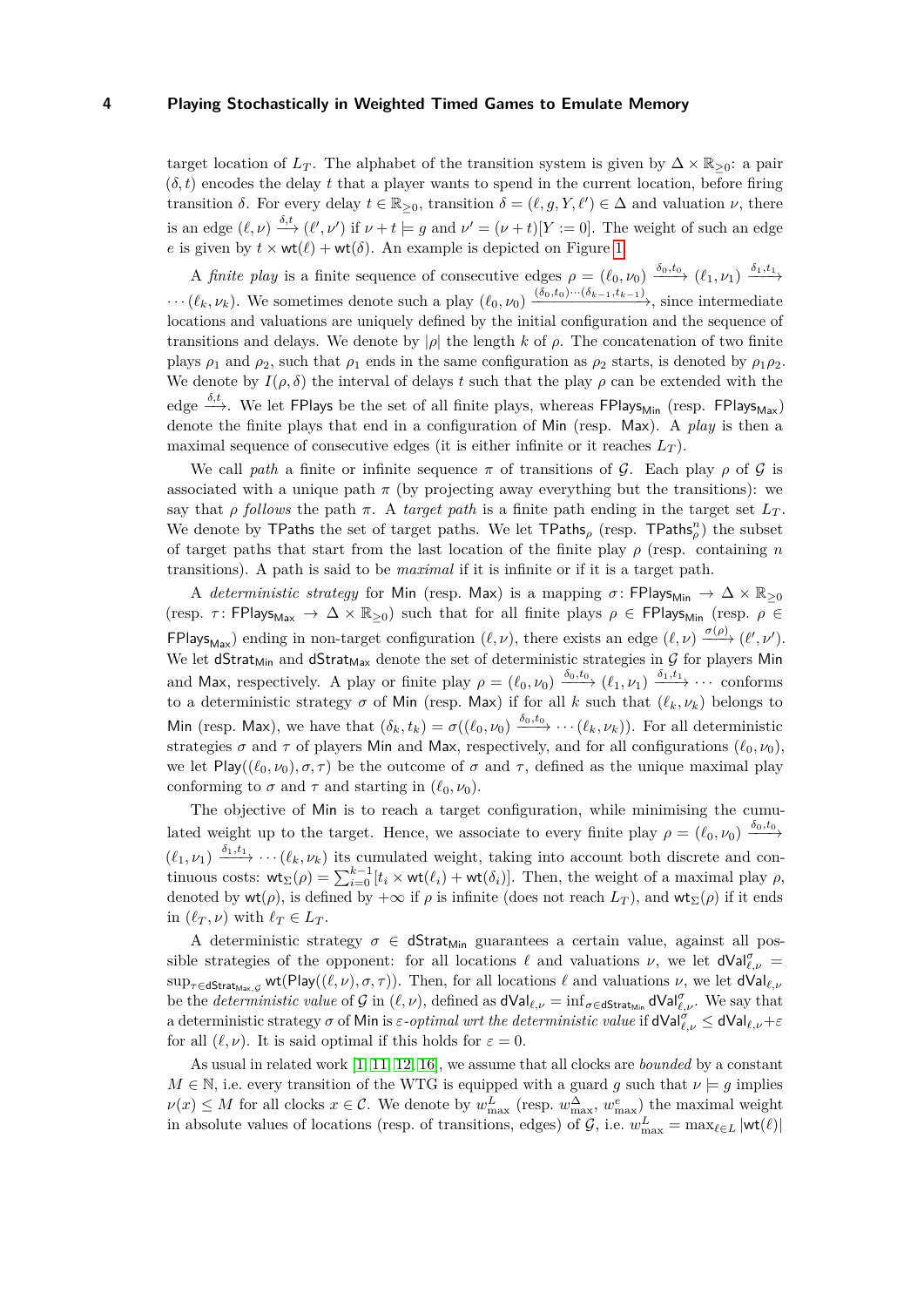$(\text{resp. } w_{\text{max}}^{\Delta} = \max_{\delta \in \Delta} |\text{wt}(\delta)|, w_{\text{max}}^e = Mw_{\text{max}}^L + w_{\text{max}}^{\Delta}).$ 

In the following, we rely on the crucial notion of regions, as introduced in the seminal work on timed automata [\[2\]](#page-15-0). A game  $\mathcal G$  can be populated with the region information, without loss of generality, as described formally in [\[16\]](#page-16-2), e.g. The *region automaton, or region game*,  $\mathcal{R}(\mathcal{G})$ is thus the WTG with locations  $S = L \times \text{Reg}(\mathcal{C}, M)$  and all transitions  $((\ell, r), g'', Y, (\ell', r'))$ with  $(\ell, g, Y, \ell') \in \Delta$  such that the model of guard  $g''$  (i.e. all valuations  $\nu$  such that  $\nu \models g''$ ) is a region  $r''$ , time successor of  $r$  such that  $r''$  satisfies the guard  $g$ , and  $r'$  is the region obtained from  $r''$  by resetting all clocks of Y. Distribution of locations to players, final locations, and weights are inherited from G. We call *region path* a finite or infinite sequence of transitions in this automaton, and we again denote by  $\pi$  such paths. A play  $\rho$  in  $\mathcal G$  is projected on a region path  $\pi$ , with a similar definition as the projection on paths: we again say that *ρ follows* the region path  $\pi$ . It is important to notice that, even if  $\pi$  is a *cycle* (i.e. starts and ends in the same location of the region game), there may exist plays following it in  $G$  that are not cycles, due to the fact that regions are sets of valuations.

As shown in previous work [\[11,](#page-15-2) [16\]](#page-16-2), knowing whether  $dVal_{\ell,\nu} = +\infty$  for a certain configuration is a purely qualitative problem that can be decided easily by using the region game: indeed,  $dVal_{\ell,\nu} = +\infty$  if and only if Min has no strategies that guarantee reaching the target  $L_T$ . This is thus a reachability objective, where weights are useless. Moreover, Max has a strategy that guarantees that no plays reach the target  $L_T$  from any configuration  $(\ell, \nu)$  such that  $dVal_{\ell,\nu} = +\infty$ . In this situation, considering stochastic choices is not interesting. We **thus rule out this case by supposing in the following that no configurations of** G **have a value** +∞: such configurations can be removed in the region game by strengthening the guard on transitions.

# **3 Playing stochastically in WTGs**

Our first contribution consists in allowing both players to use stochastic choices in their strategies. From a game theory point of view, this seems natural. From a controller synthesis point of view, we claim that the question is natural too, especially because player Min may require exponential memory to play optimally in WTGs. This is already the case even without clocks (such games are then sometimes called *shortest-path games*) where it has been shown in [\[20\]](#page-16-4) that the memory required by Min could be traded for stochastic choices instead (and vice versa). We aim at extending this result in the context of weighted timed games. Before doing so, we must introduce stochastic strategies in the context of weighted timed games, which has never been explored until now, as far as we are aware of. We will however strongly rely on a recent line of works aiming at studying stochastic timed automata [\[7,](#page-15-7) [9,](#page-15-8) [6,](#page-15-9) [10\]](#page-15-10), thus extending the results in the context of two-player games (instead of model-checking) and with weights, which indeed represents the main challenge in order to give a meaning to the expected payoff.

Naturally, deterministic strategies for Min are extended to more general stochastic strategies as mappings  $\eta$ : FPlays<sub>Min</sub> → Dist( $\Delta \times \mathbb{R}_{\geq 0}$ ) where each finite play is associated to a probability distribution over the set of pairs of transition and delay. Here, we let  $Dist(S)$  the set of all probability distributions over a set S (equipped with an underlying  $\sigma$ -algebra). Since  $\Delta$  is a finite set, this is equivalent to letting first Min choose a transition via  $\eta_{\Delta}$ : FPlays<sub>Min</sub> → Dist( $\Delta$ ), and then, knowing the chosen transition, choose a delay via  $\eta_{\mathbb{R}^+}$ : FPlays<sub>Min</sub>  $\times \Delta \to \text{Dist}(\mathbb{R}_{\geq 0})$ , the support of the distribution  $\eta_{\mathbb{R}^+}(\rho, \delta)$  being included in the interval *I*( $\rho$ ,  $\delta$ ) of valid delays. We can then recombine  $\eta_{\Delta}$  and  $\eta_{\mathbb{R}^+}$  to obtain the distribution *η*(*ρ*). Similar definitions hold for Max whose general strategies are denoted by *θ*.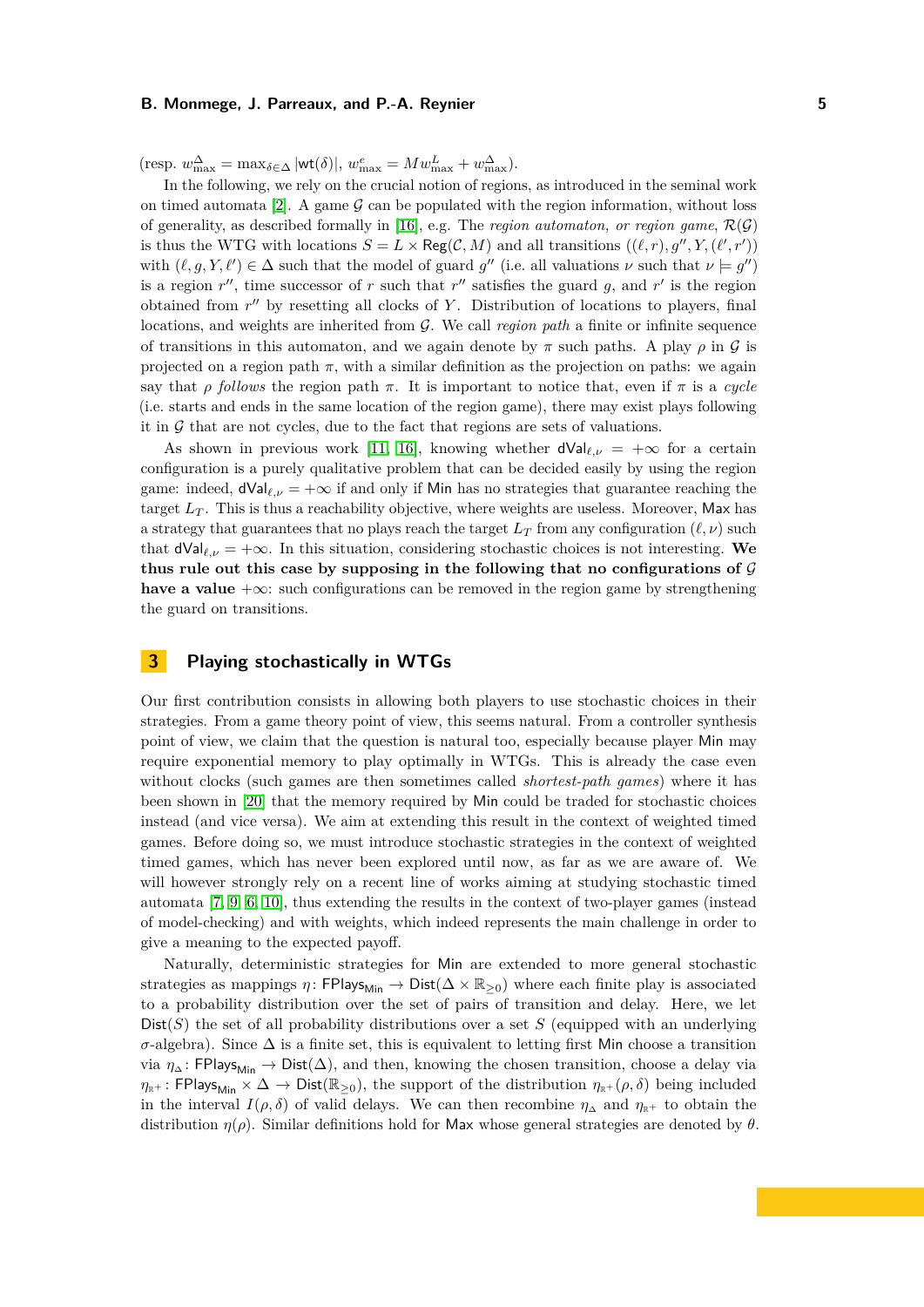Notice that deterministic strategies are a special case of strategies, where the distributions are chosen to be Dirac distributions. Another useful restriction over strategies is the nonuse of memory: a strategy  $\eta$  is *memoryless* if for all finite plays  $\rho$ ,  $\rho'$  ending in the same configuration, we have that  $\eta(\rho) = \eta(\rho')$ . A similar definition holds for Max.

**Probability measure on plays.** We fix two strategies  $\eta$  and  $\theta$  for both players, and an initial configuration  $(\ell_0, \nu_0)$ . Our goal is to define a probability measure on plays. To do so, and following the contribution of [\[7\]](#page-15-7) for stochastic timed automata, the set of plays of a WTG G starting from  $(\ell_0, \nu_0)$  and conforming to  $\eta$  and  $\theta$  can naturally be equipped with a structure of  $\sigma$ -algebra whose generators are all subsets of plays that start with a finite prefix following the same finite path  $\pi$  (remember that paths are sequences of transitions, with no information on the delayed time) with some Borel-measurable constraints on the delays taken along  $\pi$ . The a priori idea is thus to define a probability measure  $\mathbb{P}_{\ell_0,\nu_0}^{\eta,\theta}$  on such generators which extends uniquely as a probability measure over the whole  $\sigma$ -algebra, by Carathéodory's extension theorem.

Consider thus a finite path  $\pi$ , starting in location  $\ell$ , and a play  $\rho$  ending in the same location *ℓ*. We define the probability  $\mathbb{P}_{\rho}^{\eta,\theta}(\pi)$  taking into account all possible plays that start with  $\rho$  and continue according to  $\pi$  (we leave the Borel-measurable constraints on the delays for now, but discuss them later). It is defined by induction on the length of  $\pi$  by  $\mathbb{P}_{\rho}^{\eta,\theta}(\varepsilon) = 1$ , and for all transitions  $\delta = (\ell, g, Y, \ell') \in \Delta$ ,  $\mathbb{P}_{\rho}^{\eta, \theta}(\delta \pi) = \int_{I(\rho, \delta)} \eta_{\Delta}(\rho)(\delta) \times \mathbb{P}_{\rho}^{\eta, \theta}$  $\phi \rightarrow{\eta,\theta \atop \rho \longrightarrow} (\pi) \,\, \mathrm{d} \eta_{\mathbb{R}^+}(\rho, \delta)(t).$ This definition is very similar to the one in [\[7\]](#page-15-7) except that we choose to decouple the distribution on pairs of  $\Delta \times \mathbb{R}_{\geq 0}$  by first selecting a transition and then delay, whereas authors of [\[7\]](#page-15-7) consider independent choices, the one on transitions being described by some weights on transitions (depending on the current region).

For modelling purposes, authors of [\[7\]](#page-15-7) enforce that probability distributions on delays do not forbid any delays of the interval  $I(\rho, \delta)$  of possible delays, thus ruling out singular distributions like Dirac ones that would consider taking a single possible delay (like deterministic strategies do). More formally, they require  $\eta_{\mathbb{R}^+}(\rho,\delta)$  to be absolutely continuous (i.e. equivalent to the Lebesgue measure) on interval  $I(\rho, \delta)$ . We claim that even with this assumption, the previous definition of the probability may not be well-founded, as demonstrated by the example given in Appendix [A.](#page-17-0) From this example, we see the importance to moreover enforce that the distributions  $\eta_{\Delta}(\rho)$  and  $\eta_{\mathbb{R}^+}(\rho,\delta)$  are "measurable wrt the sequence of delays along the play  $\rho$ ". This is easy to define for the transition part. For delays, since we want deterministic strategies to be a subset of stochastic strategies, we must be able to choose delays by using Dirac distributions, and by extension discrete distributions (that are not absolutely continuous, as [\[7\]](#page-15-7) requires). This results in the following hypothesis:

<span id="page-5-1"></span> $\blacktriangleright$  **Hypothesis 1.** *A strategy*  $\eta$  *satisfies this hypothesis if* 1. *for all transitions*  $\delta_0, \ldots, \delta_k, \delta$ *, the* mapping  $(t_0,\ldots,t_{k-1})\mapsto \eta_\Delta((\ell_0,\nu_0)\xrightarrow{(\delta_0,t_0)\cdots(\delta_{k-1},t_{k-1})})(\delta)$  is measurable; and 2. for all plays  $\rho$  *and transition*  $\delta$ *, the probability distribution*  $\eta_{\mathbb{R}^+}(\rho, \delta)$  *(of the random variable t) is described by a cumulative distribution function (CDF) that is the sum of an absolutely continuous function*  $G(\rho, \delta)$  *and Heaviside functions*<sup>[1](#page-5-0)</sup>  $t \mapsto \sum_i \alpha_i(\rho, \delta) H(t - a_i(\rho, \delta))$ *. Moreover, for* all transitions  $\delta_0, \ldots, \delta_{k-1}, \delta$ , the mappings  $(t_0, \ldots, t_{k-1}, t) \mapsto G(\rho, \delta)(t)$ ,  $(t_0, \ldots, t_{k-1}) \mapsto$  $a_i(\rho, \delta)$ *, and*  $(t_0, \ldots, t_{k-1}) \mapsto a_i(\rho, \delta)$  *must be measurable (where we use notation*  $\rho$  *to denote*  $the \ play\ (\ell_0, \nu_0) \xrightarrow{(\delta_0, t_0) \cdots (\delta_{k-1}, t_{k-1})}$ .

<span id="page-5-0"></span>We let *H* denote the mapping from R to [0, 1] such that  $H(t) = 0$  if  $t < 0$  and  $H(t) = 1$  otherwise. Recall that it is the CDF of the Dirac distribution choosing  $t = 0$ .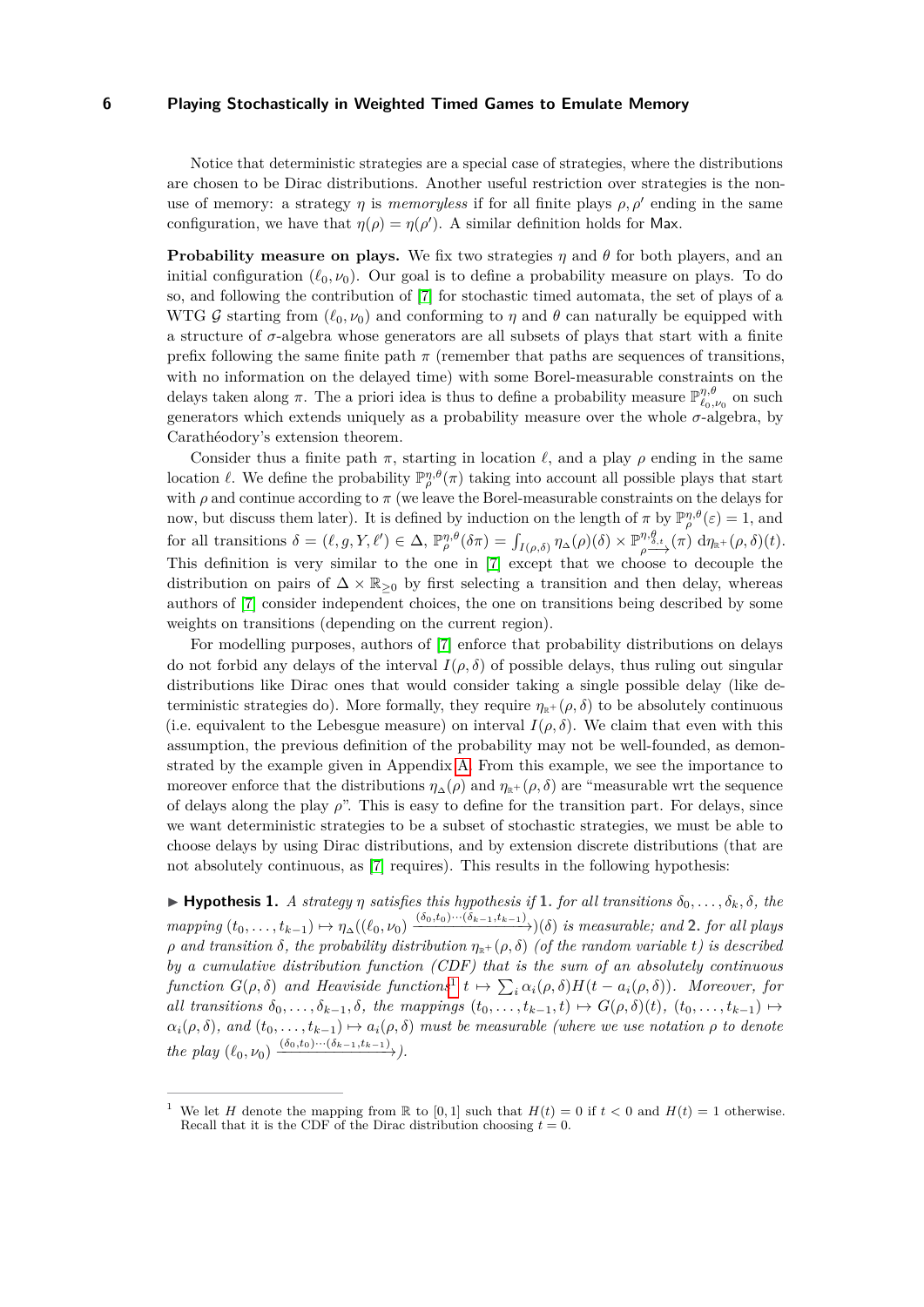This hypothesis allows us to obtain :

<span id="page-6-1"></span>**Example 12.** *If*  $\eta$  *and*  $\theta$  *are strategies satisfying Hypothesis [1,](#page-5-1) the probabilities*  $\mathbb{P}_{\rho}^{\eta,\theta}(\pi)$  *of following a path π after the play ρ are well defined. It can be extended into a probability distribution over maximal paths*  $\pi$  *starting in the last location of*  $\rho$ *.* 

Apart from the well-definition that is new, the rest of the proof is very close to the one of [\[7\]](#page-15-7). The probability measure easily extends to unions of maximal paths: in particular,  $\mathbb{P}^{\eta,\theta}_{\ell_0,\nu_0}(\text{TPaths}_{\ell_0,\nu_0})$  is set as the sum  $\sum_{\pi \in \text{TPaths}_{\ell_0,\nu_0}} \mathbb{P}^{\eta,\theta}_{\ell_0,\nu_0}(\pi)$  of probabilities of all paths reaching *L<sup>T</sup>* from *ℓ*0. Authors of [\[7\]](#page-15-7) go one step further, by using Carathéodory's theorem to extend the probability measure on paths  $(\mathbb{P}_{\rho}^{\eta,\theta}(\pi))$  to a measure on plays  $(\mathbb{P}_{\rho}^{\eta,\theta})$ , whose *σ*-algebra is generated by maximal plays with Borel-measurable constraints on the delays. We do not formally need this further extension and will only use such extension to give an intuitive introduction of the expected payoff below. In the following, we let  $Strat_{Min}$  and  $Strat_{\text{Max}}$  be the sets of (stochastic) strategies satisfying Hypothesis [1,](#page-5-1) for both players. We let mStrat<sub>Min</sub> and mStrat<sub>Max</sub> be the respective subsets of memoryless strategies.

**Expected payoff of plays.** As explained before, by Carathéodory's theorem, the set of plays can be equipped with a probability distribution, and we are interested in the expectation of the random variable  $wt(\rho)$  (where  $\rho$  conforms with two fixed strategies  $\eta$  and  $\theta$ ). This only makes sense if the probability to reach a target location is equal to 1, since otherwise, the expected weight will intuitively be  $+\infty$  (there is a non-zero probability to not reach the target location, the weight of all such plays being  $+\infty$ ). We thus now require that  $\mathbb{P}_{\ell_0,\nu_0}^{\eta,\theta}(\text{TPaths}_{\ell_0,\nu_0}) = 1$  (i.e. the probability to follow an infinite path is 0). We will see afterwards that this is not a sufficient condition to ensure that the expected weight is finite.

We would like to define the expected weight to reach the target as (we write  $\mathbb{E}_{\ell_0,\nu_0}^{\eta,\theta}$ instead of  $\mathbb{E}_{\ell_0,\nu_0}^{\eta,\theta}$  (wt), since we only consider the expectation of the weight wt):  $\mathbb{E}_{\ell_0,\nu_0}^{\eta,\theta} =$  $\int_{\rho}$  wt( $\rho$ ) d $\mathbb{P}^{\eta,\theta}_{\ell_0,\nu_0}(\rho)$  where the integral is over all plays  $\rho$  that start in  $(\ell_0,\nu_0)$  and reach the target  $L_T$  (such restriction is again justified by the fact that the probability mass of all other plays is 0). This is problematic a priori (and we will see below an example where this indeed would be a problem) since the cumulated weight is not known to be a measurable function of the play, wrt the measure  $\mathbb{P}^{\eta,\theta}_{\ell_0,\nu_0}$ .

To overcome this challenge, we follow a different approach, consisting in mimicking the construction of the probability before: first define the expected payoff of all plays following a given path, and then sum over all possible paths. This approach is intuitively justified, by the explanation given in Appendix [B.](#page-18-0)

<span id="page-6-0"></span>**• Definition 3.** We define the expected weight  $\mathbb{E}_{\rho}^{\eta,\theta}(\pi)$  of plays that can extend  $\rho$  (the weight *of ρ is thus not counted in the expectation) and that follow the path π. It is defined by induction on the length of*  $\pi$  *by*  $\mathbb{E}_{\rho}^{\eta,\theta}(\varepsilon) = 0$  *and for all transitions*  $\delta = (\ell, g, Y, \ell')$ :

$$
\mathbb{E}_{\rho}^{\eta,\theta}(\delta\pi) = \int_{I(\rho,\delta)} \eta_{\Delta}(\rho)(\delta) \left[ \left( t \text{ wt}(\ell) + \text{ wt}(\delta) \right) \mathbb{P}_{\rho}^{\eta,\theta} \xrightarrow{\mathcal{R}} (\pi) + \mathbb{E}_{\rho}^{\eta,\theta} \xrightarrow{\mathcal{R}} (\pi) \right] d\eta_{\mathbb{R}^+}(\rho,\delta)(t)
$$

*We then define the expected weight*  $\mathbb{E}_{\rho}^{\eta,\theta} = \sum_{\pi \in \text{TPaths}_{\rho}} \mathbb{E}_{\rho}^{\eta,\theta}(\pi)$ , when this sum converges.

Hypothesis [1](#page-5-1) is sufficient to show the well-definition of all expectations  $\mathbb{E}_{\rho}^{\eta,\theta}(\pi)$ :

<span id="page-6-2"></span>▶ **Lemma 4.** *If*  $η ∈$  Strat<sub>Min</sub> *and*  $θ ∈$  Strat<sub>Max</sub>,  $\mathbb{E}_{\rho}^{\eta,\theta}(\pi)$  *is well-defined for all*  $ρ$  *and*  $π$ *.* 

However, the infinite sum in  $\mathbb{E}_{\rho}^{\eta,\theta}$  can be problematic, as demonstrated by the example in Appendix [E.](#page-20-0) We thus need a stronger hypothesis to ensure its convergence. We adopt here an asymmetrical point of view, relying only on hypothesis on the strategy *η* of Min.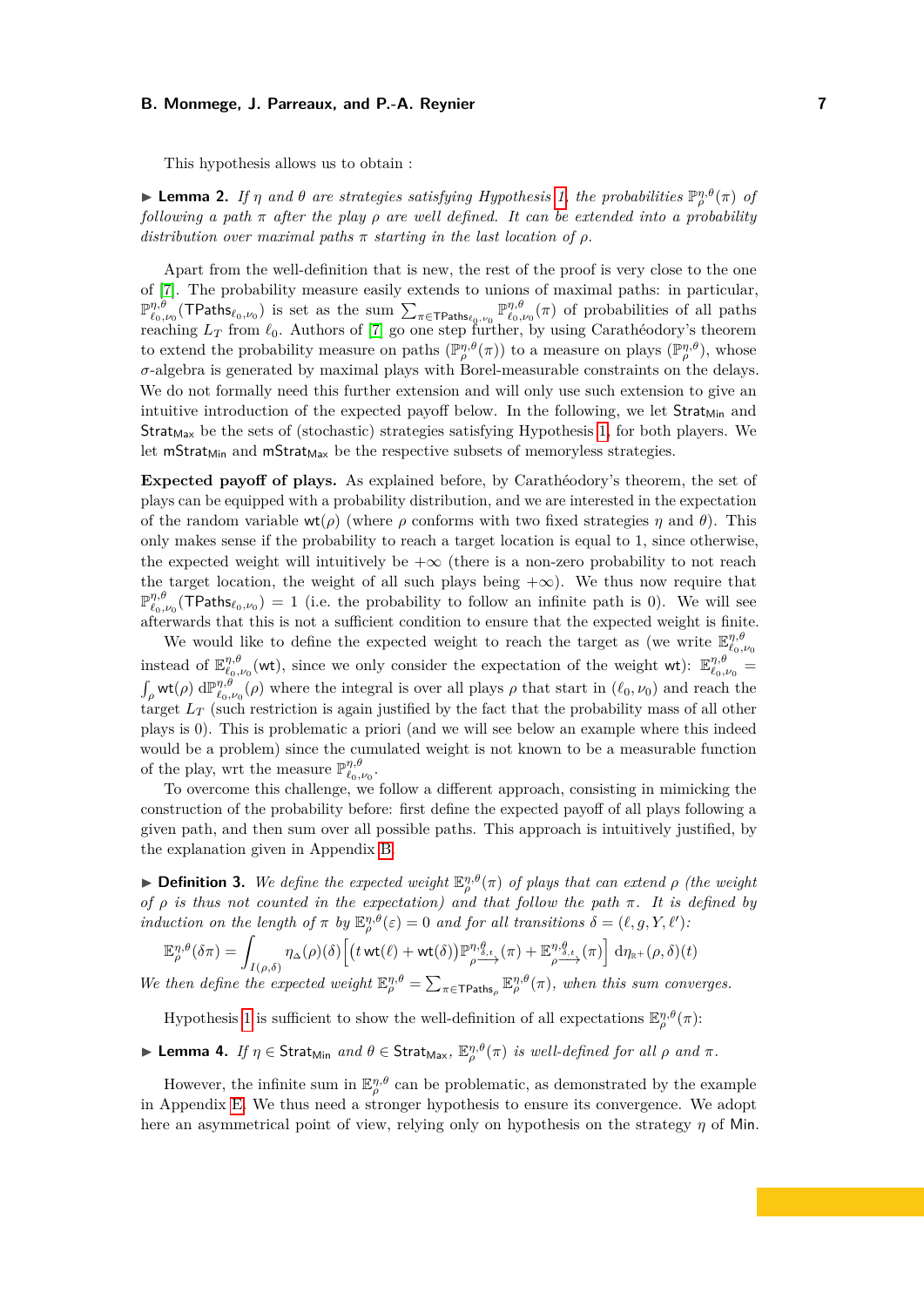Our choice is grounded in our controller synthesis view, Min being the controller desiring to reach a target location with minimum expected payoff, while Max is an uncontrollable environment.

 $\triangleright$  **Definition 5.** *A strategy*  $\eta \in \mathsf{Strat}_{\mathsf{Min}}$  *of* Min *is said* proper *if for all finite plays*  $\rho$  *and*  $strategies \theta \in \text{Strat}_{\text{Max}}, \mathbb{P}_{\rho}^{\eta,\theta}(\text{TPaths}_{\rho}) = 1 \text{ and the infinite sum } \sum_{\pi \in \text{TPaths}_{\rho}} \mathbb{E}_{\rho}^{\eta,\theta}(\pi) \text{ converges.}$ 

We let Strat<sub>Min</sub> be the set of proper strategies of Min, mStrat<sub>Min</sub> the subset of memoryless proper strategies. Notice that a deterministic strategy of Min is proper as soon as it guarantees to reach the target set of locations (remember that we have ruled out configurations with a deterministic value  $dVal(\ell, \nu) = +\infty$  where Min cannot deterministically guarantee to reach the target  $L_T$ ): this shows that proper strategies exist (even without using memory). For stochastic strategies, we have seen above that reaching the target set of locations with probability 1 is a necessary but not sufficient condition to be proper. Not only Max must reach the target almost surely, but he must do it *quickly enough* so that the expectation converges. We now give a sufficient condition for a strategy to be proper, that we will use in the rest of this article.

<span id="page-7-0"></span> $\blacktriangleright$  **Hypothesis 2.** *A strategy*  $\eta \in$  Strat<sub>Min</sub> *of* Min *satisfies this hypothesis if there exist*  $m \in \mathbb{N}$  *and*  $\alpha \in (0,1]$  *such that for all finite plays*  $\rho$  *and strategies*  $\theta \in \text{Strat}_{\text{Max}}$ ,  $\mathbb{P}_{\rho}^{\eta,\theta}(\bigcup_{n\leq m}\mathsf{TPaths}_{\rho}^n) \geq \alpha.$ 

This hypothesis is indeed a sufficient condition for a strategy to be proper:

### <span id="page-7-2"></span>▶ **Lemma 6.** *All strategies of* Min *satisfying Hypothesis [2](#page-7-0) are proper.*

**Sketch of proof.** The idea is to decompose  $\mathbb{E}_{\rho}^{\eta,\theta}$  for all  $\rho$  as  $\mathbb{E}_{\rho}^{\eta,\theta} = \sum_{n=0}^{\infty} \sum_{\pi \in \text{TPaths}_{\rho}^n} \mathbb{E}_{\rho}^{\eta,\theta}(\pi)$ . Since  $\mathsf{TPaths}_\rho^n$  is a finite set, only the first sum must be shown to be converging. It is done by noticing that the weight of plays of length *n* grows linearly wrt *n*, while the probability  $\sum_{\pi \in \text{TPaths}_\rho^n} \mathbb{P}_{\rho}^{\eta,\theta}(\pi)$  decreases exponentially wrt *n* (thanks to Hypothesis [2\)](#page-7-0). More precisely, we show for all  $n \in \mathbb{N}$  and all  $\rho \in \mathsf{FP}$  lays, that **1**. for all  $\pi \in \mathsf{TPaths}_\rho^n$ ,  $|\mathbb{E}_\rho^{\eta,\theta}(\pi)| \leq \mathbb{P}_\rho^{\eta,\theta}(\pi) n w_{\max}^e$ ; and **2.**  $\sum_{\pi \in \text{TPaths}_{\rho}^n} \mathbb{P}_{\rho}^{\eta,\theta}(\pi) \leq (1-\alpha)^{\lfloor n/m \rfloor}$ . This allows us to show that  $\mathbb{P}_{\rho}^{\eta,\theta}(\text{TPaths}_{\rho}) = 1$ and that the sum  $\mathbb{E}_{\rho}^{\eta,\theta} = \sum_{\pi \in \text{TPaths}_{\rho}} \mathbb{E}_{\rho}^{\eta,\theta}(\pi)$  converges.

Now that we have associated an expected payoff to each convenient pair of strategies, we are able to mimic the classical definition of *value* to stochastic strategies. Let *ℓ* be a location and *ν* be a valuation. For all  $\eta \in \text{Strat}_{\text{Min}}^{\text{p}}$  and  $\theta \in \text{Strat}_{\text{Max}}$ , we let  $\text{Val}_{\ell,\nu}^{\eta} = \sup_{\theta \in \text{Strat}_{\text{Max}}} \mathbb{E}_{\ell,\nu}^{\eta,\theta}$ . Then, we let  $Val_{\ell,\nu}$  be the value of G in  $(\ell,\nu)$ , defined as the best expected payoff Min can hope for:  $\text{Val}_{\ell,\nu} = \inf_{\eta \in \text{Strat}_{\text{Min}}^p} \text{Val}_{\ell,\nu}^{\eta}$ . Both definitions can be generalised by replacing configurations  $(\ell, \nu)$  by finite plays  $\rho$ : we let  $\text{Val}_{\rho}^{\eta}$  and  $\text{Val}_{\rho}$  be the generalised versions. We also define the *memoryless values* mVal*<sup>η</sup>* and mVal, where all strategies are taken memoryless.

Our main contribution, presented in details in Section [5,](#page-10-0) is to compare the memoryless (stochastic) value, the deterministic value and the stochastic value, showing their equality for a fragment of WTGs. Along the way, we will need the following result showing that when Min plays with a proper strategy, Max always has a *best response* strategy that is deterministic:

<span id="page-7-1"></span>▶ **Lemma 7.** *Let*  $η ∈$  Strat $_{Min}^{p}$  *and*  $ε > 0$ *. There exists a deterministic strategy*  $τ ∈$  dStrat<sub>Max</sub> *such that for all finite plays*  $\rho$ ,  $\mathbb{E}_{\rho}^{\eta,\tau} \geq \text{Val}_{\rho}^{\eta} - \varepsilon$ . If  $\eta \in \text{mStrat}_{\text{Min}}^p$  *is memoryless, then there exists a deterministic strategy*  $\tau \in \mathsf{dStrat}_{\mathsf{Max}}$  *such that for all finite plays*  $\rho$ ,  $\mathbb{E}_{\rho}^{\eta,\tau} \geq \mathsf{mVal}_{\rho}^{\eta} - \varepsilon$ .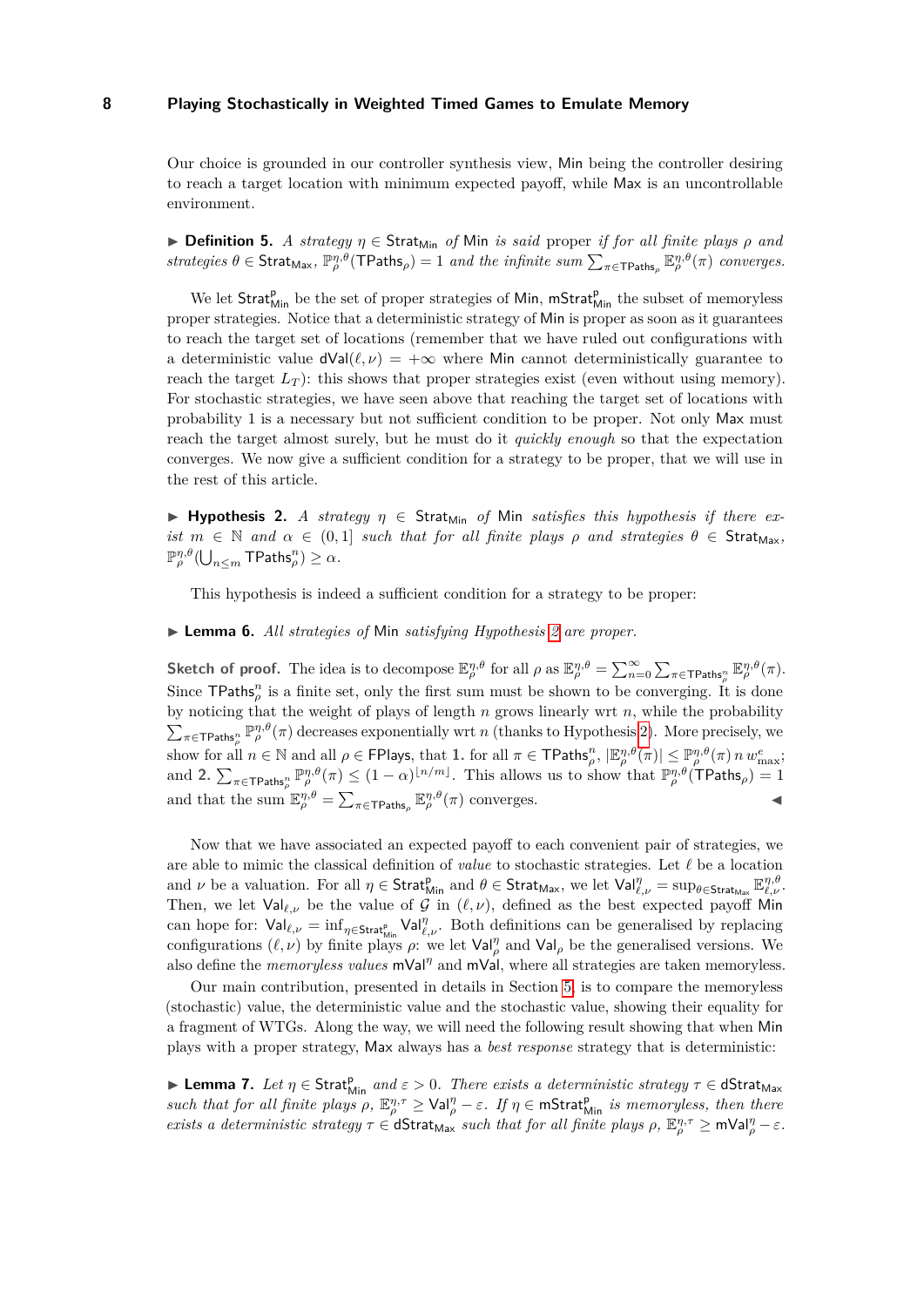# <span id="page-8-1"></span>**4 Divergent weighted timed games**

As we have already seen in the introduction, interesting fragments of WTGs have been designed, in order to regain decidability of the problem of determining whether the value of a WTG is below a certain threshold. One such fragment is obtained by enforcing a semantical property of divergence (originally called *strictly non-Zeno cost* when only dealing with non-negative weights [\[11\]](#page-15-2)): it asks that every play following a cycle in the region automaton has weight far from 0. We will consider this restriction in the following, since it allows for a large class of decidable WTGs, with no limitations on the number of clocks. Formally, a cyclic region path  $\pi$  of  $\mathcal{R}(\mathcal{G})$  is said to be a positive cycle (resp. a negative cycle) if every finite play  $\rho$  following  $\pi$  satisfies  $\mathsf{wt}_{\Sigma}(\rho) \geq 1$  (resp.  $\mathsf{wt}_{\Sigma}(\rho) \leq -1$ ).

▶ **Definition 8** ([\[16\]](#page-16-2))**.** *A WTG is divergent if every cyclic region path is positive or negative.*

In [\[16\]](#page-16-2), it is shown that this definition is equivalent to requiring that for all strongly connected components (SCC) *S* of the graph of  $\mathcal{R}(\mathcal{G})$ , either every cycle  $\pi$  inside *S* is positive (we say that the SCC is positive), or every cycle  $\pi$  inside *S* is negative (we say that the SCC is negative). The best computability result in this setting is:

<span id="page-8-0"></span>▶ **Theorem 9** ([\[16\]](#page-16-2))**.** *The deterministic value of a divergent WTG can be computed in triply-exponential-time.*

We explain how to recover from Theorem [9](#page-8-0) the needed shape of *ε*-optimal strategies, since this is one of the new technical ingredient we need afterwards.

**Switching strategies for** Min**.** Theorem [9](#page-8-0) is obtained in [\[16\]](#page-16-2) by using a *value iteration algorithm* (originally described in [\[1\]](#page-15-3) for acyclic timed automata). If *V* represents a value function, i.e. a mapping  $L \times \mathbb{R}_{\geq 0}^{\mathcal{C}} \to \mathbb{R}_{\infty}$ , we denote by  $V_{\ell,\nu}$  the image  $V(\ell,\nu)$ , for better readability. One step of the game is summarised in the following operator  $\mathcal F$  mapping each value function *V* to the value function defined for all  $(\ell, \nu) \in L \times \mathbb{R}_{\geq 0}^{\mathcal{C}}$  by  $\mathcal{F}(V)_{\ell, \nu} = 0$  if  $\ell \in L_T$ ,  $\mathcal{F}(V)_{\ell,\nu} = \sup_{(\ell,\nu) \xrightarrow{\delta,t} (\ell',\nu')} [t \times \text{wt}(\ell) + \text{wt}(\delta) + V_{\ell',\nu'}]$  if  $\ell \in L_{\text{Max}}$ , and  $\mathcal{F}(V)_{\ell,\nu} =$  $\inf_{(\ell,\nu)\xrightarrow{\delta,t}(\ell',\nu')} [t \times \text{wt}(\ell) + \text{wt}(\delta) + V_{\ell',\nu'}]$  if  $\ell \in L_{\text{Min}}$ , where  $(\ell,\nu)\xrightarrow{\delta,t} (\ell',\nu')$  ranges over valid edges in G. Then, starting from  $V^0$  mapping every configuration to  $+\infty$ , except for the targets mapped to 0, we let  $V^i = \mathcal{F}(V^{i-1})$  for all  $i > 0$ . The value function  $V^i$  is intuitively what Min can guarantee when forced to reach the target in at most *i* steps.

The value computation of Theorem [9](#page-8-0) is then obtained in two steps. First, configurations  $(\ell, \nu)$  of value dVal<sub> $\ell, \nu$ </sub> =  $-\infty$  are found by using a decomposition of the region game  $\mathcal{R}(\mathcal{G})$ into strongly-connected components (SCC). Indeed, in divergent WTGs, configurations of value  $-\infty$  are all the ones from which Min has a strategy to visit infinitely many times configurations of a single location  $(\ell, r)$  of  $\mathcal{R}(\mathcal{G})$  contained in a negative SCC. This is thus a Büchi objective on the region game, that can easily be solved with some attractor computations. Notice that if a configuration  $(\ell, \nu)$  has value  $-\infty$ , this implies that all configurations  $(\ell, \nu')$ with  $\nu'$  in the same region as  $\nu$  have value  $-\infty$ . As we explained at the end of Section [2](#page-2-1) for the values + $\infty$ , we can then remove configurations of value  $-\infty$  by strengthening the guards on transitions, while letting unchanged other finite values.

Then, the (finite) value **dVal** is obtained as an iterate  $V^H$  of the previous operator, with *H* polynomial in the size of the region game and the maximal weights of  $G$ . This means that playing for only a bounded number of steps is equivalent to the original game. In particular, at horizon *H*, we have that  $\mathcal{F}(V^H) = V^{H+1} = d$ Val so that dVal is a fixpoint of *F*. As a side effect, this allows one to decompose the clock space  $\mathbb{R}_{\geq 0}^{\mathcal{C}}$  into a finite number  $\alpha$  of *cells* (a refinement of the classical regions) such that dVal is affine on each cell.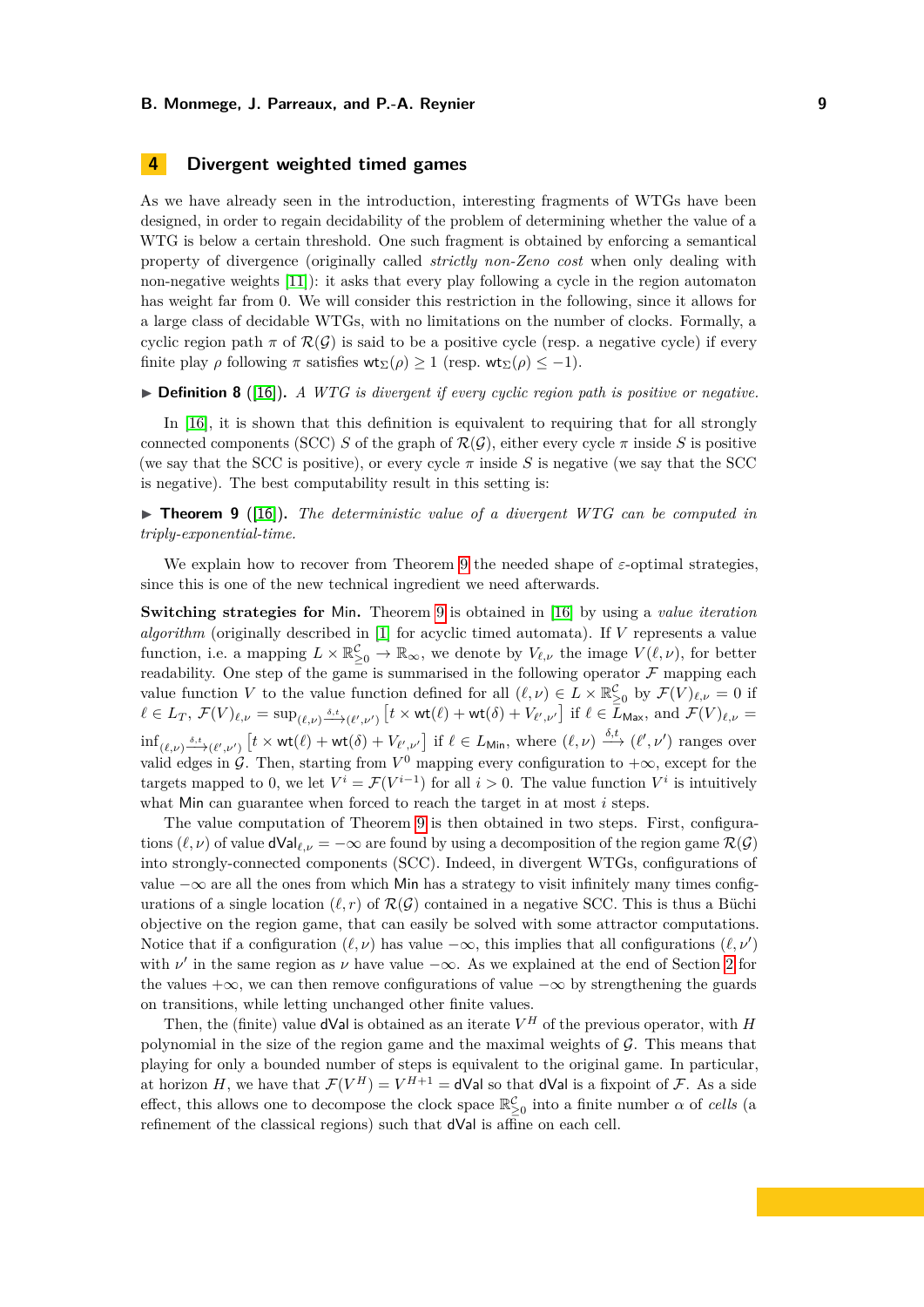Based on this, we can construct good strategies for Min that have a special form, the so-called *switching strategies* (introduced in [\[15\]](#page-16-3) in the untimed setting, further extended in the timed setting with only one-clock in [\[14\]](#page-16-6)).

 $\triangleright$  **Definition 10.** *A switching strategy*  $\sigma$  *is described by two deterministic memoryless strategies*  $\sigma^1$  *and*  $\sigma^2$ , *as well as a switching threshold K. The strategy*  $\sigma$  *then consists in playing strategy*  $\sigma$ <sup>1</sup> *until either we reach a target location, or the finite play has length at least K*, *in which case we switch to strategy*  $\sigma^2$ .

Our new contribution is as follows:

<span id="page-9-0"></span>**► Theorem 11.** *In a divergent WTG, for all*  $\varepsilon > 0$  *and*  $N \in \mathbb{N}$ *, there exists a switching strategy*  $\sigma$  *for* Min, *for which the two components*  $\sigma$ <sup>1</sup> and  $\sigma$ <sup>2</sup> *satisfy Hypothesis* [1,](#page-5-1) *such that for all configurations*  $(\ell, \nu)$ ,  $dVal_{\ell, \nu}^{\sigma} \leq \max(-N, dVal_{\ell, \nu}) + \varepsilon$ .

In particular, if all configurations have a finite deterministic value, **there exists an** *ε***-optimal switching strategy wrt the deterministic value**. In the presence of a configuration with a deterministic value  $-\infty$ , we build from Theorem [11](#page-9-0) a family of switching strategies (indexed by the parameter *N*) whose value tends to  $-\infty$ .

The proof of Theorem [11](#page-9-0) requires to build both strategies  $\sigma^1$  and  $\sigma^2$ , as well as a switching threshold *K*. The second strategy  $\sigma^2$  only consists in reaching the target and is thus obtained as a deterministic memoryless strategy from a classical attractor computation in the region game  $\mathcal{R}(\mathcal{G})$ . It is easy to choose  $\sigma^2$  smooth enough so that it fulfils Hypothesis [1.](#page-5-1) In contrast, the first strategy  $\sigma^1$  requires more care. We build it so that it fulfils two properties, that we summarise in saying that  $\sigma^1$  is *fake-* $\varepsilon$ *-optimal* wrt the deterministic value: 1. each finite play conforming to  $\sigma^1$  from  $(\ell, \nu)$  and reaching the target has a cumulated weight at most  $dVal_{\ell,\nu} + |\rho| \varepsilon$  (in particular, if  $dVal_{\ell,\nu} = -\infty$ , no such plays should exist); **2.** each finite play conforming to  $\sigma^1$  following a *long enough* cycle in the region game  $\mathcal{R}(\mathcal{G})$  has a cumulated weight at most  $-1$ . Here, "fake" means that  $\sigma^1$  is not obliged to guarantee reaching the target, but if it does so, it must do it with a cumulated weight close to  $dVal_{\ell,\nu}$ , the error factor depending linearly on the size of the play. The second property ensures that playing long enough  $\sigma^1$  without reaching the target results in diminishing the cumulated weight. Then, if the switch happens at horizon *K* big enough,  $(K = (w_{\text{max}}^e | \mathcal{R}(\mathcal{G})|(|L|\alpha + 2) + N(|\mathcal{R}(\mathcal{G})|(|L|\alpha + 1) + 1)$  suffices for instance), Min is sure that the cumulated weight so far is low enough so that the rest of the play to reach a target location (following  $\sigma^2$  only) will not make the weight increase too much. In the absence of values  $-\infty$  in dVal, the first property allows one to obtain a *K* $\varepsilon$ -optimal strategy even in the case where the switch does not occur (because we reach the target prematurely). The construction of a fake- $\varepsilon/K$ -optimal strategy  $\sigma^1$  (the linear dependency on the length of the play in the first property of fake-optimality is thus taken care by a division by *K* here) relies on the fact that  $\mathcal{F}(\text{dVal}) = \text{dVal}$  to play almost-optimally at horizon 1. More formally:

- For all configurations of value  $-\infty$ ,  $\sigma^1$  is built as a winning strategy for the Büchi objective "visit infinitely often configurations of a location  $(\ell, r)$  of  $\mathcal{R}(\mathcal{G})$  contained in a negative SCC". By definition, all cyclic paths following  $\sigma^1$  will be inside a negative SCC, and thus be of cumulated weight at most −1, by divergence of the WTG. Moreover, no plays conforming to  $\sigma^1$  from such a configuration of value  $-\infty$  will reach a target location, since the chosen negative SCC is a trap controlled by Min. It is easy to choose  $\sigma$ <sup>1</sup> smooth enough so that it fulfils Hypothesis [1.](#page-5-1)
- For the remaining configurations of finite value, we rely upon operator  $\mathcal{F}$ , letting  $\sigma^1$ choose a decision that minimises the value at horizon 1. However, because of the guards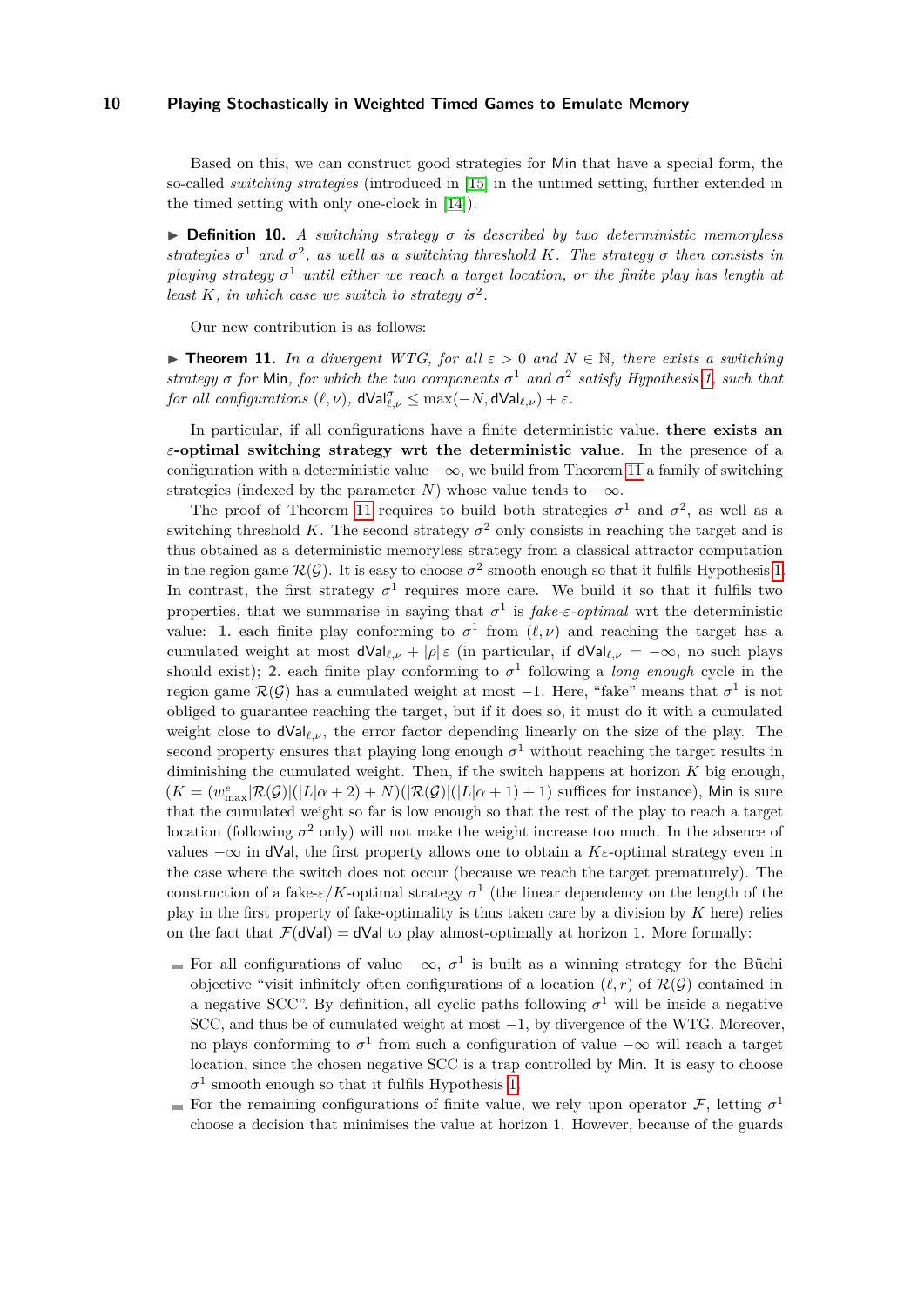on clocks, infimum/supremum operators in  $\mathcal F$  are not necessarily minima/maxima, and we thus need to allow for a small error at each step of the strategy: this is the main difference with the untimed setting, which by the way explains why our definition of switching strategy needed to be adapted. We will use the arginf*<sup>ε</sup>* operator defined for all mappings  $f: A \to \mathbb{R}$  and  $B \subseteq A$  by  $\operatorname{arginf}_{B}^{\varepsilon} f = \{a \in B \mid f(a) \leq \inf_{B} f + \varepsilon\}$ . Then, for all configurations  $(\ell, \nu) \in L_{\text{Min}} \times \mathbb{R}^{\mathcal{C}}_{\geq 0}$ , we choose  $\sigma^1(\ell, \nu)$  as a pair  $(\delta, t)$  in

$$
\mathop{\rm arginf}\nolimits_{(\ell, \nu)}^{\varepsilon/K} \xrightarrow{\delta, t} {(\ell', \nu')} (t \mathop{\rm wt}(\ell) + \mathop{\rm wt}(\delta) + {\mathsf{dVal}}_{\ell', \nu'})
$$

This set is non empty since  $dVal$  is a fixpoint of operator  $\mathcal F$  in this case. Moreover, knowing that the mapping  $dVal_\ell$  is piecewise affine by the results shown in [\[16\]](#page-16-2), it is possible to choose  $\sigma^1$  so that it fulfils the measurability (even piecewise continuity) conditions of Hypothesis [1.](#page-5-1) More precisely, we can consider it to take the same kind of decision for all configurations of a same cell: same transition, and either no delay or a delay jumping to the same border of cell.

The strategy  $\sigma^1$  thus built makes a small error wrt the optimal at each step. But once again strongly relying on the divergence of the WTG, we can nevertheless show that  $\sigma^1$  is fake- $\varepsilon/K$ -optimal wrt the deterministic value.

**Memoryless strategies for** Max**.** WTGs are known to be determined [\[14\]](#page-16-6), i.e. the deterministic value is also equal to  $dVal_{\ell,\nu} = \sup_{\tau \in dStrat_{Max}} inf_{\sigma \in dStrat_{Min}} wt(Play(\ell, \nu), \sigma, \tau)).$ In this setting, we can turn our study to the point of view of Max, looking for good strategies for this other player. A deterministic strategy *τ* of Max has an associated value:  $dVal_{\ell,\nu}^{\tau} = \inf_{\sigma \in \mathsf{dStrat}_{\mathsf{Min}}} \mathsf{wt}(\mathsf{Play}(\ell,\nu),\sigma,\tau)).$  It is *ε*-optimal wrt the deterministic value if  $dVal_{\ell,\nu}^{\tau'} \geq dVal_{\ell,\nu} - \varepsilon$  for all  $(\ell,\nu)$ .

As Max does not wish to go to the target, we show that no switch is necessary to play *ε*-optimally: memoryless strategies are sufficient to guarantee a value as close as wanted to the deterministic value. For a configuration with a value equal to  $-\infty$ , all the deterministic strategies for Max are equivalent where they are all equally bad. Without loss of generality, we can therefore suppose that there are no configurations in G with a value equal to  $-\infty$ . Then, it is shown in [\[16\]](#page-16-2) that remaining values are bounded in absolute value by  $w_{\text{max}}^e|\mathcal{R}(\mathcal{G})|$ , since *optimal plays* have no cycles. We use that fact to build a memoryless deterministic strategy  $\tau$  analogous to strategy  $\sigma^1$  before:

<span id="page-10-1"></span> $\blacktriangleright$  **Theorem 12.** In a divergent WTG, there exists a memoryless  $\varepsilon$ -optimal strategy for *player* Max *wrt the deterministic value (that moreover satisfies Hypothesis [1\)](#page-5-1).*

# <span id="page-10-0"></span>**5 Emulate memory with randomness, and vice versa**

The main contribution of this article, apart from defining a notion of expected value in weighted timed games, is to relate the different notions of values. In divergent WTGs, memory can thus be fully emulated with stochastic choices, and combining memory and stochastic choices does not bring more power to players, which we summarise by:

<span id="page-10-3"></span>▶ **Theorem 13.** *In all divergent WTGs, for all*  $(\ell, \nu)$ ,  $dVal_{\ell\nu} = Val_{\ell\nu} = mVal_{\ell\nu}$ .

The proof of this result is decomposed into several inequalities on these values. One is easier, and holds for all WTGs: the stochastic value is at most equal to the deterministic value, using the inclusion of deterministic strategies into stochastic ones, and Lemma [7.](#page-7-1)

<span id="page-10-2"></span>▶ **Lemma 14.** *In all WTGs G, for all configurations*  $(\ell, \nu)$ ,  $\text{Val}_{\ell, \nu}$  ≤ dVal<sub> $\ell, \nu$ </sub>.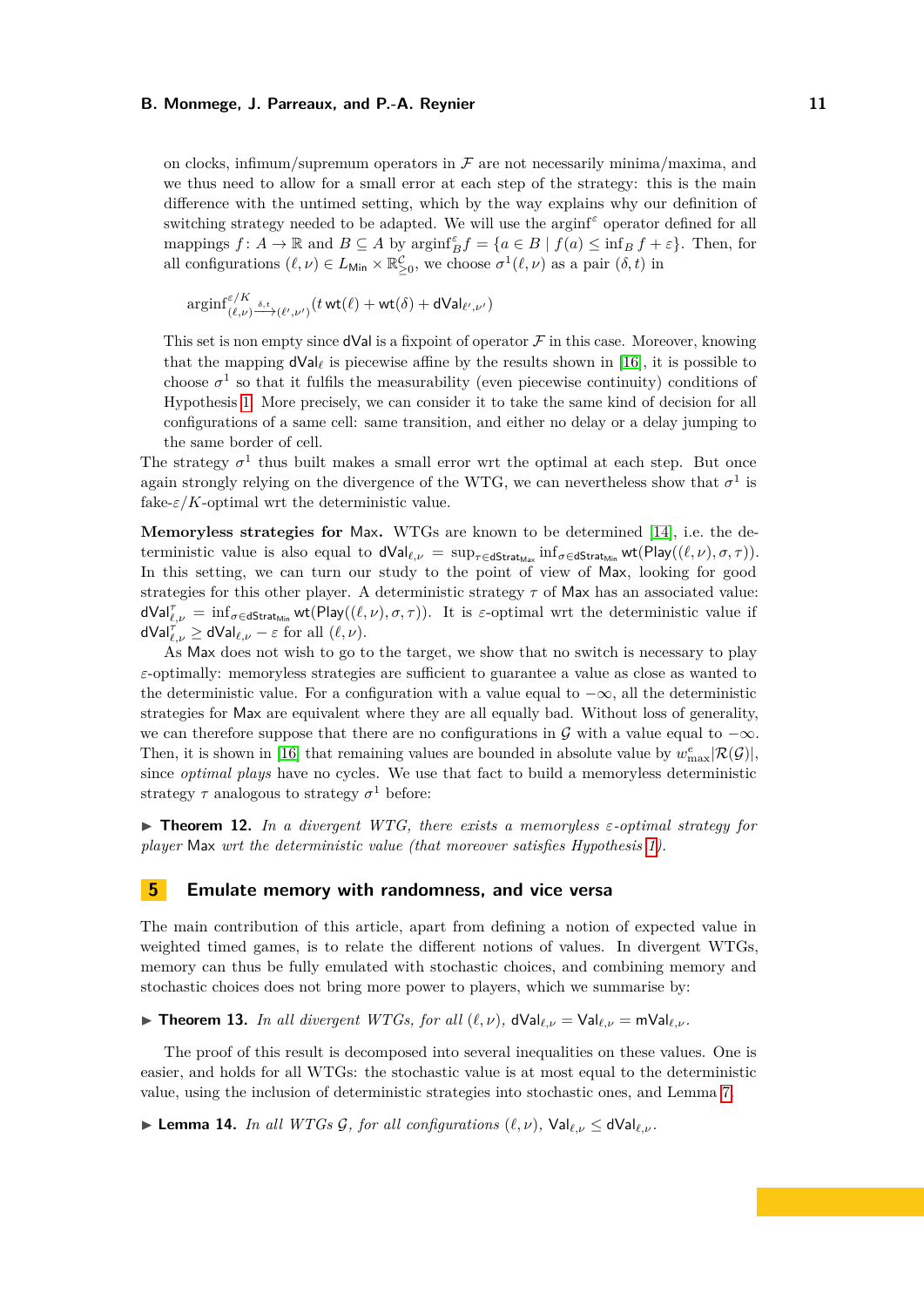We show in the rest of this section the inequalities comparing the deterministic value with the other values: first we show that memoryless stochastic strategies can emulate deterministic ones ( $\mathsf{mVal}_{\ell,\nu} \leq \mathsf{dVal}_{\ell,\nu}$ ); then we show that deterministic strategies can emulate stochastic ones (dVal*ℓ,ν* ≤ Val*ℓ,ν* and dVal*ℓ,ν* ≤ mVal*ℓ,ν*).

**Simulating deterministic strategies with memoryless strategies.** We focus here on showing that, for all configurations  $(\ell, \nu)$ , mVal $_{\ell, \nu} \leq d$ Val $_{\ell, \nu}$ . We build a memoryless strategy of Min at least as good as a deterministic strategy. By Theorem [11,](#page-9-0) we can start from a switching strategy for Min. For  $N \in \mathbb{N}$  and  $\varepsilon > 0$ , we thus consider a switching strategy  $\sigma = (\sigma^1, \sigma^2, K)$  of value  $dVal_{\ell,\nu}^{\sigma} \leq \max(-N, dVal_{\ell,\nu}) + \varepsilon$ , and simulate it with a memoryless strategy for Min, denoted  $\eta^p$ , with a probability parameter  $p \in (0,1)$ . This new strategy is a probabilistic superposition of the two memoryless deterministic strategies  $\sigma^1$  and  $\sigma^2$ .

Formally, we define  $\eta^p(\ell, \nu)$ , with  $\ell \in L_{\text{Min}}$ , depending on the sign of the SCC containing the location  $(\ell, r)$ , with *r* the region of *ν*, of the region game  $\mathcal{R}(\mathcal{G})$ .

In a positive SCC, Min always chooses to play  $\sigma^1$ , thus looking for a negative cycle in the next SCCs (in topological order) if any. Formally, letting  $(\delta_1, t_1) = \sigma^1(\ell, \nu)$ , we define  $\eta^p_\Delta(\ell,\nu) = \text{Dirac}_{\delta_1} \text{ and } \eta^p_{\mathbb{R}^+}((\ell,\nu),\delta_1) = \text{Dirac}_{t_1}.$ 

In a negative SCC, we let  $\eta^p(\ell,\nu)$  be the distribution picking  $\sigma^1(\ell,\nu)$  with probability p, and  $\sigma^2(\ell, \nu)$  with probability 1 – *p*. Formally,  $\eta_{\Delta}^p$  chooses the transition given by  $\sigma^1(\ell, \nu)$  with probability *p* and of  $\sigma^2$ , with probability  $1 - p$ , except if those transitions are equal, in which case  $\eta^p_\Delta$  chooses it with probability 1. If transitions chosen by  $\sigma^1$  and  $\sigma^2$  are distinct,  $\eta^p_{\mathbb{R}^+}$  is a Dirac distribution over the corresponding delay. Otherwise,  $\eta_{\mathbb{R}^+}^p$  chooses with probability *p* the delay given by  $\sigma^1$ , and with probability  $1 - p$  the one given by  $\sigma^2$ .

Theorem [11](#page-9-0) ensuring that strategies  $\sigma^1$  and  $\sigma^2$  satisfy Hypothesis [1,](#page-5-1) the superposition  $\eta^p$ also satisfies these hypotheses. Moreover, we use the sufficient condition in Hypothesis [2](#page-7-0) to show that  $\eta^p$  is also proper:

# <span id="page-11-0"></span>▶ **Lemma 15.** *For all*  $p \in (0,1)$ *, the strategy*  $\eta^p$  *satisfies Hypothesis* [2.](#page-7-0)

To show the expected result, we prove that  $mVal_{\ell,\nu}^{\eta^p} \leq \max(-N, dVal_{\ell,\nu}) + 3\varepsilon$  for all  $(\ell, \nu)$ , for *p close enough to* 1: we conclude that  $mVal_{\ell,\nu} \leq dVal_{\ell,\nu}$  by taking the limit when N tends to  $+\infty$  and  $\varepsilon$  tends to 0. We get that inequality by showing the following result, paired with the fact that  $dVal_{\ell,\nu}^{\sigma} \leq \max(-N, dVal_{\ell,\nu}) + \varepsilon$ .

<span id="page-11-1"></span>**• Proposition 16.** For all configurations  $(\ell, \nu)$  and  $\varepsilon > 0$  small enough, there exists  $\tilde{p} \in (0, 1)$ *so that for all*  $p \in [\tilde{p}, 1)$ *,*  $m\text{Val}_{\ell, \nu}^{p^{\nu}} \leq d\text{Val}_{\ell, \nu}^{\sigma} + 2\varepsilon$ *.* 

**Proof.** Lemma [7](#page-7-1) allows us to limit ourselves to deterministic strategies for Max. For all deterministic strategies *τ* of Max, we compute a lower bound on *p* independent of *τ* such that  $\mathbb{E}_{\ell,\nu}^{\eta^p,\tau} \leq d\text{Val}_{\ell,\nu}^{\sigma} + 3\varepsilon/2$ . By Lemma [7](#page-7-1) (with  $\varepsilon/2$ ), we obtain the desired  $\text{mVal}_{\ell,\nu}^{\eta^p} \leq d\text{Val}_{\ell,\nu}^{\sigma} + 2\varepsilon$ .

The case where the whole region game only contains positive SCCs is easy, since then  $\eta^p$  chooses the transition and delay given by  $\sigma^1$  with probability 1. By divergence, G then contains no negative cycles. A play conforming to  $\eta^p$  is also conforming to the deterministic strategy  $\sigma^1$ , so it must be acyclic. In particular, there exists only one play  $\rho$  conforming to *η*<sup>*p*</sup> and *τ*. This one is also conforming to *σ* and thus reaches the target with a cumulated weight  $\mathsf{wt}_{\Sigma}(\rho) = \mathbb{E}_{\ell,\nu}^{\eta^p,\tau} \leq \mathsf{dVal}_{\ell,\nu}^{\sigma}$  as expected.

Now, suppose that the region graph contains at least a negative SCC. Thus, we let  $c > 0$ be the maximal size of an elementary cycle of the region game (that visits a pair  $(\ell, r)$ ) at most once) and  $w^-$  > 0 be the opposite of the maximal cumulated weight of an elementary negative cycle in  $\mathcal{R}(\mathcal{G})$  (necessarily bounded by  $w^e_{\text{max}}|\mathcal{R}(\mathcal{G})|$ ).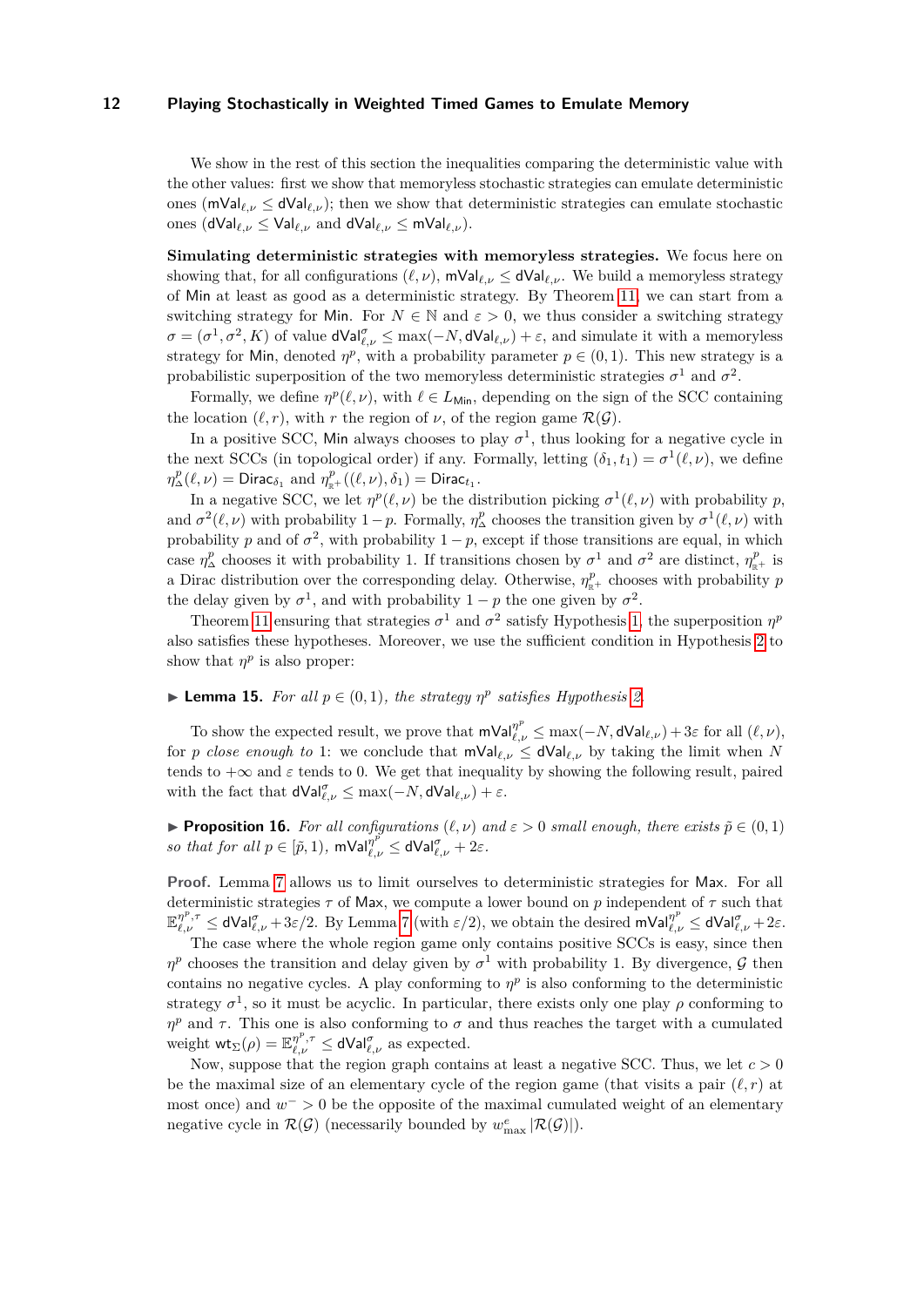<span id="page-12-0"></span>



We partition the set  $\text{FPlays}_{\ell,\nu}^{\eta^p,\tau}$  into subsets  $\Pi_{i,j}$  according to the number *i* of choices of probability  $1 - p$  along the play (the probability as described previously with the product of the probabilities given by  $\eta_{\Delta}^p$  and  $\eta_{\mathbb{R}^+}^p$ , and their length *j* (we always have  $i \leq j$ ). The partition is depicted in Figure [2:](#page-12-0)

- $\Pi_{N,\geq K}$ , depicted in blue, contains all plays with a length greater than *K* (the switching threshold)
- $\Pi_{0,\leq K}$ , depicted in yellow, contains all plays without any probability  $1-p$ , with a length at most *K*;
- $\tilde{\Pi}$ , depicted in red, contains the rest of the plays.

We can use the particular shape of the memoryless strategy  $\eta^p$  for Min, and the fact that we fixed a deterministic strategy  $\tau$  for Max, to decompose the expectation  $\mathbb{E}_{\rho}^{\eta^p,\tau}$  on the partition. Indeed, notice that the set of plays conforming to  $\eta^p$  and  $\tau$ , from a particular configuration  $(\ell, \nu)$ , is countable. Moreover, we can associate a probability to each *play* (instead of a probability to a *path*). For a finite play  $\rho = (\ell_0, \nu_0) \xrightarrow{\delta_0, t_0} \cdots (\ell_{k-1}, \nu_{k-1})$ conforming to  $\eta^p$  and  $\tau$ , we let

$$
\mathbb{P}_{\ell,\nu}^{\eta^p,\tau}(\rho) = \prod_{i=0}^{k-1} p_i
$$

where, for all  $i \in \{0, \ldots, k-1\}$ 

$$
p_i = \begin{cases} 1 & \text{if } \ell_i \in L_{\text{Max}} \\ \eta_{\Delta}^p(\ell_i, \nu_i)(\delta_i) \times \eta_{\mathbb{R}^+}^p((\ell_i, \nu_i), \delta_i)(t_i) & \text{if } \ell_i \in L_{\text{Min}} \end{cases}
$$

This definition allows us to recover the probability of a path *π* using the probability of all plays following  $\pi$ . Then, we obtain easily

<span id="page-12-1"></span>
$$
\mathbb{E}_{\ell,\nu}^{\eta^{p},\tau} = \underbrace{\sum_{\rho \in \Pi_{0,\leq K}} \text{wt}(\rho) \mathbb{P}_{\ell,\nu}^{\eta^{p},\tau}(\rho)}_{\gamma_{0,\leq K}} + \underbrace{\sum_{\rho \in \Pi_{\mathbb{N},\geq K}} \text{wt}(\rho) \mathbb{P}_{\ell,\nu}^{\eta^{p},\tau}(\rho)}_{\gamma_{\mathbb{N},\geq K}} + \underbrace{\sum_{\rho \in \widetilde{\Pi}} \text{wt}(\rho) \mathbb{P}_{\ell,\nu}^{\eta^{p},\tau}(\rho)}_{\widetilde{\gamma}} \qquad (1)
$$

We now compute and bound the three expectations  $\gamma_{0,\leq K}$ ,  $\gamma_{\mathbb{N},\geq K}$  and  $\widetilde{\gamma}$ . In the following, for a set  $\Pi$  of plays, we let  $\mathbb{P}_{\ell,\nu}^{n^p,\tau}(\Pi) = \sum_{\rho \in \Pi} \mathbb{P}_{\ell,\nu}^{n^p,\tau}(\rho)$ .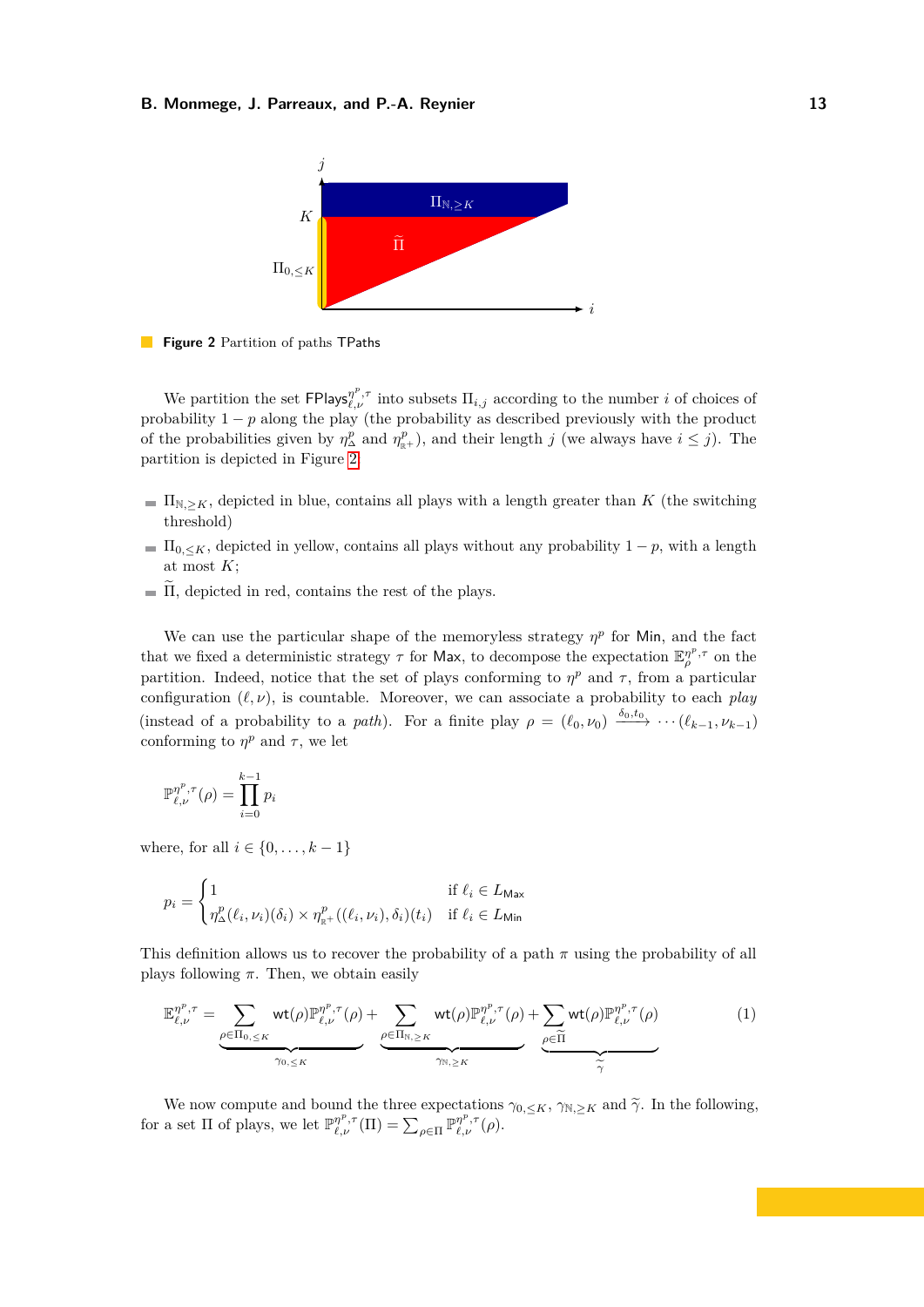# **Red zone is such that**  $\tilde{\gamma} \leq \varepsilon/4$

All plays in  $\tilde{\Pi}$  have a length at most *K*: so the cumulated weight of all such play is at most  $Kw_{\text{max}}^e$ . So, we have

$$
\widetilde{\gamma} = \sum_{\rho \in \widetilde{\Pi}} \mathrm{wt}(\rho) \mathbb{P}_{\ell, \nu}^{\eta^p, \tau}(\rho) \le \sum_{\rho \in \widetilde{\Pi}} K w_{\max}^e \mathbb{P}_{\ell, \nu}^{\eta^p, \tau}(\rho) = K w_{\max}^e \mathbb{P}_{\ell, \nu}^{\eta^p, \tau}(\widetilde{\Pi})
$$

But, all plays  $\rho \in \bigcup_{j \leq K} \Pi_{i,j}$  with  $i \leq K$  take *i* transitions of probability  $1 - p$ . In particular, by bounding all other probabilities by 1, and since there are at most  $2^K$  plays in  $\bigcup_{j\leq K} \prod_{i,j}$ , we obtain (using that  $1 - (1 - p)^K \leq 1$ )

<span id="page-13-0"></span>
$$
\mathbb{P}_{\ell,\nu}^{\eta^p,\tau}(\widetilde{\Pi}) \le 2^K \sum_{i=1}^{K-1} (1-p)^i = 2^K \frac{(1-p)(1-(1-p)^K)}{p} \le 2^K \frac{1-p}{p} \longrightarrow_{p \to 1} 0
$$
 (2)

If we suppose that

$$
p \ge \frac{1}{1 + \varepsilon / (4 \times 2^K K w_{\text{max}}^e)}
$$

we obtain as desired

$$
\widetilde{\gamma} \le 2^K K w_{\max}^e \frac{1-p}{p} \le \frac{\varepsilon}{4}
$$

# **Yellow and blue zones are such that**  $\gamma_{0, \leq K} + \gamma_{\mathbb{N}, \geq K} \leq d \mathsf{Val}_{\ell, \nu}^{\sigma} + 5\varepsilon/4$

All plays in  $\Pi_{0,\leq K}$  reach the target without taking any probability  $1-p$  from  $\eta^p_\Delta$ , so they are conforming to  $\sigma^1$ . In the case where  $dVal_{\ell,\nu} = -\infty$ ,  $\Pi_{0,\leq K} = \emptyset$  and  $\gamma_{0,\leq K} = 0$ , since no play conforming to  $\sigma^1$  from  $(\ell, \nu)$  reaches the target. In this case, Min can stay in a cycle with a negative cumulated weight as long as he wants. Now, if dVal*ℓ,ν* is finite, by Lemma [19,](#page-27-0) the cumulated weight of a play in  $\Pi_{0,\leq K}$  is at most  $dVal_{\ell,\nu} + K\epsilon/K = dVal_{\ell,\nu} + \epsilon$ , as  $dVal_{\ell,\nu} = \inf_{\sigma \in \mathsf{dStrat}_{\mathsf{Min}}} dVal_{\ell,\nu}^{\sigma} \leq dVal_{\ell,\nu}^{\sigma}$ . Therefore, in both cases, we can write

$$
\gamma_{0,\leq K} \leq \left(\mathsf{dVal}_{\ell,\nu}^{\sigma} + \varepsilon\right) \mathbb{P}_{\ell,\nu}^{\eta^p,\tau}(\Pi_{0,\leq K})
$$

Let  $\rho$  be a play in  $\Pi_{i,j}$  with  $0 \leq i$  and  $j \geq K$ . Since  $\eta^p$  only allows cycles in negative SCCs, all region cycles in  $\rho$  have a cumulated weight at most  $-1$ . By definition of *K* and the proof of Theorem [11,](#page-9-0)  $\mathsf{wt}(\rho) \leq \mathsf{dVal}_{\ell,\nu}^{\sigma} \leq \mathsf{dVal}_{\ell,\nu}^{\sigma} + \varepsilon$ .

By summing up the contribution of yellow and blue zones, we get

$$
\gamma_{0,\leq K} + \gamma_{\mathbb{N},\geq K} \leq (\mathsf{dVal}_{\ell,\nu}^{\sigma} + \varepsilon) \, \mathbb{P}_{\ell,\nu}^{\eta^p,\tau}(\Pi_{0,\leq K} \cup \Pi_{\mathbb{N},\geq K}) \tag{3}
$$

We distinguish two cases.

If  $dVal_{\ell,\nu}^{\sigma} \ge -5\varepsilon/4$ , having  $\mathbb{P}_{\ell,\nu}^{\eta^p,\tau}(\Pi_{0,\leq K} \cup \Pi_{\mathbb{N},\geq K}) \leq 1$ , we get

<span id="page-13-1"></span>
$$
\gamma_{0,\leq K} + \gamma_{\mathbb{N},\geq K} \leq \left(\mathsf{dVal}_{\ell,\nu}^{\sigma} + \frac{5\varepsilon}{4}\right) \mathbb{P}_{\ell,\nu}^{\eta^p,\tau}(\Pi_{0,\leq K} \cup \Pi_{\mathbb{N},\geq K}) \leq \mathsf{dVal}_{\ell,\nu} + \frac{5\varepsilon}{4}
$$

If  $dVal_{\ell,\nu}^{\sigma} < -5\varepsilon/4$ , then by [\(2\)](#page-13-0),

$$
\mathbb{P}^{\eta^p,\tau}_{\ell,\nu}(\Pi_{0,\leq K} \cup \Pi_{\mathbb{N},\geq K}) = 1 - \mathbb{P}^{\eta^p,\tau}_{\ell,\nu}(\widetilde{\Pi}) \geq 1 - 2^{K} \frac{1-p}{p} \longrightarrow_{p \to 1} 1
$$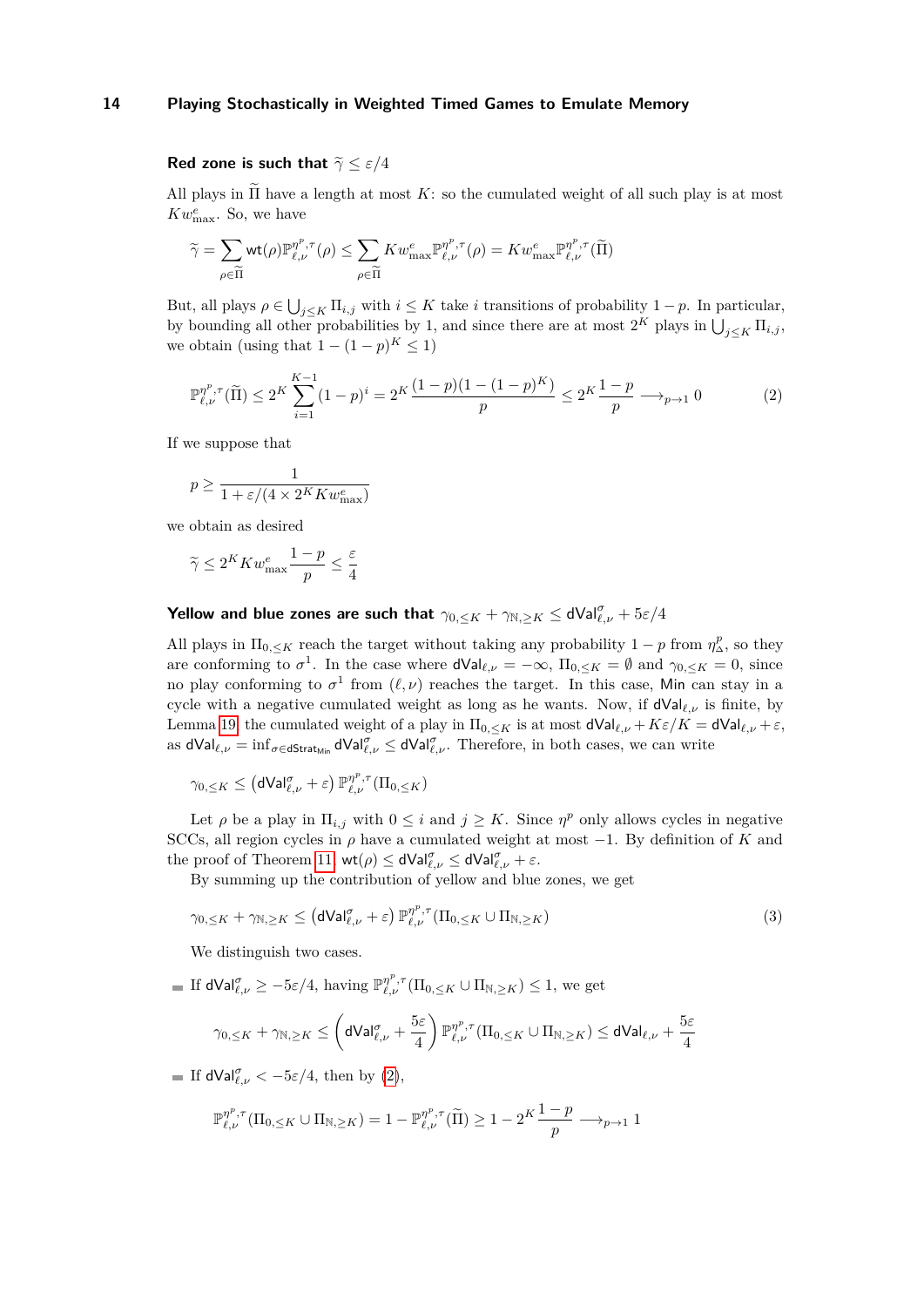If we suppose that

$$
p \geq \frac{2^K}{2^{K} + 1 - \frac{\mathrm{d} \mathrm{Val}_{\ell,\nu}^{\sigma} + 5\varepsilon/4}{\mathrm{d} \mathrm{Val}_{\ell,\nu}^{\sigma} + \varepsilon}} \in (0,1)
$$

then

$$
\mathbb{P}^{\eta^p,\tau}_{\ell,\nu}(\Pi_{0,\leq K} \cup \Pi_{\mathbb{N},\geq K}) \geq \frac{\mathsf{dVal}_{\ell,\nu}^\sigma + 5\varepsilon/4}{\mathsf{dVal}_{\ell,\nu}^\sigma + \varepsilon}
$$

and, by negativity of  $dVal_{\ell,\nu}^{\sigma} + \varepsilon$ , we can rewrite [\(3\)](#page-13-1) as

$$
\gamma_{0,\leq K}+\gamma_{\mathbb{N},\geq K}\leq \left(\mathsf{dVal}_{\ell,\nu}^{\sigma}+\varepsilon\right)\frac{\mathsf{dVal}_{\ell,\nu}^{\sigma}+5\varepsilon/4}{\mathsf{dVal}_{\ell,\nu}^{\sigma}+\varepsilon}=\mathsf{dVal}_{\ell,\nu}^{\sigma}+\frac{5\varepsilon}{4}
$$

In all cases, we have  $\gamma_{0,\leq K} + \gamma_{\mathbb{N},\geq K} \leq \mathsf{dVal}_{\ell,\nu}^{\sigma} + 5\varepsilon/4.$ 

# **Gathering all constraints on** *p*

We gather all the lower bounds over *p* that we need in the proof:

$$
\tilde{p} = \begin{cases}\n\max\left(\frac{1}{1+\varepsilon/(4\times 2^K K w_{\text{max}}^e)}, \frac{1}{2}\right) & \text{if dVal}_{\ell, \nu}^{\sigma} \ge -5\varepsilon/4 \\
\max\left(\frac{1}{1+\varepsilon/(4\times 2^K K w_{\text{max}}^e)}, \frac{1}{2}, \frac{2^K}{2^K + 1 - \frac{dVol_{\ell, \nu}^{\sigma} + 5\varepsilon/4}{dVol_{\ell, \nu}^{\sigma} + \varepsilon}}\right) & \text{otherwise}\n\end{cases}
$$

Then, for  $p \in (\tilde{p}, 1)$ , we have  $\mathbb{E}_{\ell,\nu}^{\eta^p,\tau} \leq d\text{Val}_{\ell,\nu}^{\sigma} + 3\varepsilon/2$ . Since  $\tilde{p}$  does not depend on  $\tau$ , we conclude that for  $p \in (\tilde{p}, 1)$ , we have  $mVal_{\ell, \nu}^{\eta^p} \leq dVal_{\ell, \nu}^{\sigma} + 2\varepsilon$ .

**Simulating (stochastic) strategies with deterministic strategies.** Finally, we show that, for all configurations  $(\ell, \nu)$ , dVal<sub> $\ell, \nu \leq$ Val<sub> $\ell, \nu$ </sub> and dVal<sub> $\ell, \nu \leq$  mVal $\ell, \nu$ . To do so, we</sub></sub> consider a proper strategy  $\eta \in \text{Strat}_{\text{Min}}^p$  of Min and an initial configuration  $(\ell, \nu)$ . We build a deterministic strategy  $\sigma$  such that  $dVal_{\ell,\nu}^{\sigma} \le Val_{\ell,\nu}^{\eta} + \varepsilon$ . Thus, in the case where  $Val_{\ell,\nu} \neq -\infty$ , we can consider  $\eta$  to be an *ε*-optimal strategy so that  $dVal_{\ell,\nu}^{\sigma} \le Val_{\ell,\nu} + 2\varepsilon$  which allows us to conclude. In the case where  $Val_{\ell,\nu} = -\infty$ , then, for all  $N \in \mathbb{N}$ , we can consider  $\eta$  to be such that  $\text{Val}_{\ell,\nu}^{\eta} \leq -N$ . Then,  $\text{dVal}_{\ell,\nu}^{\sigma} \leq -N + \varepsilon$ , which implies that  $\text{dVal}_{\ell,\nu} = -\infty$ , by taking the limit when *N* tends to  $+\infty$ .

The deterministic strategy  $\sigma$  uses the same kind of *memory* as  $\eta$  (in particular, it will be memoryless if *η* is memoryless). However, we want this strategy to be relatively simple to define, independent of the memory of *η*. Intuitively, we want to build a switching strategy (as in Section [4\)](#page-8-1) on a game induced by the memory of  $\eta$ , i.e. a deterministic strategy  $\sigma^1$  that uses the memory capabilities of  $\eta$ , a memoryless deterministic strategy  $\sigma^2$  obtained by an attractor in the region game, and a threshold *K*. Strategy  $\sigma$  then consists in playing  $\sigma^1$  for at most *K* steps, before switching to strategy  $\sigma^2$ . The construction of  $\sigma^1$  is done in a similar way as in the deterministic case, Min always choosing the best possible candidate according to the choices of *η*, thus trying to minimise the immediate reward obtained in one turn. Under this condition, we verify that  $\sigma^1$  satisfies some properties similar to the fake-*ε*-optimality encountered in Section [4.](#page-8-1) Then, by mimicking the techniques of Theorem [11,](#page-9-0) we obtain that the switching strategy *η* obtained from  $\eta$ <sup>1</sup> satisfies the desired inequality  $dVal_{\ell,\nu}^{\sigma} \le Val_{\ell,\nu}^{\eta} + \varepsilon$ .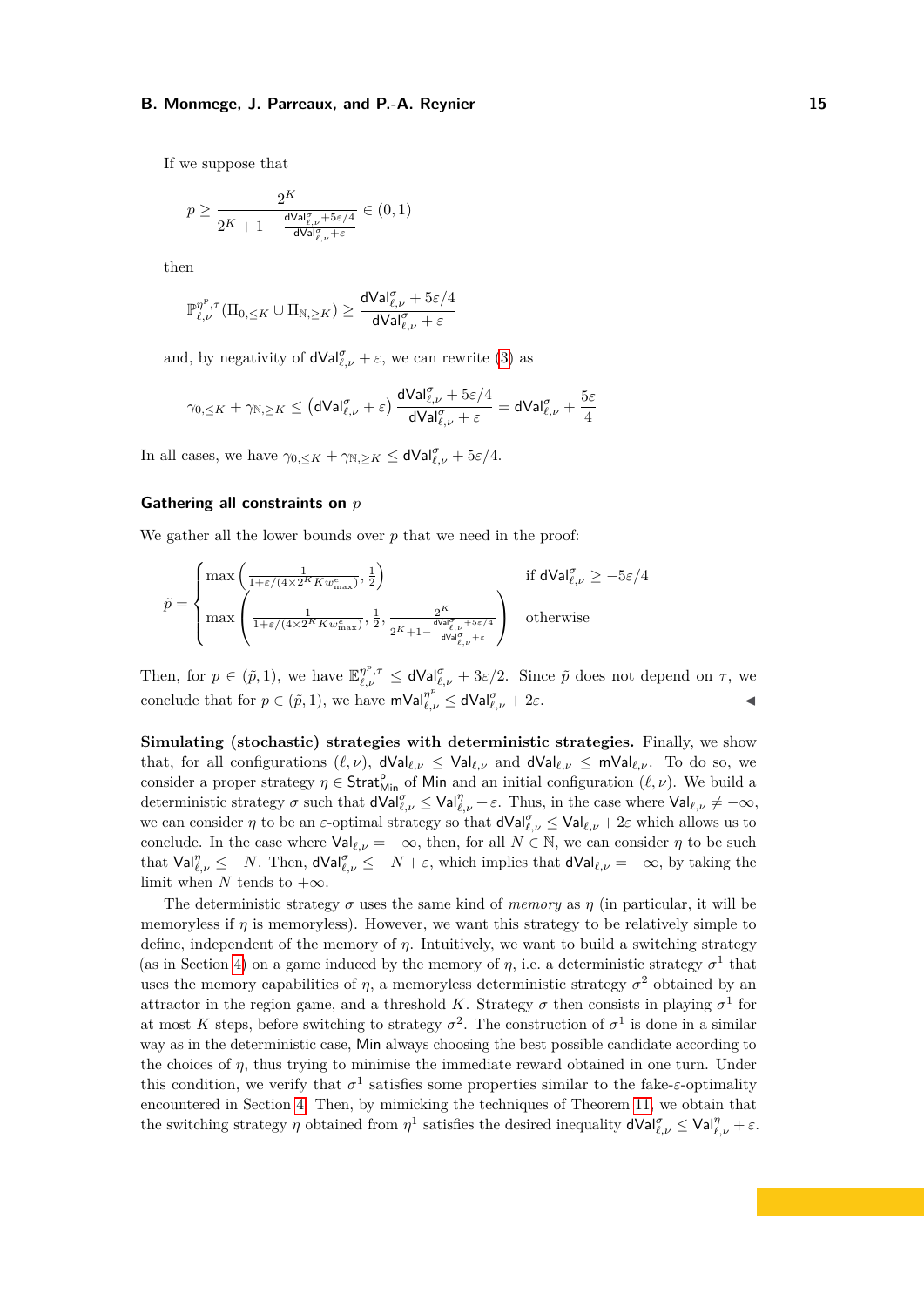# **6 Conclusion**

We have introduced stochastic strategies for WTGs, showing that, in divergent games, Min can use randomisation to emulate memory, and vice versa. We aim at extending our study to more general WTGs. As a first step, we may consider the class of almost-divergent WTGs (adding the possibility for an execution following a region cycle to have weight *exactly*  $\theta$ ), used in [\[12,](#page-16-5) [17\]](#page-16-7) to obtain an approximation schema of the optimal value. We wonder if similar *ε*-optimal switching strategies may exist also in this context, one of the crucial argument in order to extend our emulation result. Another question concerns the implementability of the randomised strategies: even if they use no memory, they still need to know the precise current clock valuation. In (non-weighted) timed games, previous work [\[18\]](#page-16-8) aimed at removing this need for precision, by using stochastic strategies where the delays are chosen with probability distributions that do not require exact knowledge of the clocks measurements. In our setting, we aim at further studying the implementability of the randomised strategies of Min in WTGs, e.g. by requiring them to be robust against small imprecisions.

#### **References**

- <span id="page-15-3"></span>**1** Rajeev Alur, Mikhail Bernadsky, and P. Madhusudan. Optimal reachability for weighted timed games. In *Proceedings of the 31st International Colloquium on Automata, Languages and Programming (ICALP'04)*, volume 3142 of *LNCS*, pages 122–133. Springer, 2004.
- <span id="page-15-0"></span>**2** Rajeev Alur and David L. Dill. A theory of timed automata. *Theoretical Computer Science*, 126(2):183–235, 1994.
- <span id="page-15-5"></span>**3** Rajeev Alur, Salvatore La Torre, and George J. Pappas. Optimal paths in weighted timed automata. *Theoretical Computer Science*, 318(3):297–322, 2004.
- <span id="page-15-1"></span>**4** Eugene Asarin and Oded Maler. As soon as possible: Time optimal control for timed automata. In *Hybrid Systems: Computation and Control*, volume 1569 of *LNCS*, pages 19–30. Springer, 1999.
- <span id="page-15-4"></span>**5** Gerd Behrmann, Ansgar Fehnker, Thomas Hune, Kim Larsen, Paul Pettersson, Judi Romijn, and Frits Vaandrager. Minimum-cost reachability for priced time automata. In *International Workshop on Hybrid Systems: Computation and Control*, pages 147–161. Springer, 2001.
- <span id="page-15-9"></span>**6** Nathalie Bertrand, Patricia Bouyer, Thomas Brihaye, and Pierre P. Carlier. When are stochastic transition systems tameable? *Journal of Logical and Algebraic Methods in Programming*, 99:41–96, 2018.
- <span id="page-15-7"></span>**7** Nathalie Bertrand, Patricia Bouyer, Thomas Brihaye, Quentin Menet, Christel Baier, Marcus Größer, and Marcin Jurdzinski. Stochastic timed automata. *Log. Methods Comput. Sci.*, 10(4), 2014.
- <span id="page-15-6"></span>**8** Patricia Bouyer, Thomas Brihaye, Véronique Bruyère, and Jean-François Raskin. On the optimal reachability problem of weighted timed automata. *Formal Methods in System Design*, 31(2):135–175, 2007.
- <span id="page-15-8"></span>**9** Patricia Bouyer, Thomas Brihaye, Pierre Carlier, and Quentin Menet. Compositional design of stochastic timed automata. In Alexander S. Kulikov and Gerhard J. Woeginger, editors, *Computer Science - Theory and Applications - 11th International Computer Science Symposium in Russia, CSR 2016, St. Petersburg, Russia, June 9-13, 2016, Proceedings*, volume 9691 of *Lecture Notes in Computer Science*, pages 117–130. Springer, 2016.
- <span id="page-15-10"></span>**10** Patricia Bouyer, Thomas Brihaye, Mickael Randour, Cédric Rivière, and Pierre Vandenhove. Decisiveness of stochastic systems and its application to hybrid models. In Davide Bresolin and Jean-François Raskin, editors, *Proceedings of the 11th International Symposium on Games, Automata, Logics, and Formal Verification (GandALF'20)*, volume 326 of *Electronic Proceedings in Theoretical Computer Science*, 2020.
- <span id="page-15-2"></span>**11** Patricia Bouyer, Franck Cassez, Emmanuel Fleury, and Kim G. Larsen. Optimal strategies in priced timed game automata. In Kamal Lodaya and Meena Mahajan, editors, *FSTTCS 2004:*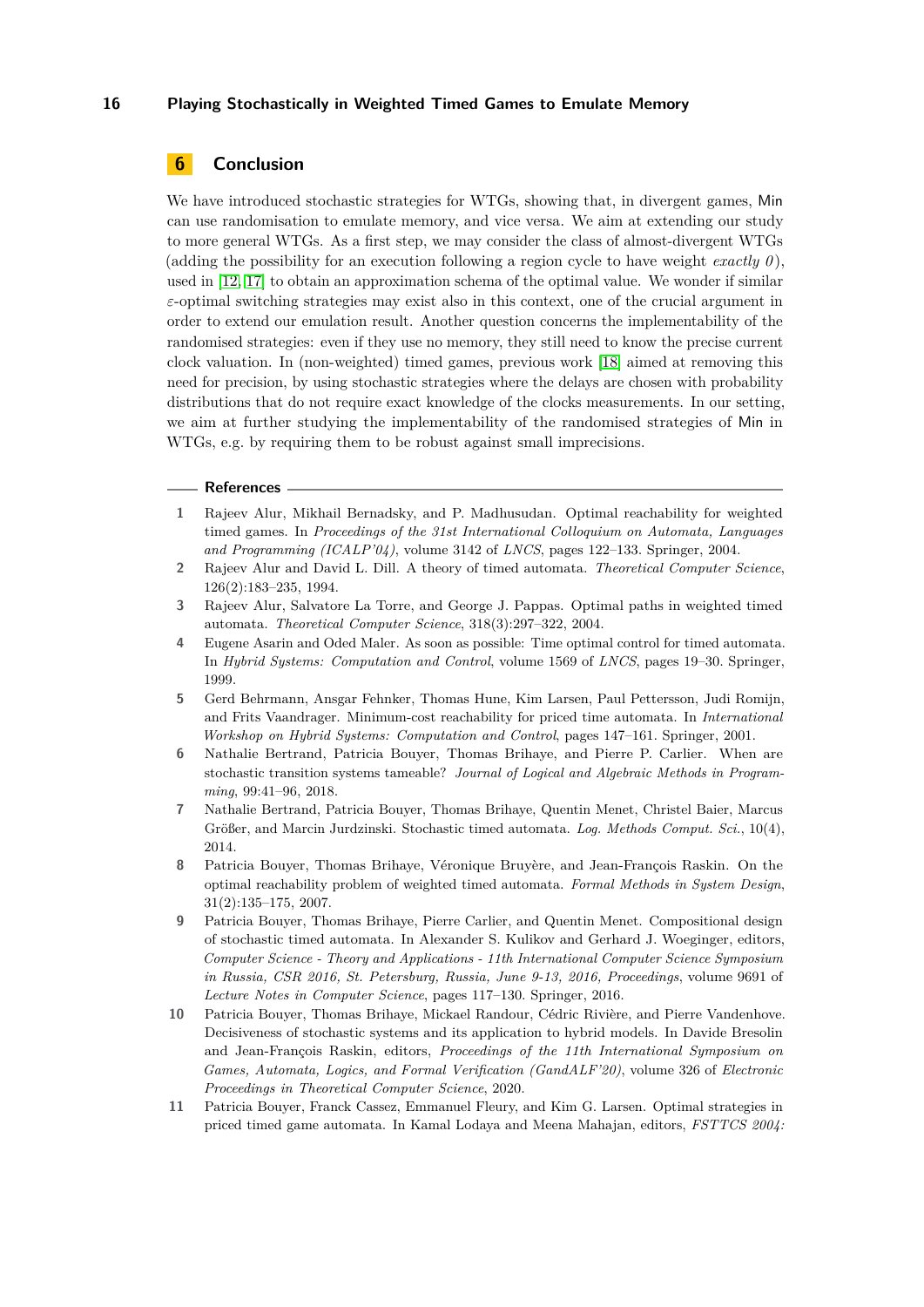*Foundations of Software Technology and Theoretical Computer Science*, pages 148–160, Berlin, Heidelberg, 2005. Springer Berlin Heidelberg.

- <span id="page-16-5"></span>**12** Patricia Bouyer, Samy Jaziri, and Nicolas Markey. On the value problem in weighted timed games. In *Proceedings of the 26th International Conference on Concurrency Theory (CONCUR'15)*, volume 42 of *Leibniz International Proceedings in Informatics*, pages 311–324. Leibniz-Zentrum für Informatik, 2015.
- <span id="page-16-1"></span>**13** Thomas Brihaye, Véronique Bruyère, and Jean-François Raskin. On optimal timed strategies. In Paul Pettersson and Wang Yi, editors, *Formal Modeling and Analysis of Timed Systems*, pages 49–64, Berlin, Heidelberg, 2005. Springer Berlin Heidelberg.
- <span id="page-16-6"></span>**14** Thomas Brihaye, Gilles Geeraerts, Axel Haddad, Engel Lefaucheux, and Benjamin Monmege. Simple priced timed games are not that simple. In *Proceedings of the 35th IARCS Annual Conference on Foundations of Software Technology and Theoretical Computer Science (FSTTCS'15)*, volume 45 of *LIPIcs*, pages 278–292. Schloss Dagstuhl–Leibniz-Zentrum für Informatik, 2015.
- <span id="page-16-3"></span>**15** Thomas Brihaye, Gilles Geeraerts, Axel Haddad, and Benjamin Monmege. Pseudopolynomial iterative algorithm to solve total-payoff games and min-cost reachability games. *Acta Informatica*, 54(1):85–125, February 2017.
- <span id="page-16-2"></span>**16** Damien Busatto-Gaston, Benjamin Monmege, and Pierre-Alain Reynier. Optimal reachability in divergent weighted timed games. In *Foundations of Software Science and Computation Structures - 20th International Conference, FOSSACS 2017, Held as Part of the European Joint Conferences on Theory and Practice of Software, ETAPS 2017, Uppsala, Sweden, April 22-29, 2017, Proceedings*, pages 162–178, 2017.
- <span id="page-16-7"></span>**17** Damien Busatto-Gaston, Benjamin Monmege, and Pierre-Alain Reynier. Symbolic approximation of weighted timed games. In Sumit Ganguly and Paritosh Pandya, editors, *Proceedings of the 38th IARCS Annual Conference on Foundations of Software Technology and Theoretical Computer Science (FSTTCS'18)*, volume 122 of *Leibniz International Proceedings in Informatics (LIPIcs)*, pages 28:1–28:16. Schloss Dagstuhl–Leibniz-Zentrum für Informatik, December 2018.
- <span id="page-16-8"></span>**18** Krishnendu Chatterjee, Thomas A. Henzinger, and Vinayak S. Prabhu. Trading infinite memory for uniform randomness in timed games. In *Hybrid Systems: Computation and Control, 11th International Workshop, HSCC 2008, St. Louis, MO, USA, April 22-24, 2008. Proceedings*, pages 87–100, 2008.
- <span id="page-16-0"></span>**19** Marcin Jurdziński and Ashutosh Trivedi. Reachability-time games on timed automata. In *Proceedings of the 34th International Colloquium on Automata, Languages and Programming (ICALP'07)*, volume 4596 of *LNCS*, pages 838–849. Springer, 2007.
- <span id="page-16-4"></span>**20** Benjamin Monmege, Julie Parreaux, and Pierre-Alain Reynier. Reaching your goal optimally by playing at random with no memory. In Igor Konnov and Laura Kovács, editors, *Proceedings of the 31st International Conference on Concurrency Theory (CONCUR 2020)*, volume 171 of *LIPIcs*, pages 26:1–26:21. Schloss Dagstuhl - Leibniz-Zentrum für Informatik, September 2020.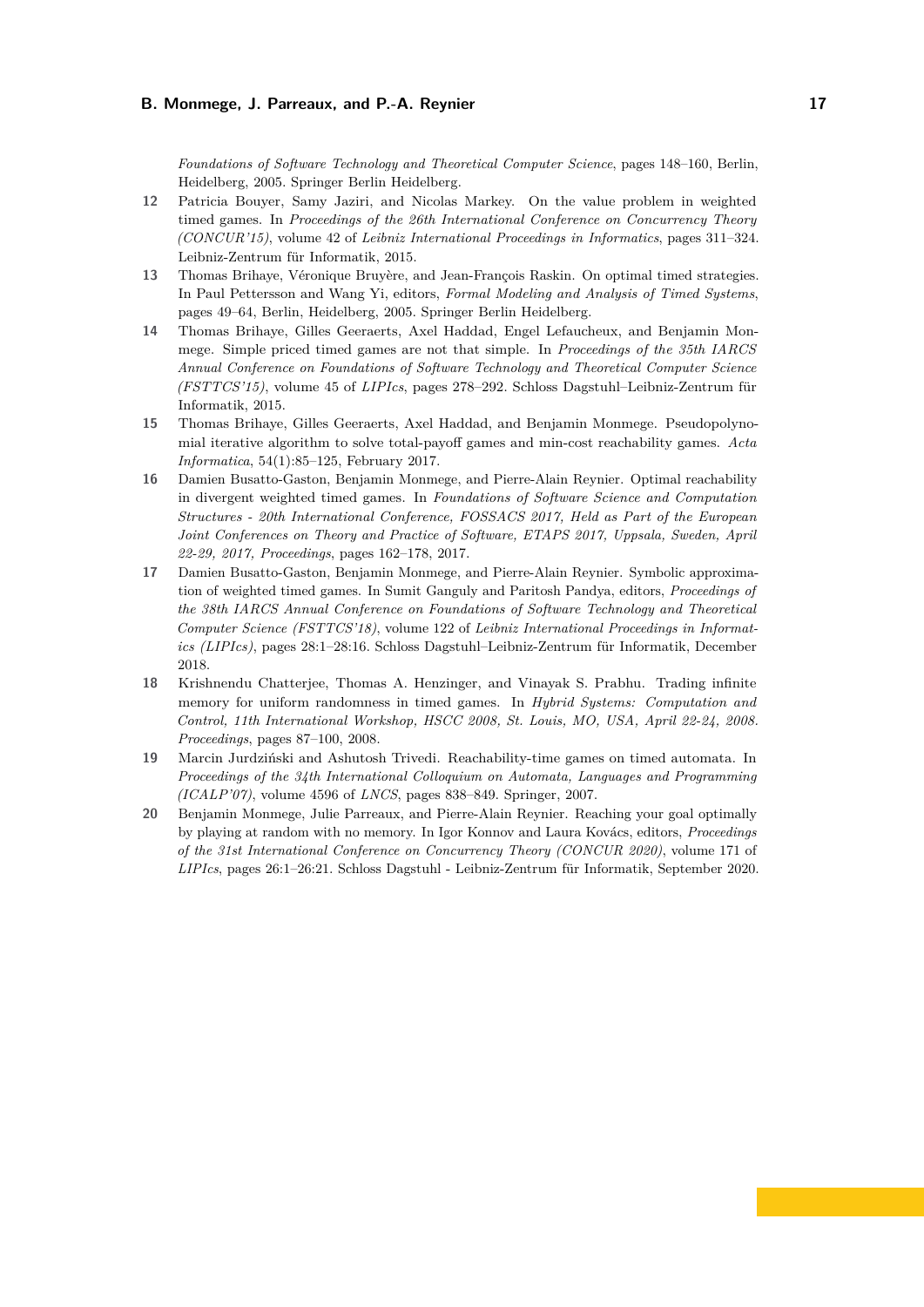<span id="page-17-1"></span>

**Figure 3** A (one-player) WTG with a single clock *x* and all weights equal to 0, in which a memoryless strategy for Min does not generate a probability measure.

# <span id="page-17-0"></span>**A Counter-example for the previous definition of the probability distribution**

Consider the WTG of Figure [3,](#page-17-1) where only Min plays (so we can see it as a stochastic timed automaton), and the memoryless strategy *η* (partially) defined as follows. We let *A* be any non-Lebesgue-measurable subset of  $[0, 1)$ . We denote  $\overline{A}$  the set  $[0, 1) \setminus A$  and  $\mathbb{1}_A$  the characteristic function of the set *A*. We start by defining the delays to match as closely as possible the setting of [\[7\]](#page-15-7) here. For delays in  $\ell_0$  and  $\ell_2$ , we consider uniform probability distributions on the appropriate intervals. In  $\ell_1$ , for all  $t_1 \in [0,1)$ , we let  $\eta_{\mathbb{R}^+}((\ell_1, t_1), \delta_2)$  be the uniform distribution on  $[0, 2-t_1]$  if  $t_1 \in A$ , and the truncated exponential distribution on  $[0, 2-t_1]$  with parameter  $\lambda = 1$  otherwise. For the choice of transitions from  $\ell_1$  (the only place where there is a choice), for all  $t_1 \in [0, 1)$ , we let  $\eta_{\Delta}(\ell_1, t_1)(\delta_2) = (3 - t_1)/(4 - 2t_1) = f(t_1)$  if  $t_1 \in A$  and  $\eta_{\Delta}(\ell_1, t_1)(\delta_2) = (1 + e^{-(1-t_1)} - 2e^{-(2-t_1)})/(2 - 2e^{-(2-t_1)}) = g(t_1)$  if  $t_1 \in \overline{A}$ . In the setting of [\[7\]](#page-15-7), the strategy in  $\ell_1$  can be obtained by first choosing a delay similarly as ours, and then choosing transition  $\delta_2$  with either probability  $1/2$  or 1 depending on whether transition  $\delta_3$  is fireable after letting the chosen delay elapse: authors of [\[7\]](#page-15-7) would describe this by putting weight 1 on both transitions  $\delta_2$  and  $\delta_3$  in the stochastic timed automaton. The intricate formulas above for the transitions are thus simply a way to mimic their setting in ours. Let us try to compute the probability of the path  $\pi = \delta_1 \delta_2$  from configuration  $(\ell_0, 0)$ : we have  $\mathbb{P}^{\eta}_{\ell_0,0}(\delta_1 \delta_2)$  equal to

$$
\int_{I((\ell_0,0),\delta_1)} \eta_{\Delta}(\ell_0,0)(\delta_1) \times \mathbb{P}^{\eta}_{(\ell_0,0)} \xrightarrow{\delta_1,t_1} (\delta_2) d\eta_{\mathbb{R}^+}((\ell_0,0),\delta_1)(t_1) = \int_0^1 1 \times \mathbb{P}^{\eta}_{(\ell_0,0)} \xrightarrow{\delta_1,t_1} (\delta_2) dt_1
$$

that requires  $h: t_1 \mapsto \mathbb{P}^{\eta}_0$  $(\ell_{0,0}) \xrightarrow{\delta_{1},t_1} (\delta_{2})$  to be a measurable function on [0, 1] to be well-defined. For *t*<sub>1</sub> ∈ [0, 1) ∩ *A*,

$$
h(t_1) = \int_{I((\ell_1, t_1), \delta_1)} \eta_{\Delta}(\ell_1, t_1)(\delta_2) \times 1 \, d\eta_{\mathbb{R}^+}((\ell_1, t_1), \delta_2)(t_2) = \int_0^{2-t_1} f(t_1) \frac{dt_2}{2-t_1} = f(t_1)
$$

Similarly, if  $t_1 \in [0, 1] \cap A$ ,  $h(t_1) = g(t_1)$ . Functions f and g are measurable and never match over [0, 1). Thus, would *h* be measurable, so would be  $(h - g)/(f - t)$  that is equal to the characteristic function of *A*: this contradicts the non-measurability of *A*. And thus, it is not possible to define the probability  $\mathbb{P}^{\eta}_{\ell_0,0}(\delta_1\delta_2)$  of path  $\delta_1\delta_2$ .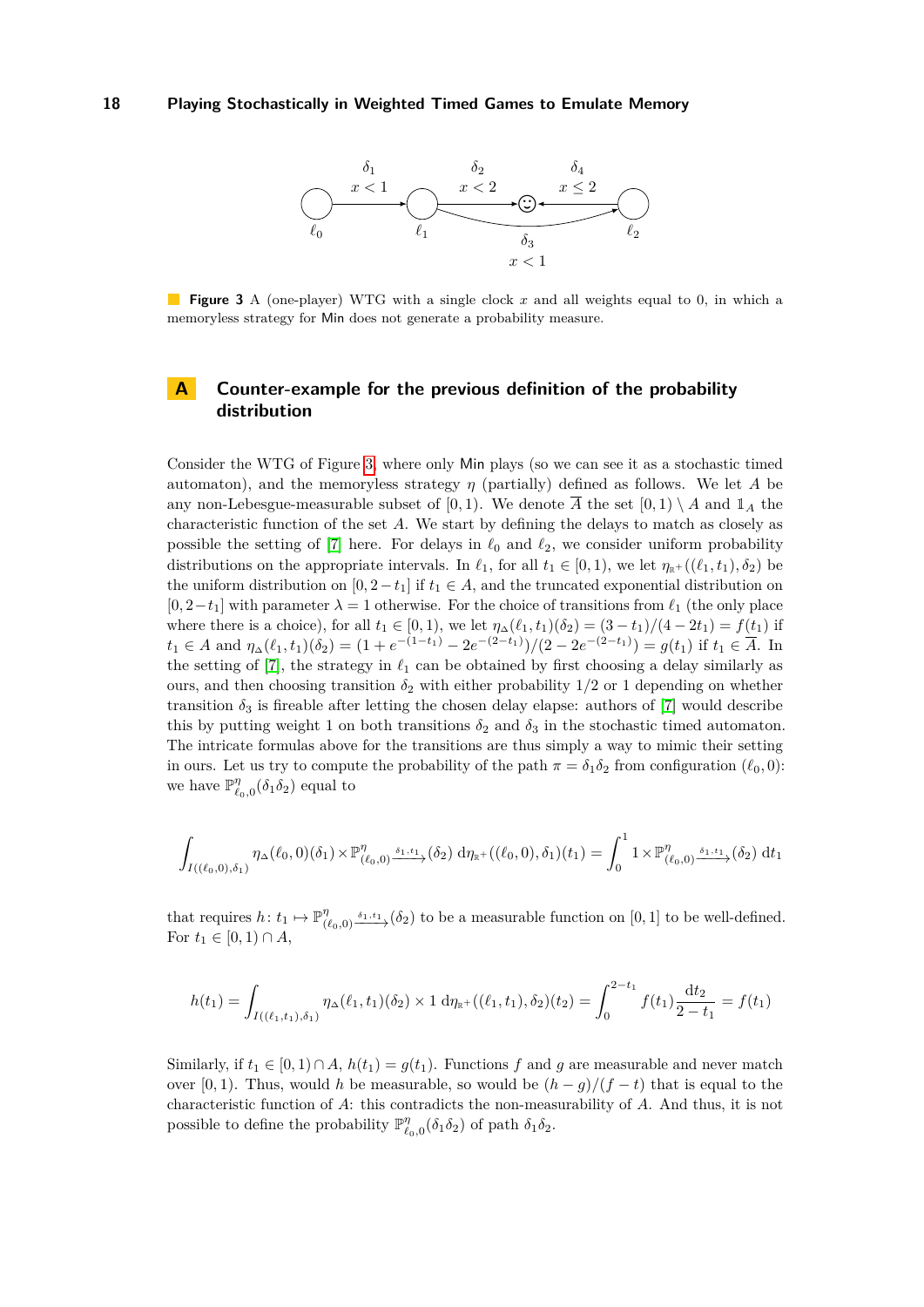# <span id="page-18-0"></span>**B Justification of our definition of expected payoff**

We here justify our definition of the expected payoff (see Definition [3\)](#page-6-0). Intuitively, we would like to let

$$
\mathbb{E}^{\eta,\theta}_{\ell_0,\nu_0} = \int_{\rho} \mathsf{wt}(\rho) \; \mathrm{d} \mathbb{P}^{\eta,\theta}_{\ell_0,\nu_0}(\rho)
$$

where the integral is over all plays  $\rho$  that start in  $(\ell_0, \nu_0)$  and reach the target  $L_T$ . Towards a more formal definition, we choose to partition the set of plays by the paths it projects on (there are a countable number of such paths). We also extend the definition to not only fix an initial configuration  $(\ell_0, \nu_0)$  but a possibly longer finite play  $\rho$ . We would thus consider the expectation along a fixed path  $\pi$  reaching  $L_T$ :

<span id="page-18-1"></span>
$$
\mathbb{E}_{\rho}^{\eta,\theta}(\pi) = \int_{\rho'} \mathrm{wt}(\rho') \, \mathrm{d}\mathbb{P}_{\rho}^{\eta,\theta}(\rho') \tag{4}
$$

where the integral is over all plays  $\rho'$  that can extend the prefix of play  $\rho$ , and that follow the path  $\pi$ . We would then let

$$
\mathbb{E}_{\rho}^{\eta,\theta} = \sum_{\pi} \mathbb{E}_{\rho}^{\eta,\theta}(\pi)
$$

where the sum is over all finite paths that reach  $L_T$ .

Once again, the integral in [\(4\)](#page-18-1) is problematic, for the very same reason as above. However, now that we have a finite path  $\pi$  in hand, we can try to unravel it step-by-step. Indeed, if  $\pi = \delta \pi'$ , and supposing wlog that  $\delta$  starts in a location  $\ell$  of Min, we would expect  $\mathbb{E}_{\rho}^{\eta,\theta}(\delta \pi')$ to be equal to:

$$
\int_{I(\rho,\delta)} \eta_{\Delta}(\rho)(\delta) \Big( \int_{\rho'} \mathrm{wt}(\xrightarrow{\delta,t} \rho') \mathrm{d} \mathbb{P}^{\eta,\theta}_{\rho \xrightarrow{\alpha}}(\rho') \Big) \mathrm{d} \eta_{\mathbb{R}^+}(\rho,\delta)(t)
$$

By definition of the cumulated weight and linearity of the integral, this can be rewritten as

$$
\int_{I(\rho,\delta)} \eta_{\Delta}(\rho)(\delta) \Big[ \big(t \textsf{wt}(\ell) + \textsf{wt}(\delta) \big) \underbrace{\int_{\rho'} \mathrm{d} \mathbb{P}^{\eta,\theta}_{\rho \xrightarrow{\delta,t}}(\rho') }_{= \mathbb{P}^{\eta,\theta}_{\rho,\xi}} + \underbrace{\int_{\rho'} \textsf{wt}(\rho') \mathrm{d} \mathbb{P}^{\eta,\theta}_{\rho \xrightarrow{\delta,t}}(\rho') }_{= \mathbb{E}^{\eta,\theta}_{\rho,\xi}(\pi')} \Big] \mathrm{d} \eta_{\mathbb{R}^+}(\rho,\delta)(t)
$$

We thus recover the alternative definition of the expected payoff, given in Definition [3.](#page-6-0)

# **C Proof of Lemma [2](#page-6-1)**

**Example 12.** *If*  $\eta$  *and*  $\theta$  *are strategies satisfying Hypothesis [1,](#page-5-1) the probabilities*  $\mathbb{P}_{\rho}^{\eta,\theta}(\pi)$  *of following a path π after the play ρ are well defined. It can be extended into a probability distribution over maximal paths*  $\pi$  *starting in the last location of*  $\rho$ *.* 

We first show, by induction on the length of  $\pi$ , that for all finite plays  $\rho$ :

- **1.**  $\mathbb{P}_{\rho}^{\eta,\theta}(\pi)$  is well-defined,
- **2.**  $\mathbb{P}_{\rho}^{\eta,\theta}(\pi) \leq 1$ ,
- 3. letting  $\rho = (\ell_0, \nu_0) \xrightarrow{(\delta_0, t_0) \cdots (\delta_{k-1}, t_{k-1})}$ , the mapping  $(t_0, \ldots, t_{k-1}) \mapsto \mathbb{P}_{\rho}^{\eta, \theta}(\pi)$  is measurable.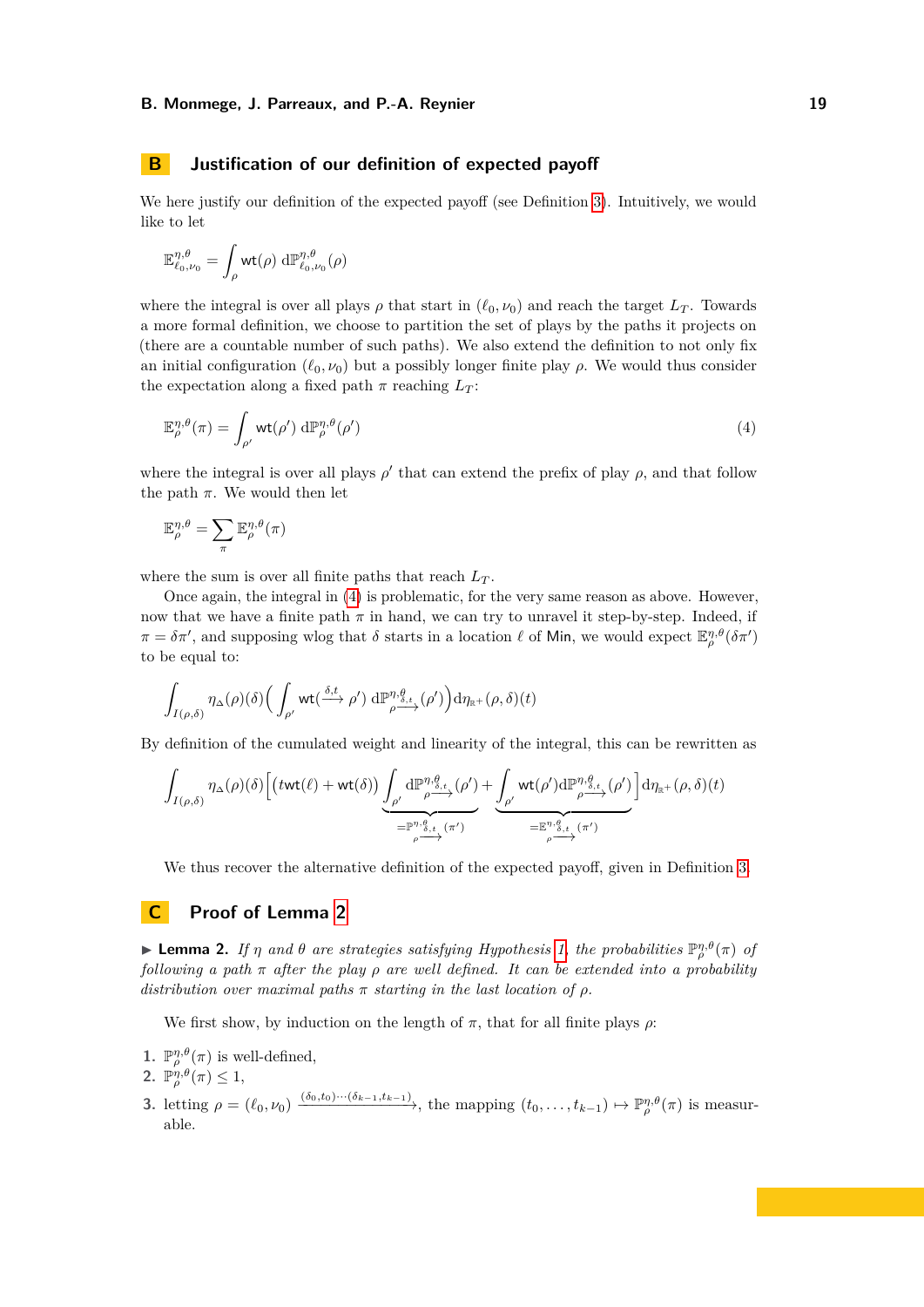The result is immediate when  $\pi$  is empty. Otherwise, consider a path of the form  $\delta \pi$ , supposing that the property holds for  $\pi$ . Suppose  $\delta = (\ell, g, Y, \ell') \in \Delta$ . By definition,

$$
\mathbb{P}^{\eta,\theta}_{\rho}(\delta\pi) = \int_{I(\rho,\delta)} \eta_{\Delta}(\rho)(\delta) \times \mathbb{P}^{\eta,\theta}_{\rho \xrightarrow{\delta,t}} (\pi) d\eta_{\mathbb{R}^+}(\rho,\delta)(t)
$$

By Hypothesis [1.](#page-5-1)2, and by reusing the same notations, we can write this integral as

$$
\mathbb{P}_{\rho}^{\eta,\theta}(\delta\pi) = \eta_{\Delta}(\rho)(\delta) \int_{I(\rho,\delta)} \mathbb{P}_{\rho \to \delta, t}^{\eta,\theta}(\pi) \times G(\rho,\delta)(t) \, \mathrm{d}t + \eta_{\Delta}(\rho)(\delta) \sum_{i} \alpha_{i}(\rho,\delta) \mathbb{P}_{\rho \to \delta, a_{i}(\rho,\delta)}^{\eta,\theta}(\pi)
$$

By induction hypothesis for the finite play  $\rho \xrightarrow{\delta,t}$ , we know that  $\mathbb{P}^{\eta,\theta}$  $\rho \xrightarrow{\delta, t} (\pi)$  is well-defined and that it is a measurable function of *t*. Therefore, the mapping  $t \mapsto \mathbb{P}^{\eta,\theta}$  $\rho \xrightarrow{\delta, t} (\pi) \times G(\rho, \delta)(t)$ is measurable. Since it is also non-negative and upper-bounded by 1, and the interval  $I(\rho, \delta)$ is bounded, the integral is well-defined. By Fubini-Tonelli Theorem<sup>[2](#page-19-0)</sup>, the resulting integral is measurable wrt the delays in  $\rho$ , i.e.  $(t_0, \ldots, t_{k-1}) \mapsto \int_{I(\rho,\delta)} \mathbb{P}^{\eta,\theta}$  $\phi \stackrel{\eta, \theta}{\longrightarrow} (\pi) \times G(\rho, \delta)(t)$  dt is measurable. By Hypothesis [1.](#page-5-1)1,  $(t_0, \ldots, t_{k-1}) \mapsto \eta_\Delta(\rho)(\delta) \int_{I(\rho,\delta)} \mathbb{P}^{\eta,\theta}$  $\rho \xrightarrow{\delta, t} (\pi) \times G(\rho, \delta)(t) \text{ d}t$  is measurable too. Again by induction hypothesis and by composition of measurable function thanks to Hypothesis [1.](#page-5-1)2,  $(t_0, \ldots, t_{k-1}) \mapsto \mathbb{P}^{\eta, \theta}$  $\rho \xrightarrow{\delta, a_i(\rho, \delta)}$  $(\pi)$  is measurable. By arithmetic operations (and converging infinite sums), we deduce that  $(t_0, \ldots, t_{k-1}) \mapsto \mathbb{P}_{\rho}^{\eta,\theta}(\delta \pi)$  is measurable too. Finally, by using the fact that  $\eta_{\Delta}(\rho)$  is a probability distribution and the induction hypothesis bounding the probabilities by 1, we obtain

$$
\mathbb{P}_{\rho}^{\eta,\theta}(\delta\pi) \leq \int_{I(\rho,\delta)} G(\rho,\delta)(t) dt + \sum_{i} \alpha_i(\rho,\delta) = 1
$$

by definition of the CDF of distribution  $\eta_{\mathbb{R}^+}(\rho,\delta)$ .

The proof that  $\mathbb{P}_{\rho}^{\eta,\theta}(\pi)$  can be extended to a probability distribution on maximal paths follows a completely similar proof as [\[7,](#page-15-7) Lemma A.3].

# **D Proof of Lemma [4](#page-6-2)**

▶ **Lemma 4.** *If*  $η ∈$  Strat<sub>Min</sub> *and*  $θ ∈$  Strat<sub>Max</sub>,  $\mathbb{E}_{\rho}^{\eta,\theta}(\pi)$  *is well-defined for all*  $ρ$  *and*  $π$ *.* 

Following the same pattern as in the proof of Lemm[a2,](#page-6-1) we show, by induction on the length of  $\pi$ , that for all finite plays  $\rho$ :

- **1.** the sum in  $\mathbb{E}_{\rho}^{\eta,\theta}(\pi)$  is convergent,
- 2.  $|\mathbb{E}_{\rho}^{\eta,\theta}(\pi)| \leq |\pi| w_{\max}^e,$
- 3. letting  $\rho = (\ell_0, \nu_0) \xrightarrow{(\delta_0, t_0) \cdots (\delta_{k-1}, t_{k-1})}$ , the mapping  $(t_0, \ldots, t_{k-1}) \mapsto \mathbb{E}_{\rho}^{\eta, \theta}(\pi)$  is measurable.

<span id="page-19-0"></span>The dependency on  $\rho$  in the interval  $I(\rho, \delta)$  of integration can be replaced by the full space [0, M] since clocks are bounded by *M*, and the characteristic function of  $t \in I(\rho, \delta)$  which is measurable wrt *t* and  $(t_0, \ldots, t_{k-1}).$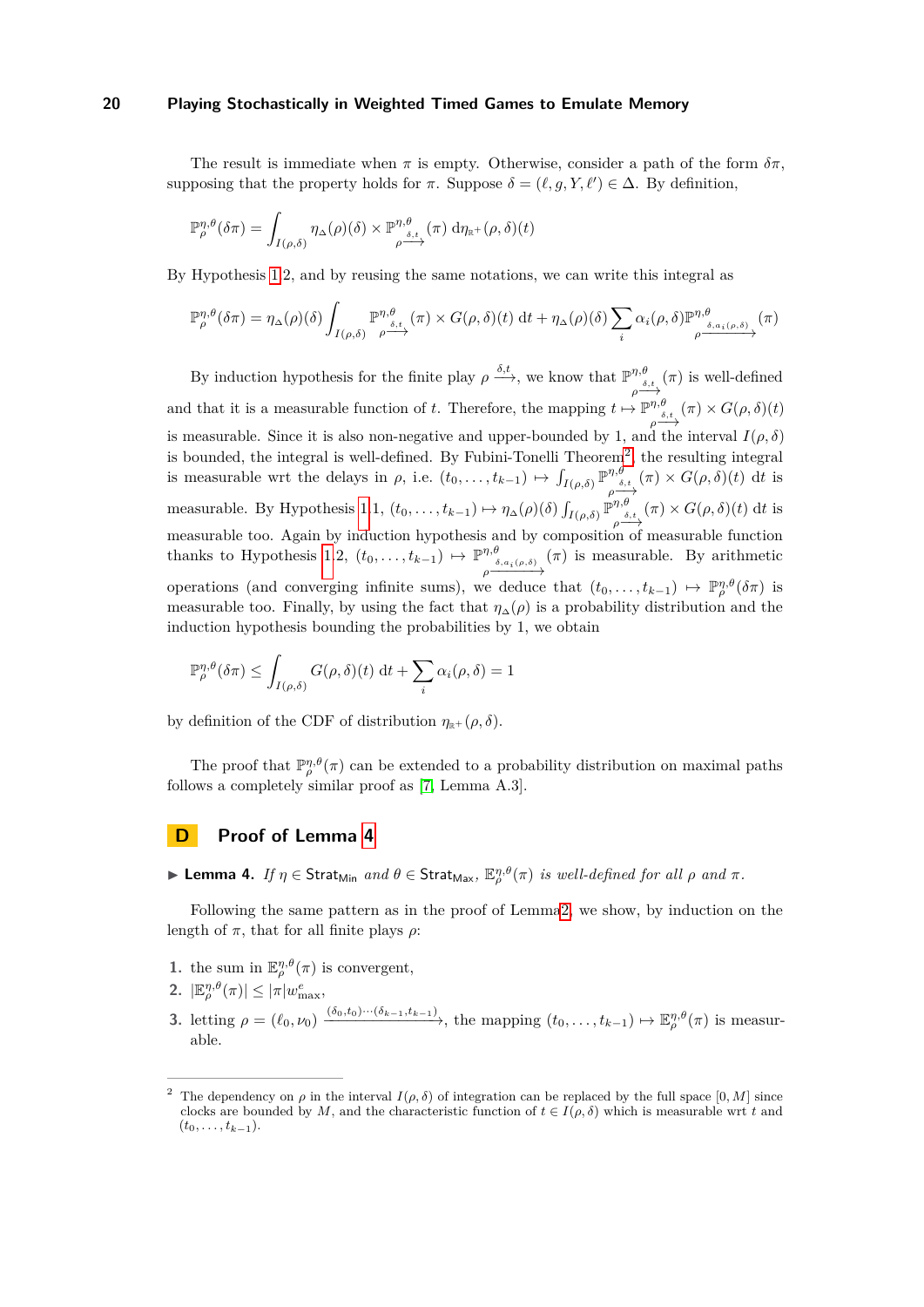$$
\delta_0, x \le 1, 1
$$
\n
$$
\bigcap_{\ell \text{ odd}} \delta_1, x \le 1, 1
$$
\n
$$
\bigoplus_{\ell \text{ odd}} \delta_2
$$

<span id="page-20-1"></span>**Figure 4** A WTG where Min has a strategy reaching the target with probability 1 but with an expected weight equal to  $+\infty$ 

The result is immediate when  $\pi$  is empty. Otherwise, consider a path of the form  $\delta \pi$ , supposing that the property holds for  $\pi$ . Suppose  $\delta = (\ell, g, Y, \ell') \in \Delta$ . By definition,

$$
\mathbb{E}_{\rho}^{\eta,\theta}(\delta \pi) = \int_{I(\rho,\delta)} \eta_{\Delta}(\rho)(\delta) \big( t \text{ wt}(\ell) + \text{wt}(\delta) + \mathbb{E}_{\rho \xrightarrow{\rho,\delta,t}}^{\eta,\theta}(\pi) \big) d\eta_{\mathbb{R}^+}(\rho,\delta)(t)
$$

By Hypothesis [1.](#page-5-1)2, and by reusing the same notations, we can write this integral as the sum of the integral

$$
\eta_{\Delta}(\rho)(\delta) \int_{I(\rho,\delta)} \left( t \operatorname{wt}(\ell) + \operatorname{wt}(\delta) + \mathbb{E}_{\rho}^{\eta,\mathcal{G}_{t}}(\pi) \right) G(\rho,\delta)(t) \, \mathrm{d}t
$$

and the sum

$$
\eta_{\Delta}(\rho)(\delta) \sum_{i} \alpha_{i}(\rho,\delta) \mathbb{E}^{\eta,\theta}_{\rho} \longrightarrow (\pi)
$$

By induction hypothesis for the finite play  $\rho \xrightarrow{\delta,t}$ , we know that  $\mathbb{E}^{\eta,\theta}$  $\phi \rightarrow{\eta, \theta, t}_{\rho}(\pi)$  is well-defined and that it is a measurable function of *t*. Therefore, the mapping  $\overrightarrow{t} \mapsto (t \text{ wt}(\ell) + \text{ wt}(\delta) +$  $\mathbb{E}^{\eta,\theta}$  $\phi \to \phi$ <sup>*n*</sup>, $\theta$ <sub>*e*</sub>,  $(\pi) \times G(\rho, \delta)(t)$  is measurable. Its absolute value is bounded by  $(|\pi| + 1)w_{\text{max}}^e$ , by induction hypothesis, and the interval  $I(\rho, \delta)$  is bounded, thus the integral is well-defined. By Fubini-Tonelli Theorem and Hypothesis [1,](#page-5-1) the resulting integral is measurable wrt the delays in  $\rho$ , i.e.  $(t_0, \ldots, t_{k-1}) \mapsto \eta_\Delta(\rho)(\delta) \int_{I(\rho, \delta)} (t \text{ wt}(\ell) + \text{wt}(\delta) + \mathbb{E}_{\rho}^{\eta, \theta})$  $p \xrightarrow{\eta, \theta, t} (\pi) \times G(\rho, \delta)(t)$  dt is measurable.

Again by induction hypothesis and by composition of measurable functions,  $(t_0, \ldots, t_{k-1}) \mapsto \mathbb{E}^{\eta, \theta_{\delta}}$  $\varphi$ <sup>*n*, $g$ <sub>*<sub><i>n*</sub></sup><sub>*a*<sub>*a*</sub><sub>*i*</sub>(*π*)</sub> is measurable. By arithmetic operations (and converging</sup></sub> infinite sums since E *η,θ*  $\phi$ <sup>*n*, $\phi$ <sub>*ρ*,*a<sub>i</sub>*(*ρ,δ*</sup>) is bounded independently of *i* and the sum of  $\alpha$ <sup>*i*</sup>(*ρ*, *δ*)</sup></sub> converges), we deduce that  $(t_0, \ldots, t_{k-1}) \mapsto \mathbb{E}_{\rho}^{\eta,\theta}(\delta \pi)$  is well-defined and is measurable too. Finally, by triangular inequality and since  $\eta_{\Delta}(\rho)$  and  $\eta_{\mathbb{R}^+}(\rho,\delta)$  are probability distributions, we obtain  $|\mathbb{E}_{\rho}^{\eta,\theta}(\delta\pi)| \leq (|\pi|+1)w_{\max}^e$ .

# <span id="page-20-0"></span>**E Example showing why the infinite sum in the definition of the expectation might be problematic**

Consider the WTG of Figure [4,](#page-20-1) where only Min plays, and the memoryless strategy *η* defined as follows. For all  $t \leq 1$ ,  $\eta_{\Delta}(\ell, t)(\delta_0) = t$ ,  $\eta_{\Delta}(\ell, t)(\delta_1) = 1 - t$ , and, for all  $i \geq 2$  and  $\delta \in {\delta_0, \delta_1}$ ,  $\eta_{\mathbb{R}^+}((\ell,1-\frac{1}{i}),\delta)$  is the Dirac distribution selecting the delay  $t=\frac{1}{i}-\frac{1}{i+1}$ . Notice that we can extend the delay distribution (continuously for instance) so that this strategy satisfies Hypothesis [1.](#page-5-1) For all  $i \geq 1$ , there is a unique play conforming to  $\eta$  of length  $i$  that reaches the target from configuration  $(\ell, \frac{1}{2})$ : it has a weight *i* and a probability  $\frac{1}{i+1} \prod_{j=2}^{i} (1 - \frac{1}{j}) = \frac{1}{i(i+1)}$ . In particular,  $\mathbb{P}_{\ell,\frac{1}{2}}^{\eta}(\text{TPaths}_{\ell,\frac{1}{2}}) = \sum_{i\geq 1} \frac{1}{i(i+1)} = 1$ . Moreover  $\mathbb{E}_{\ell,\frac{1}{2}}^{\eta}(\delta_0^{i-1}\delta_1) = \frac{1}{i+1}$ . The overall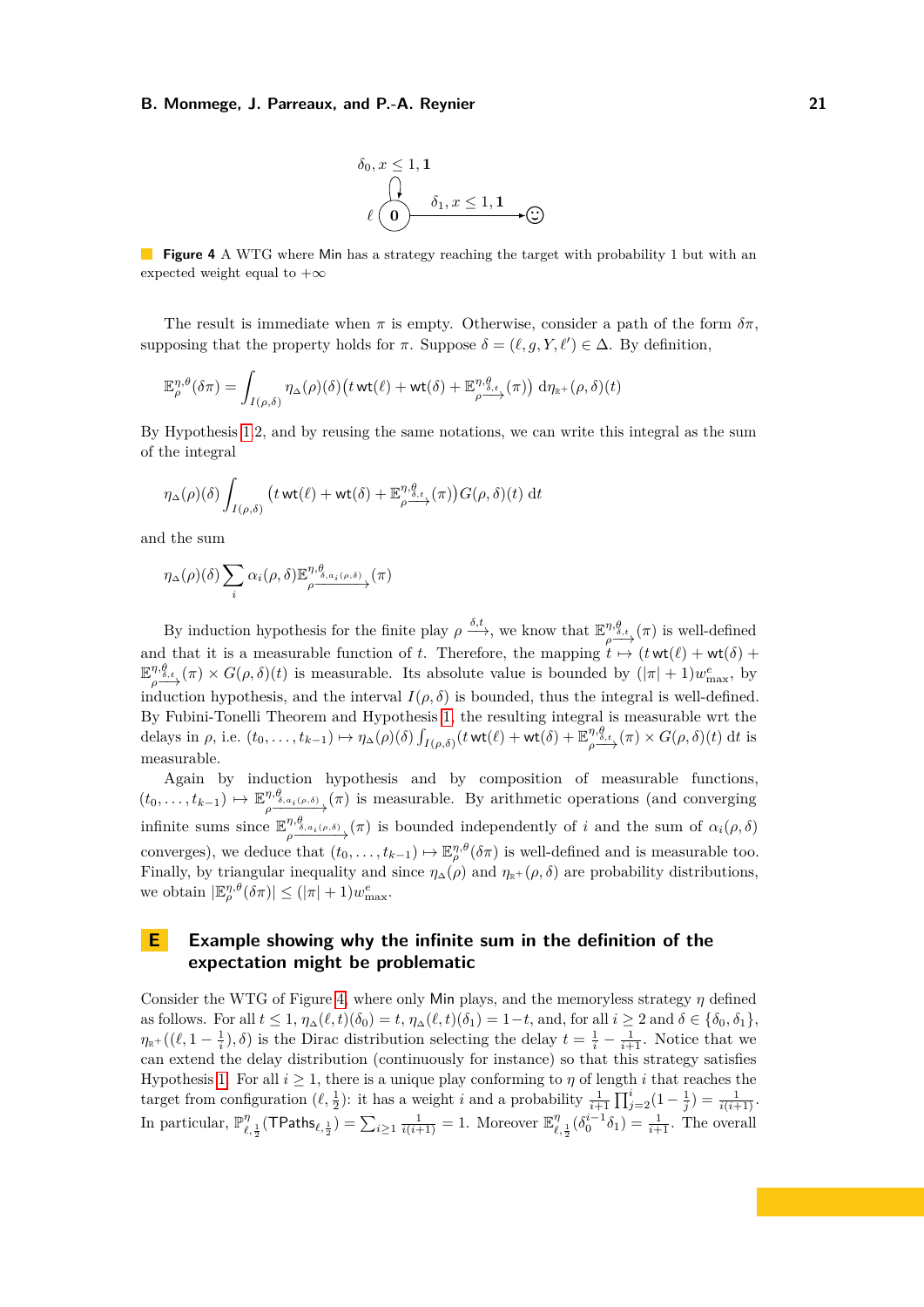expectation would thus be  $\mathbb{E}^{\eta}_{\ell, \frac{1}{2}} = \sum_{i \geq 1} \frac{1}{i+1}$ , which is a diverging series. This example can easily be adapted to only consider continuous distributions on the delays (instead of Dirac ones).

# **F Proof of Lemma [6](#page-7-2)**

▶ **Lemma 6.** *All strategies of* Min *satisfying Hypothesis [2](#page-7-0) are proper.*

Let  $\eta \in \text{Strat}_{\text{Min}}$  be a strategy satisfying Hypothesis [2.](#page-7-0) We let  $\alpha > 0$  and m the bounds of Hypothesis [2.](#page-7-0) Let  $\theta \in \mathsf{Strat}_{\mathsf{Max}},$  and  $\rho \in \mathsf{FPlays}.$ 

We show that  $\mathbb{P}_{\rho}^{\eta,\theta}(\text{TPaths}_{\rho}) = 1$  and that the infinite sum  $\mathbb{E}_{\rho}^{\eta,\theta} = \sum_{\pi \in \text{TPaths}_{\rho}} \mathbb{E}_{\rho}^{\eta,\theta}(\pi)$ converges. For that, notice that this sum can be decomposed as

<span id="page-21-0"></span>
$$
\sum_{n=0}^{\infty} \sum_{\rho \in \text{TPaths}_\rho^n} \mathbb{E}_{\rho}^{\eta, \theta}(\pi) \tag{5}
$$

Since  $\mathsf{TPaths}_o^n$  is a finite set, only the first sum must be shown to be converging. We do it by bounding  $\sum_{\rho \in \text{TPaths}_{\rho}^n} |\mathbb{E}_{\rho}^{\eta,\theta}(\pi)|$  with respect to *n*. More precisely, we show for all  $n \in \mathbb{N}$ and all  $\rho \in \mathsf{FPlays}$ , that

1. for all  $\pi \in \mathsf{TPaths}_\rho^n$ ,  $|\mathbb{E}_\rho^{\eta,\theta}(\pi)| \leq \mathbb{P}_\rho^{\eta,\theta}(\pi) n w_{\max}^e$ <br>2. and  $\sum_{\pi \in \mathsf{TPaths}_\rho^n} \mathbb{P}_\rho^{\eta,\theta}(\pi) \leq (1-\alpha)^{\lfloor n/m \rfloor}$ .

This allows us to conclude since 2) implies then that the probability to not reach the target is

$$
\mathbb{P}^{\eta,\theta}_\rho(\overline{\text{TPaths}_\rho}) = \lim_{n \to \infty} \sum_{\pi \in \text{TPaths}^n_\rho} \mathbb{P}^{\eta,\theta}_\rho(\pi) = 0
$$

and the series in [\(5\)](#page-21-0) has a general term whose absolute value is bounded by  $n \alpha^{n/m} w_{\text{max}}^e$ with  $0 < \alpha < 1$ , and thus absolutely converges.

To show 1), we proceed by induction on *n*. For  $n = 0$ , if TPaths<sub> $\rho$ </sub><sup>n</sup> =  $\emptyset$ , nothing needs to be shown. Otherwise,  $\mathbb{E}_{\rho}^{\eta,\theta}(\pi) = 0$  and the inequality is thus trivially satisfied. Suppose now that the inequality holds for  $n \in \mathbb{N}$ . If  $\pi \in \text{TPaths}_{\rho}^{n+1}$ , it can be written as  $\pi = \delta \pi'$ , and by definition of the expectation (Definition [3\)](#page-6-0) and triangular inequality,

$$
|\mathbb{E}_{\rho}^{\eta,\theta}(\pi)| \leq \int_{I(\rho,\delta)} \eta_{\Delta}(\rho)(\delta) \Big[|t \text{ wt}(\ell)+\text{ wt}(\delta)|\mathbb{P}^{\eta,\theta}_{\rho}\mathop{\longrightarrow}\limits^{\eta,\theta}(\pi') + |\mathbb{E}_{\rho}^{\eta,\theta}\mathop{\longrightarrow}\limits^{\eta,\theta}(\pi')|\Big] d\eta_{\mathbb{R}^+}(\rho,\delta)(t)
$$

We can bound  $|t \text{ wt}(\ell) + \text{wt}(\delta)|$  by  $w_{\text{max}}^e$ . By induction hypothesis, we also have  $|\mathbb{E}_{q}^{\eta,\theta}$  $\int\limits_{\rho}^{\eta,\theta_{\delta,t}}\left( \pi^{\prime}\right) \right\vert \leq$  $\mathbb{P}^{\eta,\theta}$  $\int_{\rho}^{\eta,\theta} \frac{\partial f}{\partial t}(\pi') \, n \, w_{\text{max}}^e$ . Thus,

$$
|\mathbb{E}_{\rho}^{\eta,\theta}(\pi)| \leq (n+1)w_{\max}^e \underbrace{\int_{I(\rho,\delta)} \eta_{\Delta}(\rho)(\delta) \mathbb{P}_{\rho \xrightarrow{\mathbb{P}_{\rho}^{\eta,\theta}}(\pi)}^{\eta,\theta} d\eta_{\mathbb{R}^+}(\rho,\delta)(t)}_{\mathbb{P}_{\rho}^{\eta,\theta}(\pi)}
$$

which concludes the proof of 1).

To prove 2), we also proceed by induction, showing first that for all  $n \in \mathbb{N}$  and  $\rho \in \mathsf{FPlays}$ ,  $\sum_{\pi \in \text{TPaths}_{\rho}^{nm}} \mathbb{P}_{\rho}^{\eta,\theta}(\pi) \leq (1-\alpha)^n$ . Once again, for  $n=0$ , the property is trivially verified since  $(1 - \alpha)^0 = 1$ . Otherwise, suppose the property holds for *n*, and we prove it for  $n + 1$ . We then decompose the sum  $\sum_{\pi \in \text{TPaths}_{\rho}^{(n+1)m}} \mathbb{P}_{\rho}^{\eta,\theta}(\pi)$  as

<span id="page-21-1"></span>
$$
\sum_{\delta_0} \sum_{\delta_1} \cdots \sum_{\delta_{m-1}} \sum_{\pi \in \mathsf{TPaths}_\rho^m} \mathbb{P}^{\eta,\theta}_\rho(\delta_0 \delta_1 \cdots \delta_{m-1} \pi) \tag{6}
$$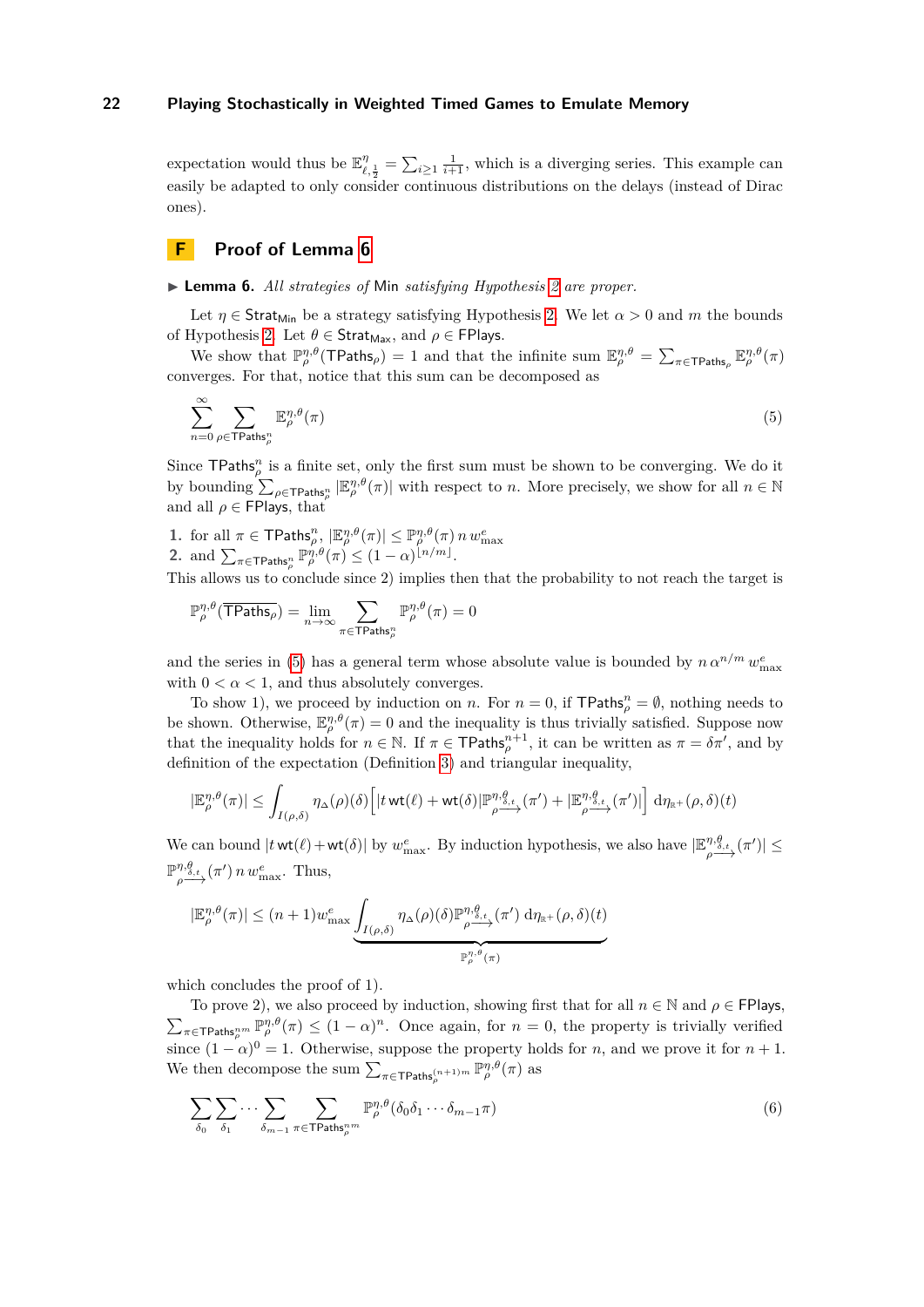For a fixed  $\delta_0 \cdots \delta_{m-1} \pi \in \mathsf{TPaths}^{(n+1)m}$ , we can unravel the *m* first steps of the definition of  $\mathbb{P}_{\rho}^{\eta,\theta}(\delta_0\delta_1\cdots\delta_{m-1}\pi)$ . Using letter  $\xi$  to denote the strategy  $\eta$  or  $\theta$  depending on the last location of the current play, we can write  $\mathbb{P}_{\rho}^{\eta,\theta}(\delta_0\delta_1\cdots\delta_{m-1}\pi)$  under the form:

$$
\int_{I(\rho,\delta_0)} \int_{I(\rho \frac{\delta_0, t_0}{\lambda})} \cdots \int_{I(\rho \frac{(\delta_0, t_0) \cdots (\delta_{m-1}, t_{m-1})}{\lambda})} \times \xi_{\delta}(\rho) (\delta_0) \xi_{\delta}(\rho \frac{\delta_0, t_0}{\lambda}) (\delta_1) \cdots \xi_{\delta}(\rho \frac{(\delta_0, t_0) \cdots (\delta_{m-2}, t_{m-2})}{\lambda}) (\delta_{m-1}) \mathbb{P}^{\eta, \theta}_{\rho \frac{(\delta_0, t_0) \cdots (\delta_{m-1}, t_{m-1})}{\lambda}} (\pi) \times \xi_{\delta}(\rho \frac{(\delta_0, t_0) \cdots (\delta_{m-2}, t_{m-2})}{\lambda}) (\delta_{m-1}) \cdots d\xi_{t}(\rho \frac{(\delta_0, t_0)}{\lambda}) (\delta_1) d\xi_{t}(\rho, \delta_0) (t_0)
$$

Equation [\(6\)](#page-21-1) can thus be rewritten as

$$
\sum_{\delta_{0}} \sum_{\delta_{1}} \cdots \sum_{\delta_{m-1}} \int_{I(\rho,\delta_{0})} \int_{I(\rho^{\delta_{0},t_{0}})} \cdots \int_{I(\rho^{\delta_{0},t_{0})\cdots(\delta_{m-1},t_{m-1})}} \int_{I(\rho^{\delta_{0},t_{0})\cdots(\delta_{m-2},t_{m-2})})} \left(\delta_{m-1}\right) \sum_{\pi \in \text{TPaths}_{\rho}^{nm}} \mathbb{P}^{\eta,\theta}_{\rho^{\delta_{0},t_{0})\cdots(\delta_{m-1},t_{m-1})}}(\pi)
$$

$$
\mathrm{d}\xi_{t}(\rho^{\delta_{0},t_{0})\cdots(\delta_{m-2},t_{m-2})},\delta_{m-1})(t_{m-1})\cdots \mathrm{d}\xi_{t}(\rho,\delta_{0})(t_{0})
$$

By induction hypothesis,

$$
\sum_{\pi \in \mathsf{TPaths}_\rho^{nm}} \mathbb{P}^{\eta,\theta}_{\rho} \xrightarrow{(\delta_0,t_0)\cdots(\delta_{m-1},t_{m-1})} (\pi) \leq (1-\alpha)^n
$$

so that  $\sum_{\pi \in \text{TPaths}_{\rho}^{nm}} \mathbb{P}_{\rho}^{\eta,\theta}(\pi)$  can be bounded by

$$
(1 - \alpha)^n \sum_{\delta_0} \sum_{\delta_1} \cdots \sum_{\delta_{m-1}} \int_{I(\rho, \delta_0)} \int_{I(\rho \frac{\delta_0, t_0}{\sqrt{\gamma}})} \cdots \int_{I(\rho \frac{(\delta_0, t_0) \cdots (\delta_{m-1}, t_{m-1})}{\sqrt{\gamma}})} \zeta_{\delta}(\rho) (\delta_0) \xi_{\delta}(\rho \frac{\delta_0, t_0}{\sqrt{\gamma}}) (\delta_1) \cdots \xi_{\delta}(\rho \frac{(\delta_0, t_0) \cdots (\delta_{m-2}, t_{m-2})}{\sqrt{\gamma}}) (\delta_{m-1})
$$

$$
\mathrm{d}\xi_t(\rho \frac{(\delta_0, t_0) \cdots (\delta_{m-2}, t_{m-2})}{\sqrt{\gamma}}), \delta_{m-1}) (t_{m-1}) \cdots \mathrm{d}\xi_t(\rho \frac{(\delta_0, t_0)}{\sqrt{\gamma}}, \delta_1) (t_1) \, \mathrm{d}\xi_t(\rho, \delta_0) (t_0)
$$

that is  $(1 - \alpha)^n$  multiplied by the probability of all paths that can continue after  $\rho$  for at least *m* steps without having reached the target set  $L_T$ , i.e.

$$
(1 - \alpha)^n \mathbb{P}_{\rho}^{\eta, \theta} \left( \bigcup_{n \ge m} \mathsf{TPaths}_{\rho} \right) \le (1 - \alpha)^n (1 - \alpha)
$$

This concludes the induction proof. To conclude that 2) holds, we simply need to consider paths of length that is not a multiple of *m*: we thus unravel similarly the first  $k \in (0, m)$ transitions, bounding all their probabilities by 1.

# **G Proof of Lemma [7](#page-7-1)**

<span id="page-22-0"></span>As a useful tool, we first show a Bellman-like fixpoint equation fulfilled by the expected payoff. To state it, we pack all expectations following a pair  $(\eta, \theta)$  of strategies in a single mapping  $\mathbb{E}^{\eta,\theta}$ :  $\rho \in \mathsf{FPlays} \mapsto \mathbb{E}^{\eta,\theta}_{\rho} \in \mathbb{R}$ . The fixpoint operator  $\mathcal F$  is a function relating mappings  $X:$  FPlays  $\rightarrow \mathbb{R}$ . However, we cannot define it for all functions X since measurability is a requirement, and must be preserved. To define it, we let  $FPlays_{(\ell,\nu),\pi}$  be the set of finite plays that start in configuration  $(\ell, \nu)$  and follow the path  $\pi$ . We define the following hypothesis on such mappings *X*.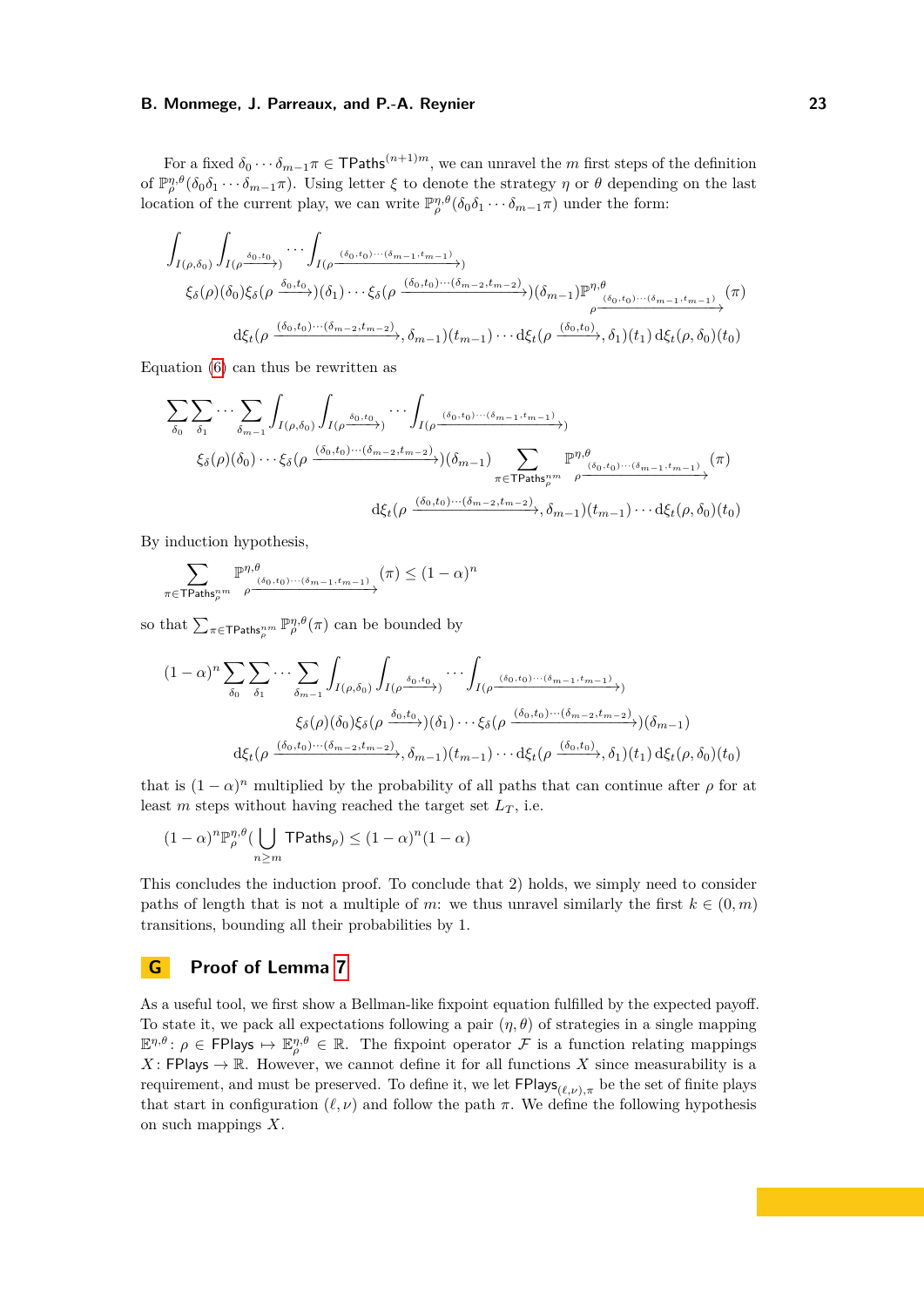$\blacktriangleright$  **Hypothesis 3.** *A function X*: FPlays  $\rightarrow \mathbb{R}$  *satisfies this hypothesis if the restriction of X to* FPlays<sub>(*ℓ,ν*)</sub> $\pi$  *is a measurable function of the*  $|\pi|$  *delays along the plays, for all configurations*  $(\ell, \nu)$  *and paths*  $\pi$ *.* 

In the following, for a function *X* : FPlays  $\rightarrow \mathbb{R}$ , a configuration  $(\ell, \nu)$  and a path  $\pi =$  $\delta_0 \cdots \delta_{k-1}$ , we let  $X_{(\ell,\nu),\pi}$  denote the mapping  $(t_0,\ldots,t_{k-1}) \mapsto X((\ell,\nu) \xrightarrow{(\delta_0,t_0)\cdots(\delta_{k-1},t_{k-1})})$ , that is measurable if *X* fulfils Hypothesis [3.](#page-22-0)

<span id="page-23-0"></span> $▶$  **Lemma 17.** For all  $η ∈$  Strat $_{Min}^{p}$  and  $θ ∈$  Strat<sub>Max</sub>, the mapping  $\mathbb{E}^{\eta, \theta}$ :  $ρ ∈$  FPlays  $→$   $\mathbb{E}^{\eta, \theta}_{\rho}$ *satisfies Hypothesis [3.](#page-22-0)*

**Proof.** The proof of Lemma [4](#page-6-2) shows in particular that the mapping  $(t_0, \ldots, t_{k-1}) \mapsto$ E *η,θ*  $\overline{\gamma}$ <sup>*n*,*θ*</sup>  $\overline{\gamma}$ <sub>(*δ0*</sub>,*t*<sub>0</sub>) ···(*δ<sub>k</sub>*-1,*t<sub>k</sub>*-1)</sub> (*π*<sup>*'*</sup>) is measurable, for all paths *π*<sup>*'*</sup> reaching the target set. As a countable sum of measurable functions, the mapping  $\mathbb{E}_{\ell}^{\eta,\theta}$  $\big( \begin{smallmatrix} \eta,\theta\ (\ell,\nu),\pi \end{smallmatrix} \colon (t_0,\ldots,t_{k-1}) \hspace{0.2cm} \mapsto \hspace{0.2cm}$  $\sum_{\pi'} \mathbb{E}^{\eta,\theta}_{\scriptscriptstyle (\ell)}$  $\overbrace{(\ell,\nu)}^{ \eta,\theta} \xrightarrow{(\delta_0,t_0)\cdots(\delta_{k-1},t_{k-1})} (\pi')$  is also measurable.

We now give the Bellman-like equation fulfilled by  $\mathbb{E}^{\eta,\theta}$ .

<span id="page-23-1"></span> $▶$  **Lemma 18.** Let  $η$  ∈ Strat $_{Min}^{p}$  and  $θ$  ∈ Strat<sub>Max</sub>. The mapping  $\mathbb{E}^{η,θ}$ :  $ρ$  ∈ FPlays  $\mapsto \mathbb{E}^{η,θ}_{ρ}$  is a *fixpoint of the operator*  $\mathcal{F}^{\eta,\theta}$ : (FPlays  $\to \mathbb{R}$ )  $\to$  (FPlays  $\to \mathbb{R}$ ) *defined for all*  $X$ : FPlays  $\to \mathbb{R}$ *satisfying Hypothesis*  $3$ *, and*  $\rho \in$  FPlays *by* 

$$
\mathcal{F}^{\eta,\theta}(X)(\rho) = \begin{cases} 0 & \text{if } \rho \text{ ends in } L_T \\ \sum_{\delta} \int_{I(\rho,\delta)} \eta_{\Delta}(\rho)(\delta) \big(t \text{ wt}(\ell) + \text{ wt}(\delta) + X(\rho \xrightarrow{\delta,t})) \ d\eta_{\mathbb{R}^+}(\rho,\delta)(t) & \text{if } \rho \in \text{FPlays}_{\text{Min}} \\ \sum_{\delta} \int_{I(\rho,\delta)} \theta_{\Delta}(\rho)(\delta) \big(t \text{ wt}(\ell) + \text{ wt}(\delta) + X(\rho \xrightarrow{\delta,t})) \ d\theta_{\mathbb{R}^+}(\rho,\delta)(t) & \text{if } \rho \in \text{FPlays}_{\text{Max}} \end{cases}
$$

**Proof.** By Lemma [17,](#page-23-0)  $\mathbb{E}^{\eta,\theta}$  satisfies Hypothesis [3.](#page-22-0) Moreover, if *X* satisfies Hypothesis [3,](#page-22-0) then  $t \mapsto X(\rho \xrightarrow{\delta,t})$  is measurable, for all  $\rho$  and  $\delta$ , and thus  $\mathcal{F}^{\eta,\theta}(X)$  is well-defined, and by Fubini-Tonelli Theorem, it still satisfies Hypothesis [3.](#page-22-0)

Let  $\rho \in \text{FPlays. If } \varepsilon \in \text{TPaths}_\rho$ , it means that  $\rho$  ends in  $L_T$ , and thus  $\mathcal{F}^{\eta,\theta}(\mathbb{E}^{\eta,\theta})(\rho) =$  $0 = \mathbb{E}_{\rho}^{\eta,\theta}$ . Otherwise, let  $\xi$  be the strategy  $\eta$  or  $\theta$  depending on whether  $\rho \in \text{FPlays}_{\text{Min}}$  or  $\rho \in \mathsf{FP}$ lays<sub>Max</sub>:

$$
\mathbb{E}_{\rho}^{\eta,\theta} = \sum_{\pi \in \text{TPaths}_{\rho}} \mathbb{E}_{\rho}^{\eta,\theta}(\pi)
$$
\n
$$
= \sum_{\delta} \sum_{\pi' \mid \delta \pi' \in \text{TPaths}_{\rho}} \mathbb{E}_{\rho}^{\eta,\theta}(\delta \pi')
$$
\n
$$
= \sum_{\delta} \sum_{\pi' \mid \delta \pi' \in \text{TPaths}_{\rho}} \int_{I(\rho,\delta)} \xi_{\Delta}(\rho)(\delta) \left( (t \text{ wt}(\ell) + \text{ wt}(\delta)) \mathbb{P}_{\rho}^{\eta,\theta}(\xi_{\Delta},\pi') + \mathbb{E}_{\rho}^{\eta,\theta}(\xi_{\Delta},\pi') \right) d\xi_{\mathbb{R}^{+}}(\rho,\delta)(t)
$$
\n
$$
= \sum_{\delta} \sum_{\pi' \mid \delta \pi' \in \text{TPaths}_{\rho}} \int_{I(\rho,\delta)} \xi_{\Delta}(\rho)(\delta) \left( (t \text{ wt}(\ell) + \text{ wt}(\delta)) \mathbb{P}_{\rho}^{\eta,\theta}(\xi_{\Delta},\pi') + \mathbb{E}_{\rho}^{\eta,\theta}(\xi_{\Delta},\pi') \right) \times G(\rho,\delta)(t) dt
$$
\n
$$
+ \sum_{\delta} \sum_{\pi' \mid \delta \pi' \in \text{TPaths}_{\rho}} \xi_{\Delta}(\rho)(\delta) \sum_{i} \alpha_{i}(\rho,\delta) \left( (t \text{ wt}(\ell) + \text{ wt}(\delta)) \mathbb{P}_{\rho}^{\eta,\theta}(\xi_{\Delta, \alpha, \rho,\delta)}(\pi') + \mathbb{E}_{\rho}^{\eta,\theta}(\xi_{\Delta, \alpha, \rho,\delta)}(\pi') \right)
$$

(by Hypothesis [1.](#page-5-1)2)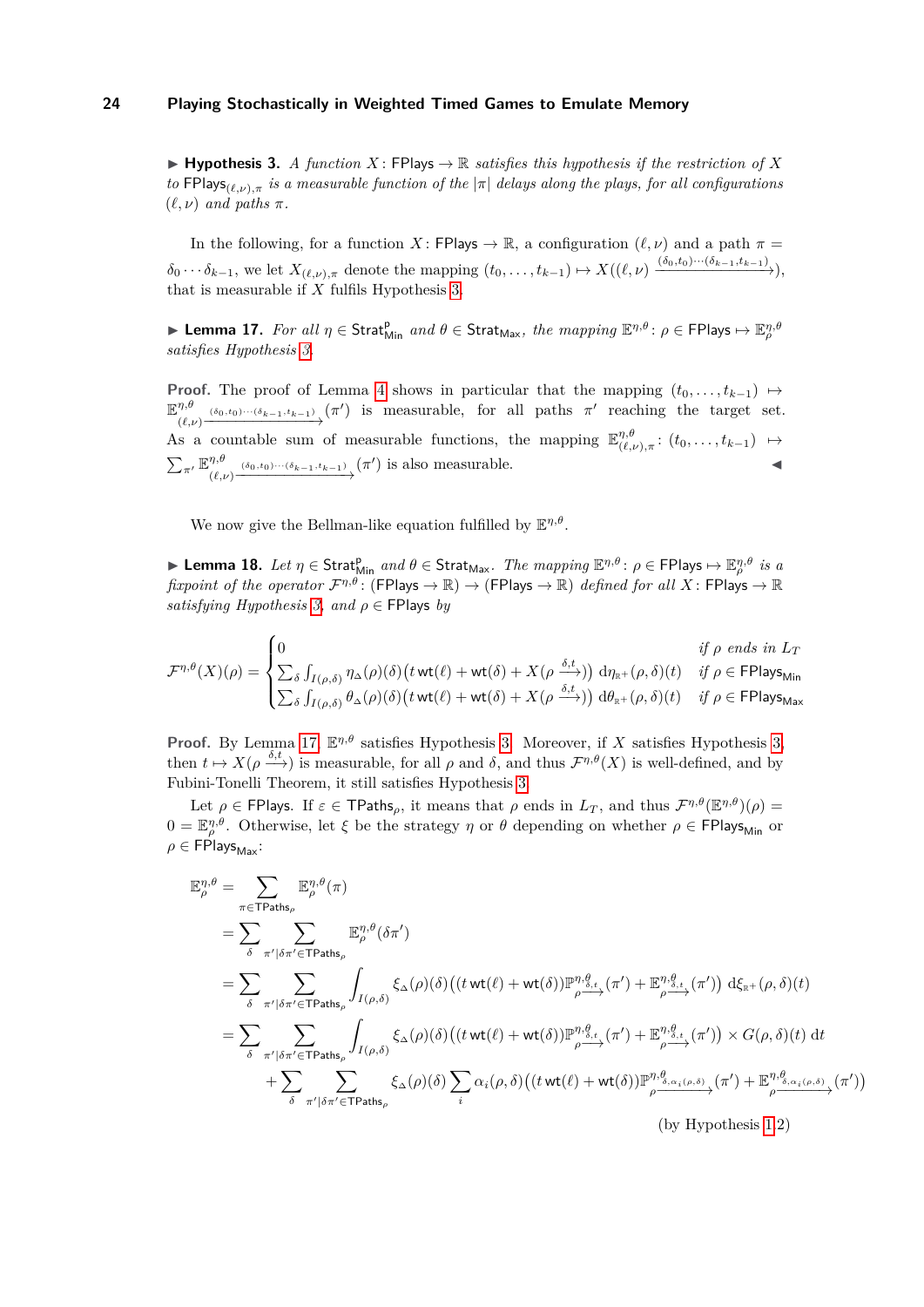By dominated convergence and absolute convergence of the sum over  $i$ , we have:

$$
\mathbb{E}_{\rho}^{\eta,\theta} = \sum_{\delta} \int_{I(\rho,\delta)} \xi_{\Delta}(\rho)(\delta) \left[ (t \text{ wt}(\ell) + \text{ wt}(\delta)) \right]
$$
\n
$$
\sum_{\pi' \mid \delta \pi' \in \text{Paths}_{\rho}} \mathbb{P}_{\rho \xrightarrow{\alpha, \xi} (\mathcal{T}) + \sum_{\pi' \mid \delta \pi' \in \text{TPaths}_{\rho}} \mathbb{E}_{\rho \xrightarrow{\alpha, \xi} (\pi')}^{\eta, \theta} \left[ (\pi' \text{ wt}(\ell) + \text{ wt}(\delta)) \right]
$$
\n
$$
+ \sum_{\delta} \xi_{\Delta}(\rho)(\delta) \sum_{i} \alpha_{i}(\rho, \delta) \left[ (t \text{ wt}(\ell) + \text{ wt}(\delta)) \right]
$$
\n
$$
\sum_{\pi' \mid \delta \pi' \in \text{TPaths}_{\rho}} \mathbb{P}_{\rho \xrightarrow{\alpha, \alpha(\rho,\delta)} (\pi')}^{\eta, \theta} (\pi') + \sum_{\pi' \mid \delta \pi' \in \text{TPaths}_{\rho}} \mathbb{E}_{\rho \xrightarrow{\alpha, \xi(\rho,\delta)} (\pi')}^{\eta, \theta} (\pi') \right]
$$

Therefore,

$$
\mathbb{E}_{\rho}^{\eta,\theta} = \sum_{\delta} \int_{I(\rho,\delta)} \xi_{\Delta}(\rho)(\delta) \left[ t \operatorname{wt}(\ell) + \operatorname{wt}(\delta) + \mathbb{E}_{\rho}^{\eta,\theta_{\delta,t}} \right] \times G(\rho,\delta)(t) dt \n+ \sum_{\delta} \xi_{\Delta}(\rho)(\delta) \sum_{i} \alpha_{i}(\rho,\delta) \left[ t \operatorname{wt}(\ell) + \operatorname{wt}(\delta) + \mathbb{E}_{\rho}^{\eta,\theta_{\delta,\alpha_{i}(\rho,\delta)}} \right] \n= \sum_{\delta} \int_{I(\rho,\delta)} \xi_{\Delta}(\rho)(\delta) \left( t \operatorname{wt}(\ell) + \operatorname{wt}(\delta) + \mathbb{E}_{\rho}^{\eta,\theta_{\delta,t}} \right) d\xi_{\mathbb{R}^{+}}(\rho,\delta)(t) \n= \mathcal{F}^{\eta,\theta}(\mathbb{E}^{\eta,\theta})(\rho)
$$

Thus  $\mathbb{E}^{\eta,\theta}$  is a fixpoint of  $\mathcal{F}^{\eta,\theta}$ . ◀

With this fixpoint equation in mind, we are equipped to prove Lemma [7.](#page-7-1)

▶ **Lemma 7.** *Let*  $η ∈$  Strat $_{Min}^p$  *and*  $ε > 0$ *. There exists a deterministic strategy*  $τ ∈$  dStrat<sub>Max</sub> *such that for all finite plays*  $\rho$ ,  $\mathbb{E}_{\rho}^{\eta,\tau} \geq \text{Val}_{\rho}^{\eta} - \varepsilon$ . If  $\eta \in \text{mStrat}_{\text{Min}}^{\text{p}}$  *is memoryless, then there exists a deterministic strategy*  $\tau \in \mathsf{dStrat}_{\mathsf{Max}}$  *such that for all finite plays*  $\rho$ ,  $\mathbb{E}_{\rho}^{\eta,\tau} \geq \mathsf{mVal}_{\rho}^{\eta} - \varepsilon$ .

**Proof.** To do so, we first consider a (stochastic) strategy *θ* of Max such that for all finite plays  $\rho$ ,  $\mathbb{E}_{\rho}^{\eta,\theta} \geq \text{Val}_{\rho}^{\eta} - \varepsilon/2$ , for a fixed  $\varepsilon > 0$ , which exists by definition of the (stochastic) value. We build a deterministic strategy  $\tau$  for Max such that for all finite plays  $\rho$ , we have  $\mathbb{E}_{\rho}^{\eta,\tau} \geq \mathbb{E}_{\rho}^{\eta,\theta} - \varepsilon/2^{|\rho|}$ , which allows us to conclude that  $\mathbb{E}_{\rho}^{\eta,\tau} \geq \mathrm{Val}_{\rho}^{\eta} - \varepsilon$ . For all  $\rho \in \mathrm{FPlays}_{\mathrm{Max}}$ , we let

$$
\tau(\rho)\in \text{argsup}^{\varepsilon/2^{|\rho|+1}}_{\delta,t}\big(t\textsf{wt}(\ell)+\textsf{wt}(\delta)+\mathbb{E}^{\eta,\theta}_{\rho\overbrace{\delta,t}}\big)
$$

We also define, for all  $i \in \mathbb{N}$ , a strategy  $\chi_i \in \text{Strat}_{\text{Max}}$  consisting in playing  $\tau$  during the first *i* steps of the play, and  $\theta$  for the remaining ones. When *i* increases, strategy  $\chi_i$  looks more and more like  $\tau$ . In particular,  $\mathbb{E}_{\rho}^{\eta,\chi_i}$  tends to  $\mathbb{E}_{\rho}^{\eta,\tau}$  when *i* tends to  $+\infty$ . To prove it formally, we use the fact that  $\eta$  is proper, and show: ( $\alpha$  and  $m$  are given by the property of being proper)

$$
\forall i \in \mathbb{N} \quad \forall \rho \in \mathsf{FPlays} \qquad |\mathbb{E}_{\rho}^{\eta, \chi_i} - \mathbb{E}_{\rho}^{\eta, \tau}| \le 2 w_{\max}^e \left(1 - \alpha\right)^{(i-1-m)/m} (i+1)
$$

which allows us to conclude since the upper-bound tends to 0 when *i* goes to  $+\infty$ . We show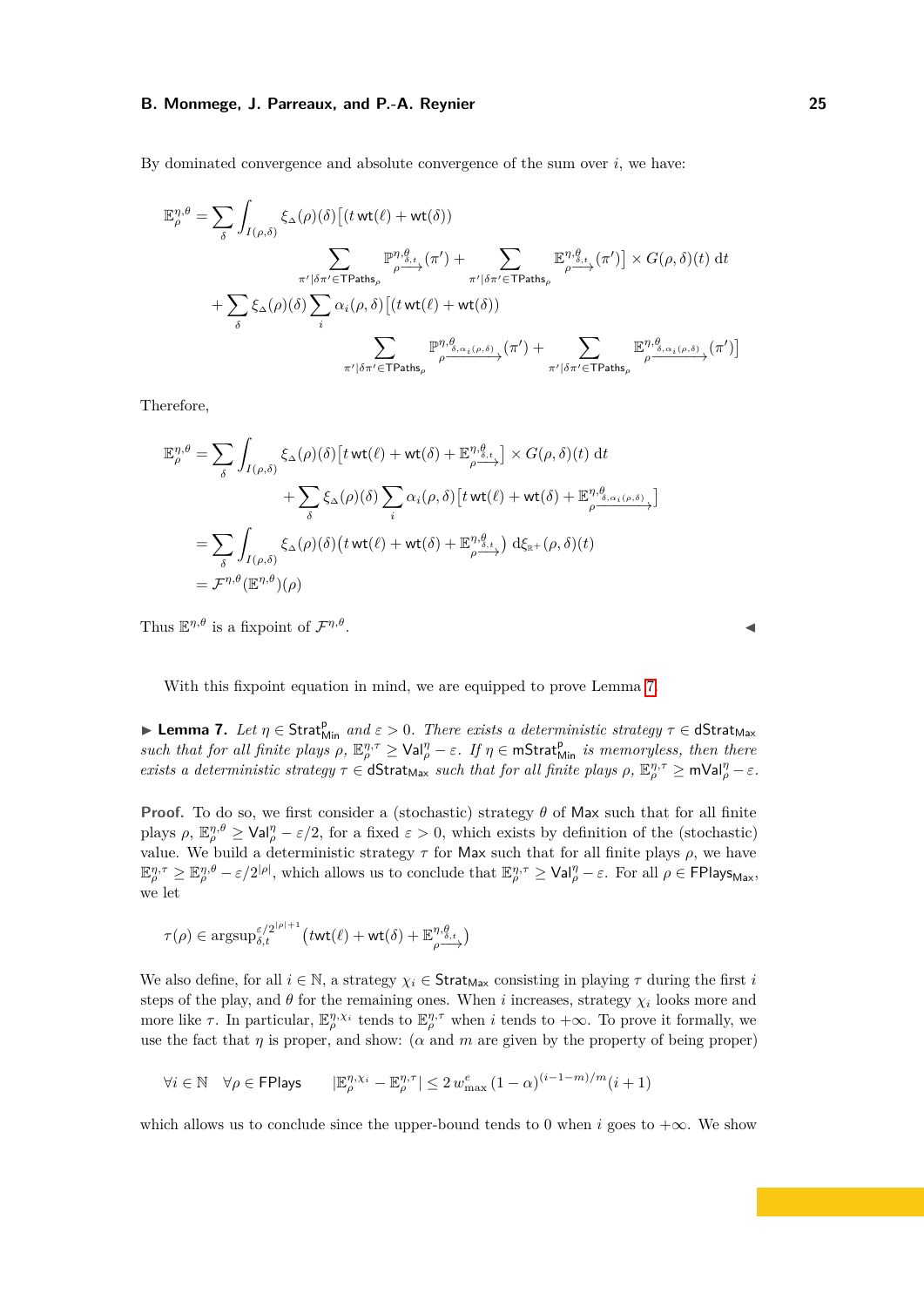this inequality as follows:

$$
\begin{split} |\mathbb{E}^{\eta,\chi_i}_\rho-\mathbb{E}^{\eta,\tau}_\rho| &= \Big|\sum_{j=0}^\infty\sum_{\pi\in\mathsf{TPaths}_\rho^j} \mathbb{E}^{\eta,\chi_i}_\rho(\pi) - \sum_{j=0}^\infty\sum_{\pi\in\mathsf{TPaths}_\rho^j} \mathbb{E}^{\eta,\tau}_\rho(\pi) \Big| \\ &= \Big|\sum_{j=0}^i\sum_{\pi\in\mathsf{TPaths}_\rho^j} \mathbb{E}^{\eta,\chi_i}_\rho(\pi) + \sum_{j=i+1}^\infty\sum_{\pi\in\mathsf{TPaths}_\rho^j} \mathbb{E}^{\eta,\chi_i}_\rho(\pi) \\ &\quad - \sum_{j=0}^i\sum_{\pi\in\mathsf{TPaths}_\rho^j} \mathbb{E}^{\eta,\tau}_\rho(\pi) - \sum_{j=i+1}^\infty\sum_{\pi\in\mathsf{TPaths}_\rho^j} \mathbb{E}^{\eta,\tau}_\rho(\pi) \Big| \\ &= \Big|\sum_{j=i+1}^\infty\sum_{\pi\in\mathsf{TPaths}_\rho^j} \mathbb{E}^{\eta,\chi_i}_\rho(\pi) - \sum_{j=i+1}^\infty\sum_{\pi\in\mathsf{TPaths}_\rho^j} \mathbb{E}^{\eta,\tau}_\rho(\pi) \Big| \\ \end{split}
$$

 $(\chi_i$  and  $\tau$  behave the same for short paths)

$$
\leq \sum_{j=i+1}^{\infty} \sum_{\pi \in \text{TPaths}_\rho^j} |\mathbb{E}_{\rho}^{\eta, \chi_i}(\pi)| + \sum_{j=i+1}^{\infty} \sum_{\pi \in \text{TPaths}_\rho^j} |\mathbb{E}_{\rho}^{\eta, \tau}(\pi)|
$$
\n
$$
= \sum_{j=i+1}^{\infty} \sum_{\pi \in \text{TPaths}_\rho^j} (|\mathbb{E}_{\rho}^{\eta, \chi_i}(\pi)| + |\mathbb{E}_{\rho}^{\eta, \tau}(\pi)|)
$$
\n
$$
\leq \sum_{j=i+1}^{\infty} 2j w_{\text{max}}^e (1-\alpha)^{j/m} \qquad \text{(by the proof of Lemma 6)}
$$
\n
$$
\leq \sum_{j=i+1}^{\infty} 2j w_{\text{max}}^e (1-\alpha)^{j/m-1} \qquad \text{(since } x \mapsto (1-\alpha)^x \text{ is decreasing)}
$$
\n
$$
= 2 w_{\text{max}}^e \frac{(1-\alpha)^{(i+1)/m} (i(1-(1-\alpha)^{1/m}) + 1)}{(1-\alpha)^{2/m+1}}
$$
\n
$$
\leq 2 w_{\text{max}}^e (1-\alpha)^{(i-1-m)/m} (i+1)
$$

We now show that

$$
\forall i \in \mathbb{N} \quad \forall \rho \in \mathsf{FPlays} \qquad \mathbb{E}^{\eta,\chi_i}_\rho \geq \mathbb{E}^{\eta,\theta}_\rho - \frac{\varepsilon}{2^{|\rho|}}
$$

First, notice that this inequality trivially holds when  $|\rho| \geq i$ , since then strategies  $\chi_i$  and  $\theta$ coincide for the rest of the play. It remains to show that the property holds for all *i* and plays  $\rho$  such that  $|\rho| < i$ . We proceed by induction on  $i - |\rho|$ .

If  $i - |\rho| = 0$ , we have said before that the inequality trivially holds. Otherwise, we distinguish three cases:

If  $\rho$  ends  $L_T$ , then we have

$$
\mathbb{E}^{\eta,\chi_i}_\rho=0\geq 0-\frac{\varepsilon}{2^{|\rho|}}=\mathbb{E}^{\eta,\theta}_\rho-\frac{\varepsilon}{2^{|\rho|}}
$$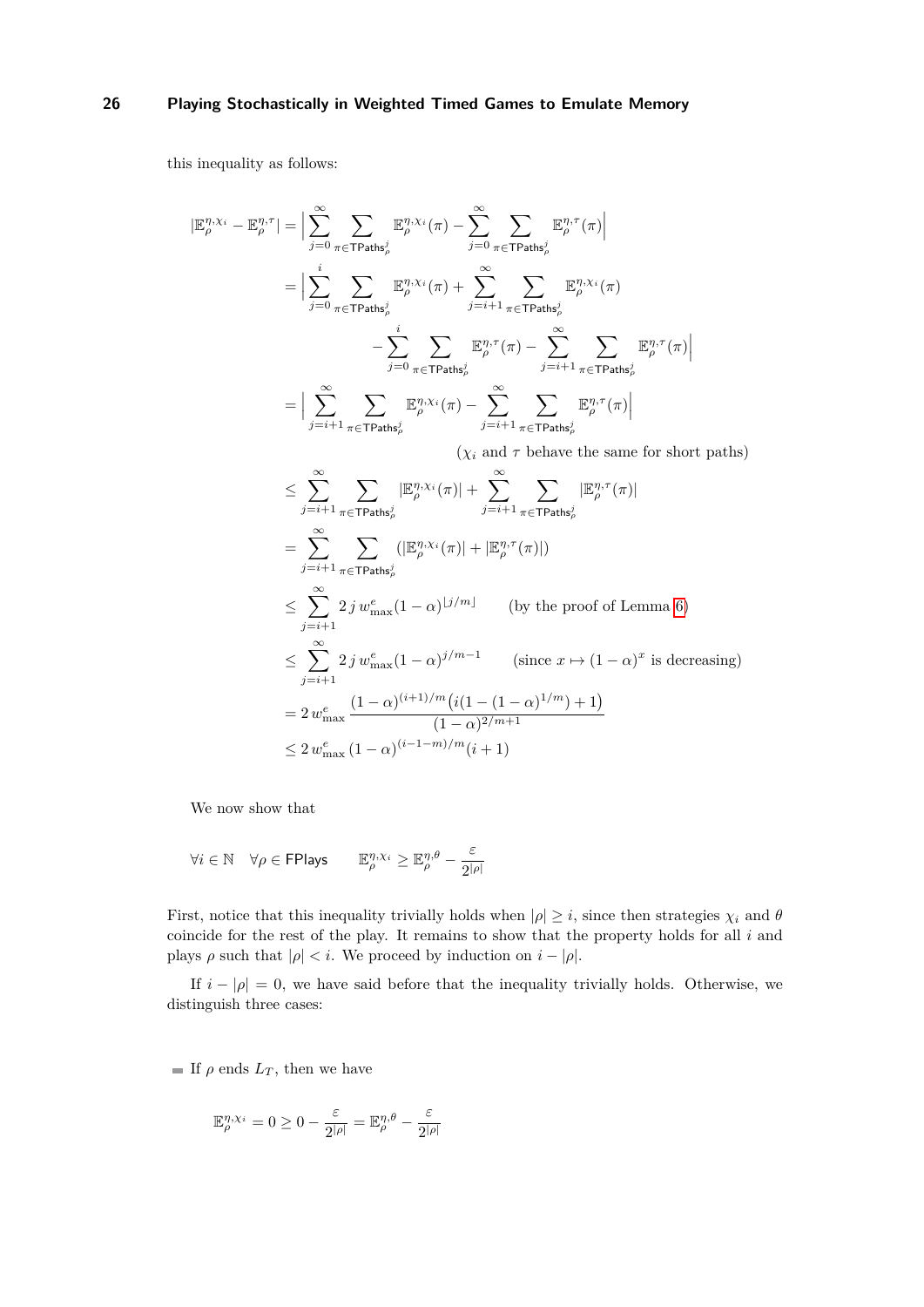If  $\rho \in \text{FPlays}_{\text{Min}}$ , we have

$$
\mathbb{E}_{\rho}^{\eta, \chi_{i}} = \sum_{\pi \in \text{TPaths}_{\rho}} \mathbb{E}_{\rho}^{\eta, \chi_{i}}(\pi)
$$
\n
$$
= \sum_{\delta} \sum_{\pi' \mid \delta\pi' \in \text{TPaths}_{\rho}} \int_{I(\rho,\delta)} \eta_{\Delta}(\rho)(\delta) \left[ (t \text{ wt}(\ell) + \text{wt}(\delta)) \mathbb{P}_{\rho}^{\eta, \chi_{i}}(\pi') + \mathbb{E}_{\rho}^{\eta, \chi_{i}}(\pi') \right] d\eta_{\mathbb{R}^{+}}(\rho, \delta)(t)
$$
\n
$$
= \sum_{\delta} \int_{I(\rho,\delta)} \eta_{\Delta}(\rho)(\delta) \left[ (t \text{ wt}(\ell) + \text{wt}(\delta)) \sum_{\pi' \mid \delta\pi' \in \text{TPaths}_{\rho}} \mathbb{P}_{\rho \to \gamma}^{\eta, \chi_{i}}(\pi') \right] d\eta_{\mathbb{R}^{+}}(\rho, \delta)(t)
$$
\n
$$
+ \sum_{\pi' \mid \delta\pi' \in \text{TPaths}_{\rho}} \mathbb{E}_{\rho \to \gamma}^{\eta, \chi_{i}}(\pi') \right] d\eta_{\mathbb{R}^{+}}(\rho, \delta)(t)
$$

by dominated convergence. Then, since *η* is proper

$$
\mathbb{E}_{\rho}^{\eta,\chi_{i}} = \sum_{\delta} \int_{I(\rho,\delta)} \eta_{\Delta}(\rho)(\delta) \big( (t \text{ wt}(\ell) + \text{ wt}(\delta)) \mathbb{P}_{\substack{\rho \to \chi_{i} \\ \rho \to \gamma}}^{\eta,\chi_{i}} \text{(TPaths}_{\rho \delta, t})} + \mathbb{E}_{\rho \delta, t}^{\eta,\chi_{i}} \big) d\eta_{\mathbb{R}^{+}}(\rho, \delta)(t)
$$

$$
\geq \sum_{\delta} \int_{I(\rho,\delta)} \eta_{\Delta}(\rho)(\delta) \big( t \text{ wt}(\ell) + \text{ wt}(\delta) + \mathbb{E}_{\rho \delta, t}^{\eta, \theta} - \frac{\varepsilon}{2^{|\rho|+1}} \big) d\eta_{\mathbb{R}^{+}}(\rho, \delta)(t)
$$

(by induction hypothesis)

$$
= \sum_{\delta} \int_{I(\rho,\delta)} \eta_{\Delta}(\rho)(\delta) \left( t \text{ wt}(\ell) + \text{wt}(\delta) + \mathbb{E}_{\rho}^{\eta,\theta} \right) d\eta_{\mathbb{R}^+}(\rho,\delta)(t)
$$

$$
- \frac{\varepsilon}{2^{|\rho|+1}} \sum_{\delta} \int_{I(\rho,\delta)} \eta_{\Delta}(\rho)(\delta) d\eta_{\mathbb{R}^+}(\rho,\delta)(t)
$$

$$
= \mathcal{F}^{\eta,\theta}(\mathbb{E}^{\eta,\theta})(\rho) - \frac{\varepsilon}{2^{|\rho|+1}} \times 1 \qquad \text{(since } \eta \text{ is a distribution)}
$$

$$
= \mathbb{E}_{\rho}^{\eta,\theta} - \frac{\varepsilon}{2^{|\rho|+1}} \qquad \text{(by Lemma 18)}
$$

$$
\geq \mathbb{E}_{\rho}^{\eta,\theta} - \frac{\varepsilon}{2^{|\rho|}}
$$

If  $\rho \in \text{FPlays}_{\text{Max}}$ , we have

$$
\mathbb{E}_{\rho}^{\eta,\chi_i} = \sum_{\pi \in \mathsf{TPaths}_{\rho}} \mathbb{E}_{\rho}^{\eta,\chi_i}(\pi) = \sum_{\delta} \sum_{\pi' \mid \delta \pi' \in \mathsf{TPaths}_{\rho}} \mathbb{E}_{\rho}^{\eta,\chi_i}(\delta \pi')
$$

Since  $|\rho| < i$ , the next step for Max is dictated by strategy  $\tau$ , that is deterministic. Letting  $(\delta_0, t_0) = \tau(\rho)$ , we thus have

$$
\mathbb{E}_{\rho}^{\eta, \chi_i} = (t_0 \text{ wt}(\ell) + \text{ wt}(\delta_0)) \sum_{\substack{\pi' \mid \delta \pi' \in \text{TPaths}_{\rho} \\ \delta_0, t_0}} \mathbb{P}^{\eta, \chi_i}_{\delta_0, t_0} (\pi') + \sum_{\substack{\pi' \mid \delta \pi' \in \text{TPaths}_{\rho} \\ \delta_0, t_0}} \mathbb{E}^{\eta, \chi_i}_{\gamma' \in \text{TPaths}_{\rho}} (\pi')
$$
\n
$$
= (t_0 \text{ wt}(\ell) + \text{ wt}(\delta_0)) \underbrace{\mathbb{P}^{\eta, \chi_i}_{\delta_0, t_0}}_{\rho \delta_0, t_0} (\text{TPaths}_{\rho \delta_0, t_0})} + \mathbb{E}_{\rho \delta_0, t_0}^{\eta, \chi_i} \text{ (since } \eta \text{ is proper)}
$$
\n
$$
\geq t_0 \text{ wt}(\ell) + \text{ wt}(\delta_0) + \mathbb{E}_{\rho \delta_0, t_0}^{\eta, \theta} - \frac{\varepsilon}{2^{|\rho|+1}} \qquad \text{(by induction hypothesis)}
$$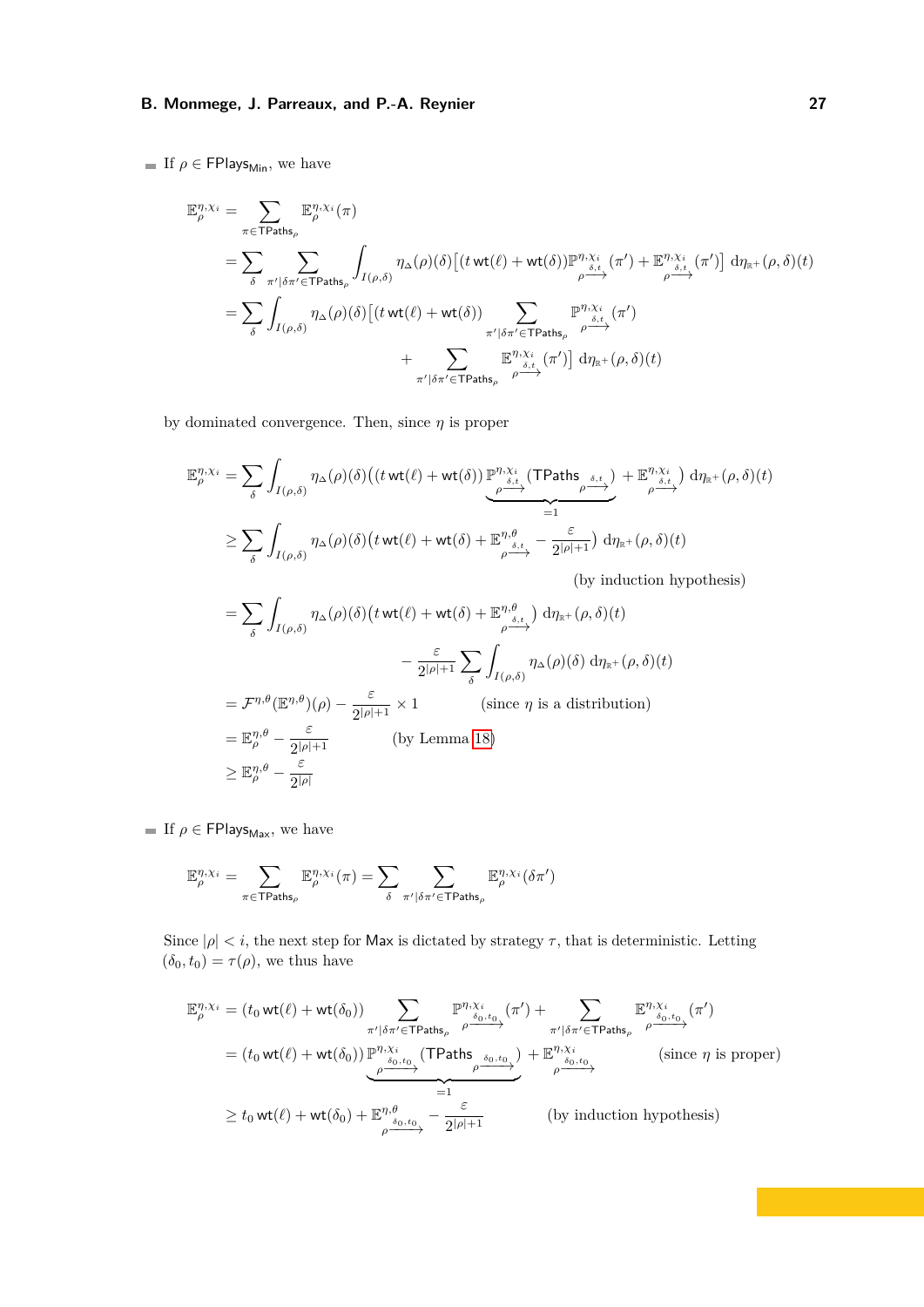By definition of  $\tau$ , we get

$$
\mathbb{E}_{\rho}^{\eta, \chi_i} \ge \sup_{\delta \in \Delta, t \in I(\rho, \delta)} \left( t \operatorname{wt}(\ell) + \operatorname{wt}(\delta) + \mathbb{E}_{\rho \xrightarrow{\delta, t}}^{\eta, \theta} \right) - \frac{\varepsilon}{2^{|\rho|+1}} - \frac{\varepsilon}{2^{|\rho|+1}}
$$
  
\n
$$
\ge \sum_{\delta} \int_{I(\rho, \delta)} \theta_{\Delta}(\rho)(\delta) \left( t \operatorname{wt}(\ell) + \operatorname{wt}(\delta) + \mathbb{E}_{\rho \xrightarrow{\delta, t}}^{\eta, \theta} \right) d\theta_{\mathbb{R}^+}(\rho, \delta)(t) - \frac{\varepsilon}{2^{|\rho|}}
$$
  
\n(since  $\theta$  is a distribution)  
\n
$$
= \mathcal{F}^{\eta, \theta}(\mathbb{E}^{\eta, \theta})(\rho) - \frac{\varepsilon}{2^{|\rho|}}
$$
  
\n
$$
= \mathbb{E}_{\rho}^{\eta, \theta} - \frac{\varepsilon}{2^{|\rho|}} \qquad \text{(by Lemma 18)}
$$

We conclude in all cases.

Thus, for all  $i \in \mathbb{N}$  and finite plays  $\rho$ , we have  $\mathbb{E}_{\rho}^{\eta,\chi_i} \geq \mathbb{E}_{\rho}^{\eta,\theta} - \frac{\varepsilon}{2^{|\rho|}}$ . When taking the limit when *i* tends to  $+\infty$ , we obtain that for all finite plays  $\rho$ ,  $\mathbb{E}_{\rho}^{\eta,\tau} \geq \mathbb{E}_{\rho}^{\eta,\theta} - \frac{\varepsilon}{2^{|\rho|}}$ . In particular,  $\mathbb{E}_{\rho}^{\eta,\tau} \geq \mathsf{Val}_{\rho}^{\eta} - \varepsilon.$ 

To conclude this proof, we consider the case where  $\eta$  is memoryless. In this case, since memoryless strategies of Max are stochastic strategies of Max, we have  $Val_{\rho}^{\eta} \geq mVal_{\rho}^{\eta}$ . Thus,  $\mathbb{E}_{\rho}^{\eta,\tau} \geq \mathsf{Val}_{\rho}^{\eta} - \varepsilon \geq \mathsf{mVal}_{\rho}^{\eta}$  $\frac{\eta}{\rho} - \varepsilon$ .

# **H Detailed proof of Theorem [11](#page-9-0)**

We start by showing that the strategy  $\sigma^1$  is fake- $\varepsilon/K$ -optimal:

- **Example 19.** The strategy  $\sigma^1$  of Min is fake- $\varepsilon/K$ -optimal wrt the deterministic value, i.e.
- **1.** *each finite play*  $\rho$  *conforming to*  $\sigma^1$  *from*  $(\ell, \nu)$  *and reaching the target has a cumulated weight at most*  $dVal_{\ell,\nu} + |\rho| \varepsilon/K$ *: in particular, if*  $dVal_{\ell,\nu} = -\infty$ *, no such play exists*;
- <span id="page-27-0"></span>**2.** each finite play conforming to  $\sigma^1$  following a cycle in the region game  $\mathcal{R}(\mathcal{G})$  of length at *least*  $|L| \alpha + 1$  *has a cumulated weight at most*  $-1$ *.*

**Proof.** We show independently the two properties.

**1.** If  $dVal_{\ell,\nu} = -\infty$ , we have already seen before that no such play exists. We thus restrict ourselves to considering configurations of value different from  $-\infty$  in the following. We then reason by induction on the length of the plays  $\rho$ . If  $|\rho| = 0$ ,  $\ell \in L_T$  and  $wt(\rho) = 0$  $dVal_{\ell,\nu} \leq dVal_{\ell,\nu} + 0 \times \frac{\varepsilon}{K}$ . If  $|\rho| = n > 0$ , let us write  $\rho = (\ell,\nu) \stackrel{\delta,t}{\longrightarrow} (\ell',\nu') \dots$ , and  $\rho'$  be the play following  $\rho$  from  $(\ell', \nu')$ . By definition, we have  $wt(\rho) = twt(\ell) + wt(\delta) + wt(\rho')$ . By induction hypothesis, we obtain

<span id="page-27-1"></span>
$$
\operatorname{wt}(\rho) \le t \operatorname{wt}(\ell) + \operatorname{wt}(\delta) + \operatorname{dVal}_{\ell',\nu'} + (n-1)\frac{\varepsilon}{K} \tag{7}
$$

If  $\ell \in L_{\text{Max}}$ , then we can rewrite [\(7\)](#page-27-1) as

$$
wt(\rho) \le \sup_{(\ell,\nu)\xrightarrow{\delta,t}(\ell',\nu')} (t \text{ wt}(\ell) + \text{ wt}(\delta) + d\text{Val}_{\ell',\nu'}) + (n-1)\frac{\varepsilon}{K}
$$
  
=  $d\text{Val}_{\ell,\nu} + (n-1)\frac{\varepsilon}{K}$  (since dVal is a fixpoint of  $\mathcal{F}$ )  
 $\le d\text{Val}_{\ell,\nu} + n\frac{\varepsilon}{K}$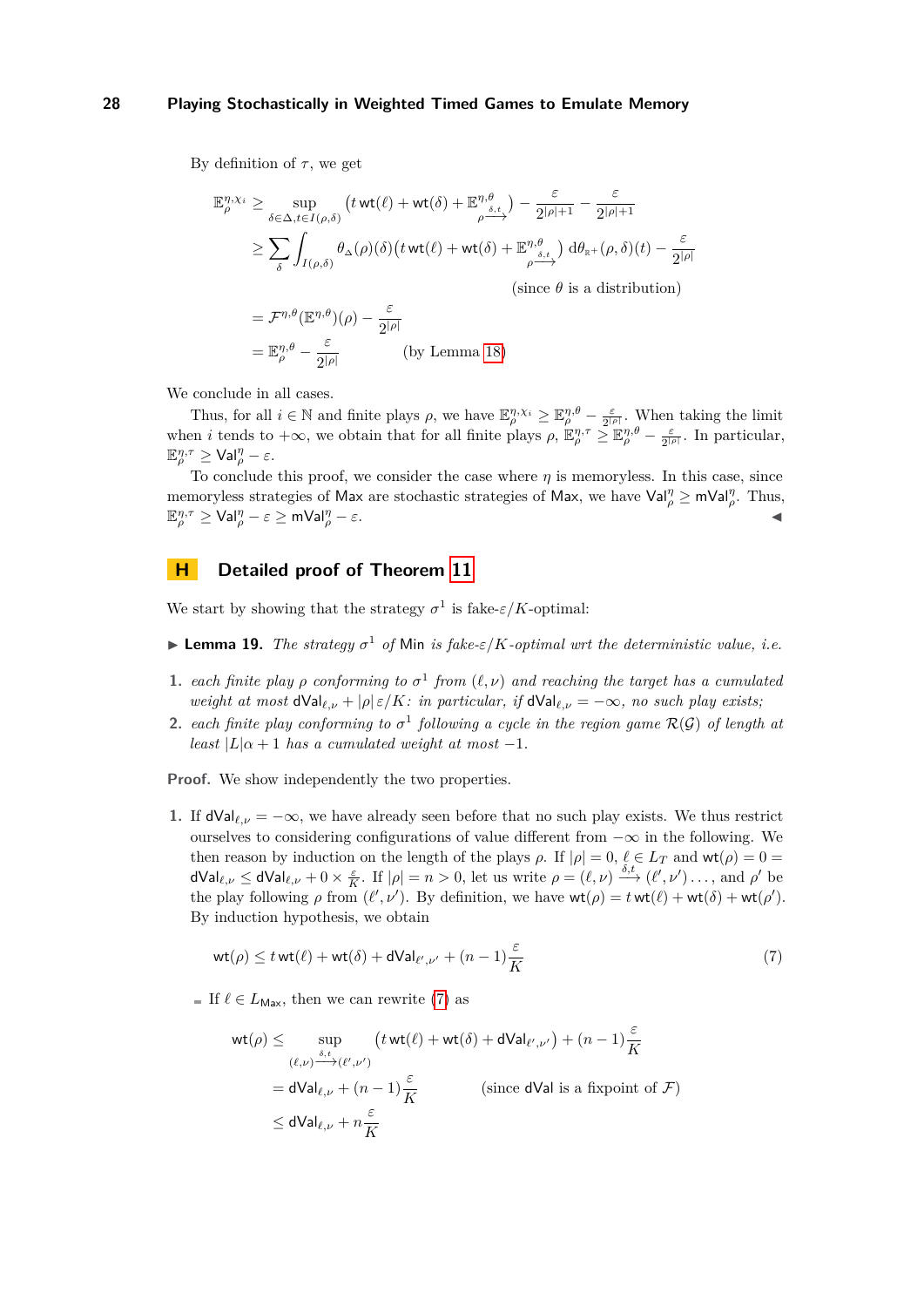If  $\ell \in L_{\text{Min}}$ , then, using the definition of  $\sigma^1$ , we can rewrite [\(7\)](#page-27-1) as

$$
\mathsf{wt}(\rho) \le \inf_{(\ell,\nu)\xrightarrow{\delta,t}(\ell',\nu')} \left(t\,\mathsf{wt}(\ell) + \mathsf{wt}(\delta) + \mathsf{dVal}_{\ell',\nu'}\right) + \frac{\varepsilon}{K} + (n-1)\frac{\varepsilon}{K}
$$
\n
$$
= \mathsf{dVal}_{\ell,\nu} + n\frac{\varepsilon}{K} \qquad \text{(since dVal is a fixpoint of } \mathcal{F})
$$

**2.** The second property is trivial (and already discussed before) when the strategy  $\sigma^1$  is chosen according to the case of values  $-\infty$ . We therefore once again suppose that there are no remaining configurations of value  $-\infty$  in this proof.

We first show that, for all edges  $(\ell, \nu) \xrightarrow{\delta, t} (\ell', \nu')$ , and conforming to  $\sigma^1$ , we have

<span id="page-28-0"></span>
$$
\mathsf{dVal}_{\ell,\nu} \ge t \mathsf{wt}(\ell) + \mathsf{wt}(\delta) + \mathsf{dVal}_{\ell',\nu'} - \frac{\varepsilon}{K} \tag{8}
$$

If  $\ell \in L_{\text{Min}}$ , since dVal being a fixpoint of F, we have

$$
\mathsf{dVal}_{\ell,\nu} = \inf_{(\ell,\nu) \xrightarrow{\delta_1,t_1} (\ell_1,\nu_1)} \left( t_1 \mathsf{wt}(\ell) + \mathsf{wt}(\delta_1) + \mathsf{dVal}_{\ell_1,\nu_1} \right)
$$

Then, by definition of  $(\delta, t)$  chosen by  $\sigma^1$ ,

$$
\mathsf{dVal}_{\ell,\nu} \geq t \mathsf{wt}(\ell) + \mathsf{wt}(\delta) + \mathsf{dVal}_{\ell',\nu'} - \frac{\varepsilon}{K}
$$

If  $\ell \in L_{\text{Max}}$ , since **dVal** is a fixpoint of F, we have

$$
dVal_{\ell,\nu} = \sup_{(\ell,\nu) \xrightarrow{\delta_1,t_1} (\ell_1,\nu_1)} (t_1 wt(\ell) + wt(\delta_1) + dVal_{\ell_1,\nu_1})
$$

In particular, for the pair  $(\delta, t)$  chosen in  $\rho$ , we have

$$
\mathsf{dVal}_{\ell,\nu} \ge t \mathop{\mathrm{wt}}(\ell) + \mathop{\mathrm{wt}}(\delta) + \mathsf{dVal}_{\ell',\nu'} \ge t \mathop{\mathrm{wt}}(\ell) + \mathop{\mathrm{wt}}(\delta) + \mathsf{dVal}_{\ell',\nu'} - \frac{\varepsilon}{K}
$$

Then, let  $\pi$  be a cyclic path in  $\mathcal{R}(\mathcal{G})$  of length at least  $|L|\alpha + 1$ , and  $\rho$  a finite play following  $\pi$  and conforming to  $\sigma^1$ . It goes through only states of a single SCC of  $\mathcal{R}(\mathcal{G})$ , that is either positive or negative, by divergence of the WTG  $G$ . We show that this SCC is necessarily negative, therefore proving  $wt(\rho) \leq -1$ . Suppose, in the contrary, that the SCC is positive.

First, since  $\pi$  has length at least  $|L|\alpha + 1$ , it must go through the same pair of location and cell of dVal (remember that dVal is piecewise affine, and we have called cell each piece where it is affine) at least twice. Consider the cycle  $\pi'$  (of length at most  $|L(\alpha)|$  obtained by considering the part of  $\pi$  between these two occurrences, and  $\rho'$  the corresponding finite play starting in a configuration  $(\ell, \nu)$ , ending in  $(\ell, \nu')$  (with  $\nu$  and  $\nu'$  in the same cell). Since the SCC is positive,  $\rho'$  has weight at least 1. By the definition of  $\sigma^1$  taking a uniform decision on each cell, we can mimic this loop once again from  $(\ell, \nu')$ , for  $2\lceil \beta \rceil$ times, where  $\beta$  is the maximum over the cells *c* (where **dVal** is not  $-\infty$ ) of the differences  $\sup_c dVal - \inf_c dVal$ , that is finite since each cell is compact. The obtained play  $\rho''$  has weight at least  $2\lceil \beta \rceil$  (since it is decomposed as  $2\lceil \beta \rceil$  cycles in a positive SCC), and length at most  $2\lceil\beta\rceil|L|\alpha$ .

By summing up all the inequalities given by [\(8\)](#page-28-0) along the play  $\rho''$  (from  $(\ell, \nu)$  to  $(\ell, \nu'')$ ), and by simplifying the result, we obtain that

$$
\mathsf{wt}_\Sigma(\rho'')\leq \mathsf{dVal}_{\ell,\nu}-\mathsf{dVal}_{\ell,\nu''}+\frac{\varepsilon}{K}|\rho''|\leq \mathsf{dVal}_{\ell,\nu}-\mathsf{dVal}_{\ell,\nu''}+\frac{\varepsilon}{K}2\lceil\beta\rceil|L|\alpha
$$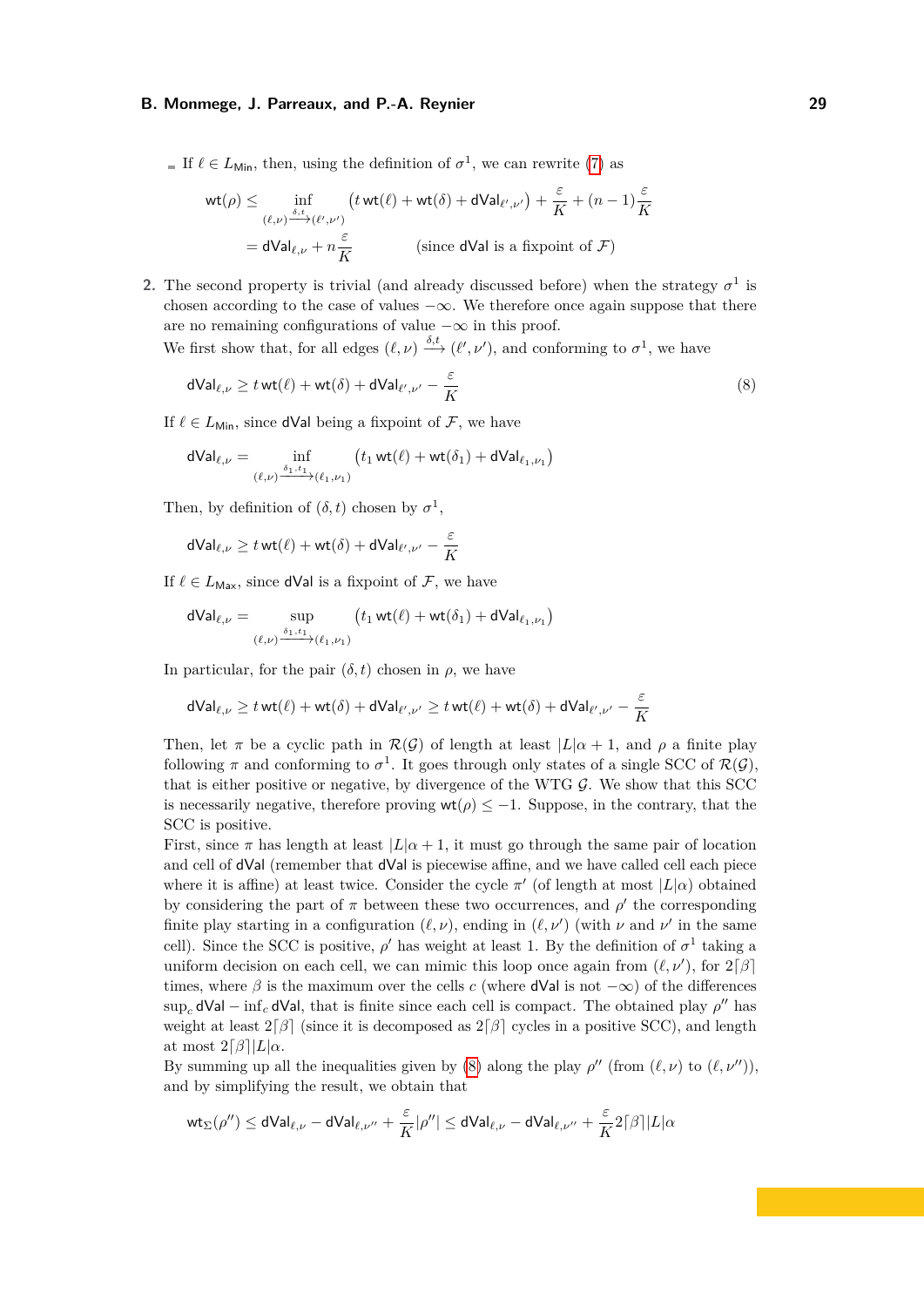However, by definition of *β* (the maximum difference of values in a cell), we obtain

$$
\text{wt}_\Sigma(\rho'')\leq \lceil \beta\rceil\Big(1+\frac{\varepsilon}{K}2|L|\alpha\Big)\leq \lceil \beta\rceil(1+2\varepsilon)<2\lceil \beta\rceil
$$

since  $K \geq 2|L|\alpha$  and  $\varepsilon < 1/2$ . This contradicts the fact that  $\rho''$  has weight at least  $2|\beta|$ , and concludes the proof of the second item.

**► Theorem 11.** *In a divergent WTG, for all*  $\varepsilon > 0$  *and*  $N \in \mathbb{N}$ *, there exists a switching strategy*  $\sigma$  *for* Min, *for which the two components*  $\sigma$ <sup>1</sup> *and*  $\sigma$ <sup>2</sup> *satisfy Hypothesis* [1,](#page-5-1) *such that for all configurations*  $(\ell, \nu)$ ,  $dVal_{\ell, \nu}^{\sigma} \leq max(-N, dVal_{\ell, \nu}) + \varepsilon$ .

**Proof.** Strategies  $\sigma^1$  and  $\sigma^2$  have been informally described so that they fulfil Hypothesis [1.](#page-5-1) We now show that the switching strategy  $\sigma$  defined by the triplet  $(\sigma^1, \sigma^2, K)$  satisfies, for all configurations (*ℓ, ν*),

$$
\mathsf{dVal}_{\ell,\nu}^{\sigma} \leq \max(-N, \mathsf{dVal}_{\ell,\nu}) + \varepsilon
$$

Let *ρ* be a play conforming to *σ* from  $(\ell, \nu)$  that reaches the target  $(\ell_t, \nu_t)$ . We distinguish two cases according the length of *ρ*.

If  $|\rho| \leq K$ , then  $\rho$  is only conforming to  $\sigma^1$  be a fake- $\varepsilon/K$ -optimal strategy. Moreover, as *ρ* reaches the target,  $dVal_{\ell,\nu}$  is finite. Indeed if  $dVal_{\ell,\nu} = -\infty$ ,  $\sigma^1$  is built with a Büchi objective cannot reach the target.

$$
wt_{\Sigma}(\rho) \le dVal_{\ell,\nu} + |\rho| \frac{\varepsilon}{K}
$$
  
\n
$$
\le dVal_{\ell,\nu} + \varepsilon \qquad \text{(as } |\rho| \le K)
$$
  
\n
$$
\le \max(-N, dVal_{\ell,\nu}) + \varepsilon
$$

If  $|\rho| \geq K$ , then we can decompose  $\rho$  with  $\rho_1$  conforming to  $\sigma^1$ , and  $\rho_2$  conforming to  $\sigma^2$ such that  $\rho = \rho_1 \rho_2$  with  $|\rho_1| = K$ . As  $\rho_2$  is conforming to  $\sigma^2$  an attractor strategy on region game,  $\mathcal{R}(\mathcal{G})$ , it is acyclic in  $\mathcal{R}(\mathcal{G})$ , so  $|\rho_2| \leq |\mathcal{R}(\mathcal{G})|$ . In particular,

 $\mathsf{wt}_\Sigma(\rho_2) \leq w_{\max}^e |\mathcal{R}(\mathcal{G})|$ 

As  $|\rho_1| = K$ , by definition of  $K = (w_{\text{max}}^e |\mathcal{R}(\mathcal{G})|(|L|\alpha + 2) + N)(|\mathcal{R}(\mathcal{G})|(|L|\alpha + 1) + 1),$  $\rho_1$  goes at least through  $(w_{\text{max}}^e | \mathcal{R}(\mathcal{G})|(|L| \alpha + 2) + N(|L| \alpha + 1)$  times the same pair of location and region, and thus contains at least  $w_{\text{max}}^e|\mathcal{R}(\mathcal{G})|(|L|\alpha + 2) + N$  region cycles of length at least  $|L| \alpha + 1$ . Moreover, all of them are conforming to  $\sigma^1$  that is a fake- $\varepsilon/K$ -optimal strategy. In particular, each cycle has a weight at most  $-1$ , and the weight of all cycles of  $\rho_1$  is therefore at most  $-w_{\text{max}}^e|\mathcal{R}(\mathcal{G})|(|L|\alpha+2) - N$ . Moreover,  $\rho_1$ has at most  $|\mathcal{R}(\mathcal{G})|(|L|\alpha + 1)$  remaining edges (otherwise it would contain a region cycle of length at least  $|L| \alpha + 1$ , once the region cycles removed. The weight of one of these edges is at most  $w_{\text{max}}^e$ , so the weight of this set of edges is at most  $w_{\text{max}}^e|\mathcal{R}(\mathcal{G})|(|L|\alpha+1)$ . We can deduce that

$$
\text{wt}_\Sigma(\rho_1)\leq -w^e_{\max}|\mathcal{R}(\mathcal{G})|(|L|\alpha+2)-N+w^e_{\max}|\mathcal{R}(\mathcal{G})|(|L|\alpha+1)=-w^e_{\max}|\mathcal{R}(\mathcal{G})|-N
$$

So, we can deduce that

$$
\mathsf{wt}_{\Sigma}(\rho) = \mathsf{wt}_{\Sigma}(\rho_1) + \mathsf{wt}_{\Sigma}(\pi_2)
$$
  
\n
$$
\leq -w_{\max}^e |\mathcal{R}(\mathcal{G})| - N + w_{\max}^e |\mathcal{R}(\mathcal{G})| = -N
$$
  
\n
$$
\leq \max(-N, d\mathsf{Val}_{\ell, \nu}) + \varepsilon
$$

◀

◀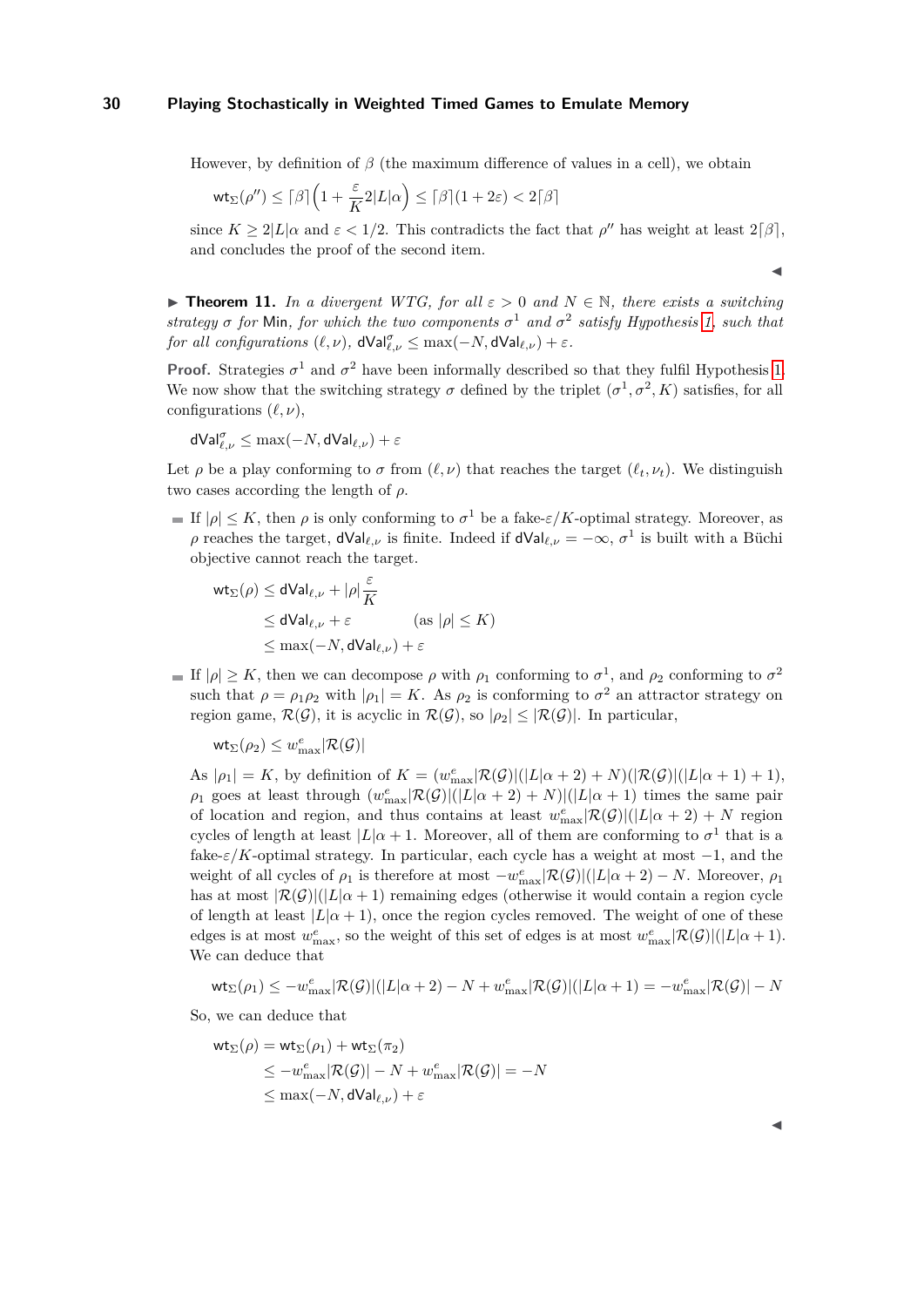# **I Proof of Theorem [12](#page-10-1)**

Once again, Max will use the fact that  $dVal$  is a fixpoint of operator  $\mathcal F$  (once removed configurations of value  $-\infty$ ). We must still accomodate small errors at each step, because of the guards on clocks. Similarly to the switching parameter *K* for the switching strategy (with  $N = 0$ ), we let  $K = w_{\text{max}}^e |\mathcal{R}(\mathcal{G})|(|L|\alpha + 2)(|\mathcal{R}(\mathcal{G})|(|L|\alpha + 1) + 1)$ . We use the  $\alpha$  argsup<sup> $\epsilon$ </sup> operator, analogously to arging *f*, defined for all mappings  $f: A \to \mathbb{R}$  and  $B \subseteq A$  by  $\arg \sup_{B} f = \{a \in B \mid f(a) \geq \sup_{B} f - \varepsilon\}.$  Then, for all configurations  $(\ell, \nu) \in L_{\text{Max}} \times \mathbb{R}_{\geq 0}^{\mathcal{C}},$ we choose  $\tau(\ell, \nu)$  as a pair  $(\delta, t)$  in

$$
\underset{(\ell,\nu)}{\operatorname{argsup}}^{\varepsilon/K} \xrightarrow{\delta,t} (\ell',\nu') \left( t \operatorname{wt}(\ell) + \operatorname{wt}(\delta) + \operatorname{dVal}_{\ell',\nu'} \right) \tag{9}
$$

with similar smooth assumptions as for  $\sigma^1$  before.

In a completely symmetrical way as for Lemma [19,](#page-27-0) we show that *τ* satisfies the following useful properties:

- $\blacktriangleright$  **Lemma 20.** *The strategy*  $\tau$  *satisfies the following properties*
- **1.** *each finite play,*  $\rho$ *, conforming to*  $\tau$  *from*  $(\ell, \nu)$  *and reaching the target has a cumulated weight at least*  $dVal_{\ell,\nu} - |\rho| \varepsilon/K$ ;
- <span id="page-30-0"></span>**2.** *each finite play conforming to*  $\tau$ , *that follows a cycle in the region game*  $\mathcal{R}(\mathcal{G})$  *of length at least*  $|L|_Q + 1$ *, has a cumulated weight at least* 1*.*

 $\triangleright$  **Theorem 12.** In a divergent WTG, there exists a memoryless  $\epsilon$ -optimal strategy for *player* Max *wrt the deterministic value (that moreover satisfies Hypothesis [1\)](#page-5-1).*

Now, we have tools to prove that  $\tau$  is a  $\varepsilon$ -optimal for Max with respect ot the deterministic value from  $(\ell, \nu)$ . In other words, we show that

dVal*<sup>τ</sup> ℓ,ν* ≥ dVal*ℓ,ν* − *ε*

Let  $\rho$  be a play conforming to  $\tau$  from  $(\ell, \nu)$ . We distinguish two cases according to the length of *ρ*.

If  $|\rho| \leq K$ , then, by Lemma [20.](#page-30-0)1, we have

$$
\text{wt}(\rho)\geq \text{dVal}_{\ell,\nu}-\frac{\varepsilon}{K}|\rho|\geq \text{dVal}_{\ell,\nu}-\varepsilon
$$

If  $|\rho| > K$ , then by definition of  $K = w_{\text{max}}^e |\mathcal{R}(\mathcal{G})|(|L|\alpha + 2)(|\mathcal{R}(\mathcal{G})|(|L|\alpha + 1) + 1)$ ,  $\rho$ contains at least  $w_{\text{max}}^e |\mathcal{R}(\mathcal{G})|(|L|\alpha + 2)$  cycles of length at least  $|L|\alpha + 1$  in  $\mathcal{R}(\mathcal{G})$ . By Lemma [20.](#page-30-0)2, all of these cycles have a cumulated weight at least 1. So, the cumulated weight of  $\rho$  induced by the cycles in  $\mathcal{R}(\mathcal{G})$  is at least  $w_{\text{max}}^e|\mathcal{R}(\mathcal{G})|(|L|\alpha+2)$ . Moreover, *ρ* has at most  $\mathcal{R}(G)|(|L|\alpha + 1)$  remaining edges, once the region cycles removes. The weight of one of these edges is at least  $-w_{\text{max}}^e$ , so the weight of this set of edges is at least  $-w_{\text{max}}^e$ | $\mathcal{R}(\mathcal{G})$ |(|L|*α* + 1). So, we can deduce that

$$
\text{wt}(\rho)\geq w_{\max}^{e}|\mathcal{R}(\mathcal{G})|(|L|\alpha+2)-w_{\max}^{e}|\mathcal{R}(\mathcal{G})|(|L|\alpha+1)=w_{\max}^{e}|\mathcal{R}(\mathcal{G})|\geq\mathsf{dVal}_{\ell,\nu}\geq\mathsf{dVal}_{\ell,\nu}-\varepsilon
$$

# **J Detailed proof of Lemma [14](#page-10-2)**

▶ **Lemma 14.** *In all WTGs G, for all configurations*  $(\ell, \nu)$ ,  $\forall$ al $_{\ell, \nu}$  ≤ d $\forall$ al $_{\ell, \nu}$ *.*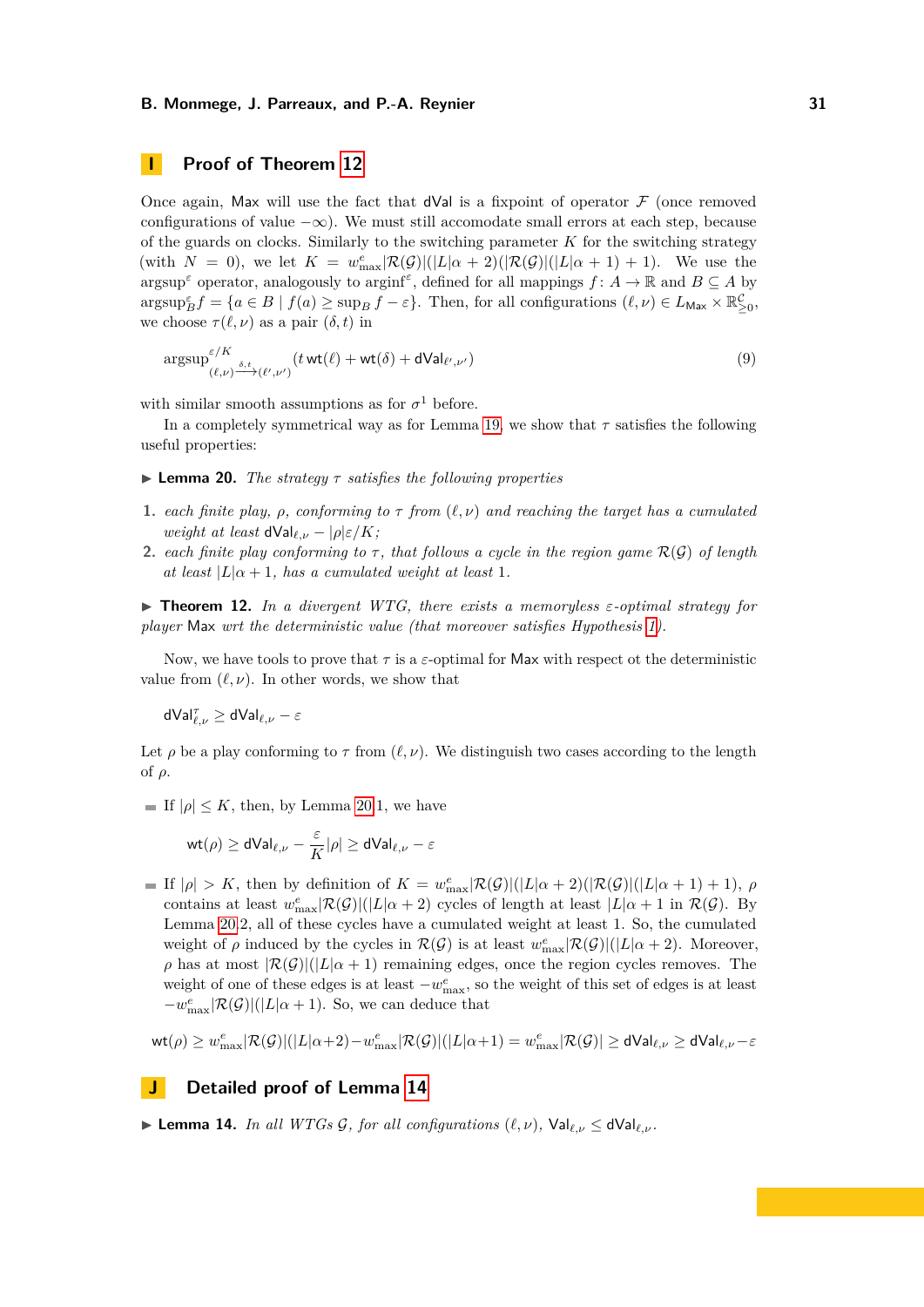Let  $\sigma$  be a deterministic strategy for Min. Since it is deterministic and guarantees to reach the target,  $\sigma$  is a proper strategy. Let  $\varepsilon > 0$ . By Lemma [7,](#page-7-1) there exists  $\tau \in \text{dStrat}_{\text{Max}}$ such that  $\text{wt}(\text{Play}((\ell, \nu), \sigma, \tau)) = \mathbb{E}_{\ell, \nu}^{\sigma, \tau} \geq \text{Val}_{\ell, \nu}^{\sigma} - \varepsilon$ . Therefore

$$
\sup_{\tau \in \mathsf{dStrat}_{\mathsf{Max}}} \mathsf{wt}(\mathsf{Play}((\ell,\nu),\sigma,\tau)) \geq \mathsf{Val}^{\sigma}_{\ell,\nu} - \varepsilon
$$

Since this holds for all  $\varepsilon$ , we have

$$
\sup_{\tau \in \mathrm{dStrat}_{\mathrm{Max}}} \mathrm{wt}(\mathrm{Play}((\ell, \nu), \sigma, \tau)) \geq \mathrm{Val}_{\ell, \nu}^{\sigma}
$$

By considering the infimum over all  $\sigma$ , we obtain

$$
\mathsf{dVal}_{\ell, \nu} = \inf_{\sigma \in \mathsf{dStrat}_{\mathsf{Min}}} \sup_{\tau \in \mathsf{dStrat}_{\mathsf{Max}}} \mathsf{wt}(\mathsf{Play}(\ell, \nu), \sigma, \tau)) \geq \inf_{\sigma \in \mathsf{dStrat}_{\mathsf{Min}}} \mathsf{Val}_{\ell, \nu}^{\sigma}
$$

Since  $dStrat_{Min} \subseteq Strat_{Min}^p$ , the infimum over all proper strategies of Min is at most the infimum over deterministic strategies:

$$
\mathsf{dVal}_{\ell,\nu} \geq \inf_{\eta \in \mathsf{Strat}_{\mathsf{Min}}^\mathsf{p}} \mathsf{Val}_{\ell,\nu}^\eta = \mathsf{Val}_{\ell,\nu}
$$

# **K Proof of Lemma [15](#page-11-0)**

▶ **Lemma 15.** *For all*  $p \in (0,1)$ *, the strategy*  $\eta^p$  *satisfies Hypothesis* [2.](#page-7-0)

For all  $p \in (0,1)$ , we will prove that  $\eta^p$  is proper. For that, we use the Lemma [6,](#page-7-2) and we prove that  $\eta^p$  satisfies the Hypothesis [2.](#page-7-0)

Let  $\alpha = 1 - p$  and  $m = |\mathcal{R}(\mathcal{G})|$ , for all  $\theta \in \mathsf{Strat}_{\mathsf{Min}}$ , and all  $\rho$  be a play, we prove that  $\mathbb{P}_{\rho}^{\eta^p,\theta}(F^{\leq |\mathcal{R}(\mathcal{G})|}L_T) \geq 1-p$ . So, let fix  $\theta$  and  $\rho$ . We distinguish two cases. First, we suppose that, for all  $\pi$  from  $\rho$ ,  $\pi$  only visits some positive SCC in  $\mathcal{R}(\mathcal{G})$ . By definition of  $\eta^p$ , all plays that follow  $\pi$  are conforming to  $\sigma^1$ , and  $\pi$  is acyclic in  $\mathcal{R}(\mathcal{G})$ , because there are any negative cycle. In particular, all plays reach the target with a length less or equal to  $|\mathcal{R}(\mathcal{G})|$ . So,  $\mathbb{P}_{\rho}^{\eta^p, \theta}(F^{\leq |\mathcal{R}(\mathcal{G})|}L_T) = 1 \geq 1 - p.$ 

Now, we suppose there exists  $\pi$  from  $\rho$  that visit a negative SCC in  $\mathcal{R}(\mathcal{G})$ . By definition of  $\eta^p$ , there exist at least one configuration such that Min can stay in the SCC with probability *p* (it chooses  $\sigma^1$ ) or can leave of the SCC with probability  $1 - p$  (it chooses  $\sigma^2$ ). Now, we compute  $\mathbb{P}_{\rho}^{n^p, \theta}(F^{\leq |\mathcal{R}(\mathcal{G})|}L_T) \geq \mathbb{P}_{\rho}^{n^p, \theta}(F^{\leq |\mathcal{R}(\mathcal{G})|}L_T) \geq 1-p$  by the previous remark.

# **L Completed proof for Proposition [16](#page-11-1)**

It only remains to formally prove the decomposition of the expectation in [\(1\)](#page-12-1).

First, the definition of  $\mathbb{P}_{\ell,\nu}^{\eta^p,\tau}(\rho)$  given in the body of the article allows us to recover the probability of a path  $\pi$  using the probability of all plays following  $\pi$ . Formally, we let **FPlays** $_{\ell,\nu}^{\eta^p,\tau}(\pi)$  be the set of plays following  $\pi$  from  $(\ell,\nu)$  and conforming to  $\eta^p$  and  $\tau$ .

<span id="page-31-0"></span> $\blacktriangleright$  **Lemma 21.** *For all finite paths*  $\pi$ *, we have* 

$$
\mathbb{P}_{\ell, \nu}^{\eta^p, \tau}(\pi) = \sum_{\rho \in \mathsf{FPlays}_{\ell, \nu}^{\eta^p, \tau}(\pi)} \mathbb{P}_{\ell, \nu}^{\eta^p, \tau}(\rho)
$$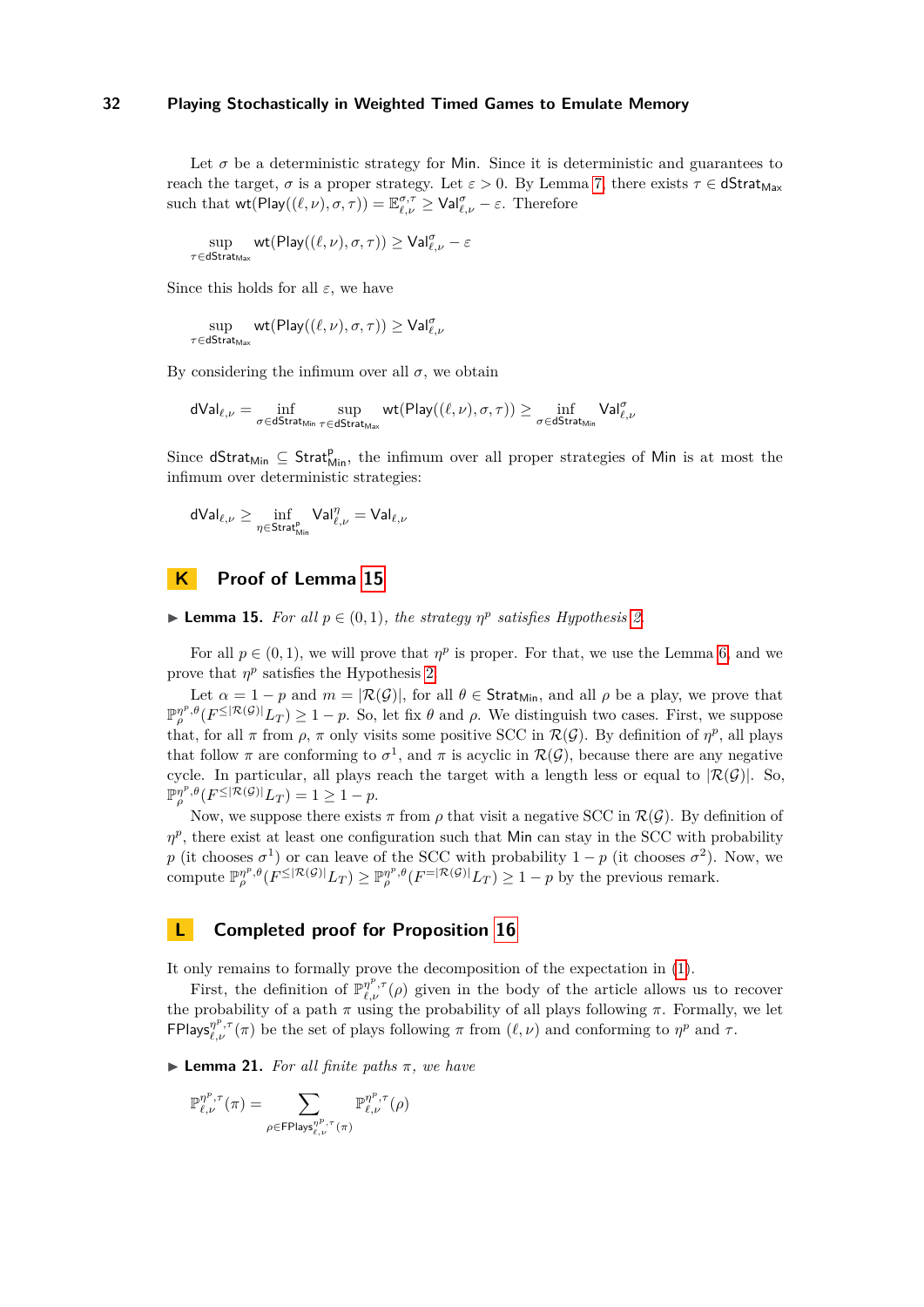**Proof.** We reason by induction on the length of  $\pi$ . If  $|\pi| = 0$ , by definition, we have  $\mathbb{P}_{\ell,\nu}^{\eta^p,\tau}(\pi) = 1$ . The set FPlays $\eta^{\nu,\tau}(\pi)$  is a singleton  $\{(\ell,\nu)\}\)$ , so that the right-hand side of the equation equals  $\mathbb{P}^{\eta^p,\tau}_{\ell,\nu}(\ell,\nu) = 1.$ 

Suppose now that  $|\pi| = n > 0$ , and write  $\pi = \delta \pi'$  with  $\delta = (\ell, g, Y, \ell')$ . We distinguish two cases according to the player that owns *ℓ*.

If  $\ell \in L_{\text{Min}}$ , let  $(\delta_1, t_1)$  be the pair chosen by  $\sigma^1$  in  $(\ell, \nu)$  and  $(\delta_2, t_2)$  be the pair chosen by  $\sigma^2$  in ( $\ell, \nu$ ). Then, letting  $\chi_A$  be the characteristic function of a set *A*, such that  $\chi_A(x) = 1$ if  $x \in A$  and 0 otherwise, we have

$$
\mathbb{P}_{\ell,\nu}^{\eta^{p},\tau}(\pi) = \int_{I((\ell,\nu),\delta)} \eta_{\Delta}^{p}(\ell,\nu)(\delta) \times \mathbb{P}_{\delta,t}^{\eta^{p},\tau}(\pi') d\eta_{\mathbb{R}^{+}}^{p}((\ell,\nu),\delta)(t) \qquad \text{(by definition)}
$$
\n
$$
= \chi_{\delta_{1}}(\delta) \big(\eta_{\Delta}^{p}(\ell,\nu)(\delta_{1}) \times \eta_{\mathbb{R}^{+}}^{p}((\ell,\nu),\delta_{1})(t_{1}) \times \mathbb{P}_{(\ell,\nu)}^{\eta^{p},\tau} \underline{\delta_{1},t_{1}}_{(\ell,\nu_{1})}(\pi')\big) \\
+ \chi_{\delta_{2}}(\delta) \big(\eta_{\Delta}^{p}(\ell,\nu)(\delta_{2}) \times \eta_{\mathbb{R}^{+}}^{p}((\ell,\nu),\delta_{2})(t_{2}) \times \mathbb{P}_{(\ell,\nu)}^{\eta^{p},\tau} \underline{\delta_{2},t_{2}}_{(\ell_{2},\nu_{2})}(\pi')\big) \\
= \chi_{\delta_{1}}(\delta) \big(\eta_{\Delta}^{p}(\ell,\nu)(\delta_{1}) \times \eta_{\mathbb{R}^{+}}^{p}((\ell,\nu),\delta_{1})(t_{1}) \times \mathbb{P}_{\ell_{1},\nu_{1}}^{\eta^{p},\tau}(\pi')\big) \\
+ \chi_{\delta_{2}}(\delta) \big(\eta_{\Delta}^{p}(\ell,\nu)(\delta_{2}) \times \eta_{\mathbb{R}^{+}}^{p}((\ell,\nu),\delta_{2})(t_{2}) \times \mathbb{P}_{\ell_{2},\nu_{2}}^{\eta^{p},\tau}(\pi')\big) \\
\text{(since } \eta^{p} \text{ and } \tau \text{ are memoryless}\n\big)
$$
\n
$$
= \chi_{\delta_{1}}(\delta) \big(\eta_{\Delta}^{p}(\ell,\nu)(\delta_{1}) \times \eta_{\mathbb{R}^{+}}^{p}((\ell,\nu),\delta_{1})(t_{1}) \times \sum_{\rho' \in \text{FPlay}_{\ell_{1},\nu_{1}}^{\eta^{p},\tau}(\pi')}\n\mathbb{P}_{\ell_{1},\nu_{1}}^{\eta^{p},\tau}(\rho')\big) \\
+ \chi_{\delta_{2}}(\delta) \big(\eta_{\Delta}^{p}(\ell,\nu)(\delta_{2}) \
$$

(by induction hypothesis)

$$
= \chi_{\delta_1}(\delta) \sum_{\rho' \in \text{FPlay}_{\ell_1, \nu_1}^{p, \tau}(\pi')} \mathbb{P}_{(\ell, \nu)}^{\eta^p, \tau}((\ell, \nu) \xrightarrow{\delta_1, t_1} \rho')
$$
  
+  $\chi_{\delta_2}(\delta) \sum_{\rho' \in \text{FPlay}_{\ell_2, \nu_2}^{p, \tau}(\pi')} \mathbb{P}_{(\ell, \nu)}^{\eta^p, \tau}((\ell, \nu) \xrightarrow{\delta_2, t_2} \rho')$   
= 
$$
\sum_{\rho \in \text{FPlay}_{\ell, \nu}^{p, \tau}(\pi)} \mathbb{P}_{\ell, \nu}^{\eta^p, \tau}(\rho)
$$

If  $\ell \in L_{\text{Max}}$ , then  $\mathbb{P}_{\ell,\nu}^{\eta^p,\tau}(\pi)$  is different from 0 only if  $\delta$  is the transition chosen by  $\tau$  in  $(\ell, \nu)$  (with probability 1). Letting t the delay chosen by  $\tau$ , we have

$$
\mathbb{P}_{\ell,\nu}^{\eta^p,\tau}(\pi) = \mathbb{P}_{(\ell,\nu)}^{\eta^p,\tau} \xrightarrow{\delta,t} (\ell',\nu')} (\pi') = \mathbb{P}_{\ell',\nu'}^{\eta^p,\tau}(\pi') \qquad \text{(since } \eta^p \text{ and } \tau \text{ are memoryless)}
$$
\n
$$
= \sum_{\rho' \in \text{FPlay}_{\ell',\nu'}^{\eta^p,\tau}(\pi')} \mathbb{P}_{\ell',\nu'}^{\eta^p,\tau}(\rho') \qquad \text{(by induction hypothesis)}
$$
\n
$$
= \sum_{\rho' \in \text{FPlay}_{\ell',\nu'}^{\eta^p,\tau}(\pi')} \mathbb{P}_{\ell,\nu}^{\eta^p,\tau}(\rho) = \sum_{\rho \in \text{FPlay}_{\ell,\nu}^{\eta^p,\tau}(\pi)} \mathbb{P}_{\ell,\nu}^{\eta^p,\tau}(\rho)
$$

Then, letting  $\mathsf{FPlays}_{\ell,\nu}^{\eta^p,\tau}$  be the set of plays reaching  $L_T$  from  $(\ell,\nu)$  conforming to  $\eta^p$  and *τ* , we obtain the following relationship between the expectation and this probability of plays, sufficient to obtain  $(1)$ :

◀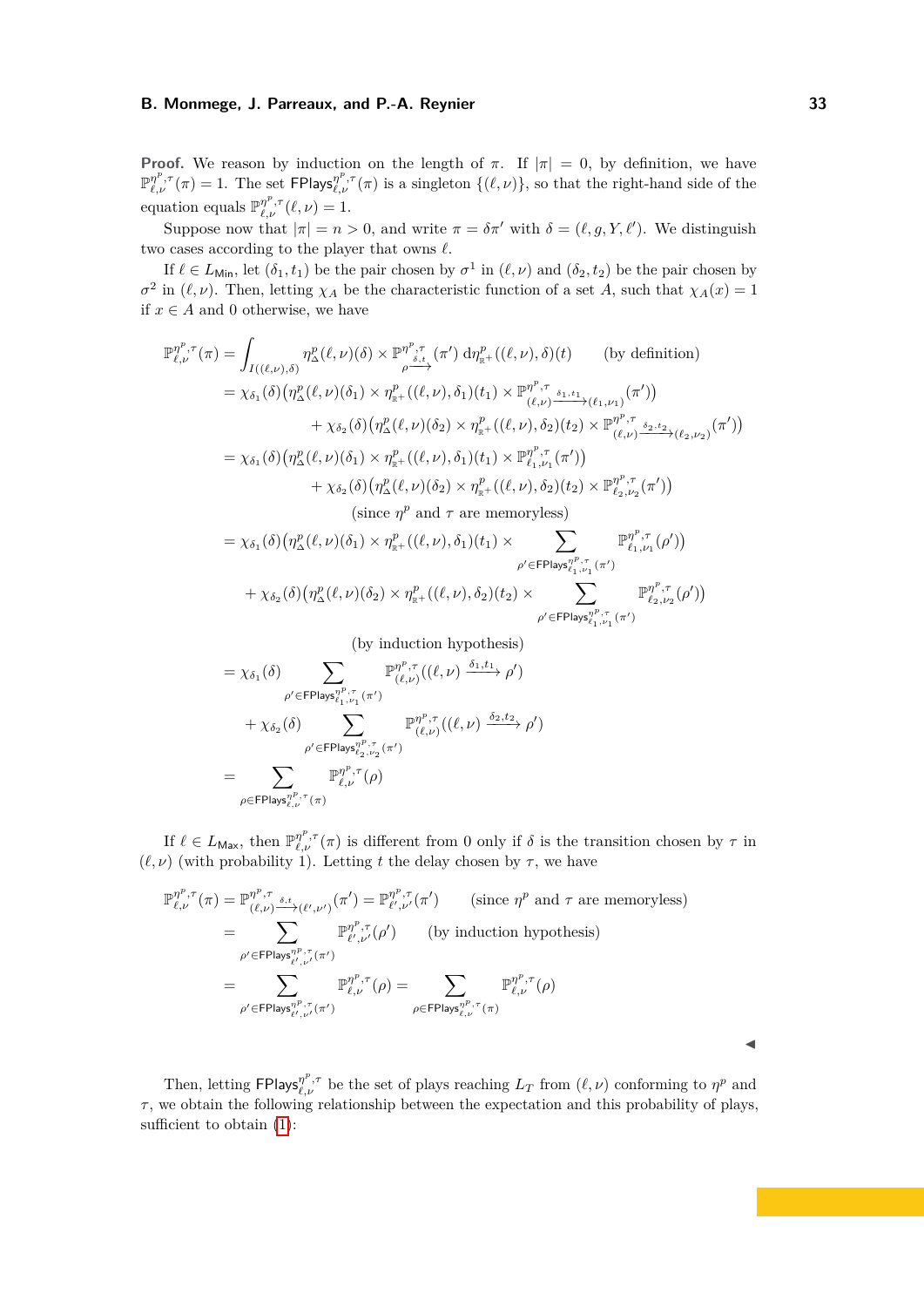$$
\blacktriangleright \textbf{ Lemma 22. } \mathbb{E}_{\ell,\nu}^{\eta^p,\tau} = \sum_{\rho \in \text{Flays}_{\ell,\nu}^{\eta^p,\tau}} \text{wt}(\rho) \times \mathbb{P}_{\ell,\nu}^{\eta^p,\tau}(\rho)
$$

**Proof.** By definition, we have  $\mathbb{E}_{\ell,\nu}^{\eta^p,\tau} = \sum_{\pi} \mathbb{E}_{\ell,\nu}^{\eta^p,\tau}(\pi)$  where the sum is over all finite paths that reach  $L_T$ . To conclude, we therefore only need to show, by induction on the length of such finite paths *π*:

$$
\mathbb{E}_{\ell,\nu}^{\eta^p,\tau}(\pi) = \sum_{\rho \in \text{FPlays}_{\ell,\nu}^{\eta^p,\tau}(\pi)} \text{wt}(\rho) \times \mathbb{P}_{\ell,\nu}^{\eta^p,\tau}(\rho) \tag{10}
$$

If  $|\pi| = 0$ ,  $\mathbb{E}_{\ell,\nu}^{\eta^p,\tau}(\pi) = 0$ , and there is only one play following  $\pi$ ,  $\rho = (\ell,\nu)$ , of weight 0, so that the equality holds.

If  $|\pi| = n > 0$ , then we can write  $\pi = \delta \pi'$ . If  $\ell \in L_{\text{Min}}$ , let  $(\delta_1, t_1)$  be the pair chosen by  $\sigma^1$  in  $(\ell, \nu)$  and  $(\delta_2, t_2)$  be the pair chosen by  $\sigma^2$  in  $(\ell, \nu)$ : we also let  $(\ell_1, \nu_1)$  and  $(\ell_2, \nu_2)$  be the respective configurations reached after one step of  $\sigma^1$  and  $\sigma^2$ . Then we have

$$
\mathbb{E}_{\ell,\nu}^{\eta^{p},\tau}(\pi) = \int_{I(\rho,\delta)} \eta_{\Delta}^{p}(\ell,\nu)(\delta) \Big[ \big( t \operatorname{wt}(\ell) + \operatorname{wt}(\delta) \big) \mathbb{P}_{(\ell,\nu)}^{\eta^{p},\tau} \underbrace{S_{\ell,\nu}}(\pi') + \mathbb{E}_{(\ell,\nu)}^{\eta^{p},\tau} \underbrace{S_{\ell,\nu}}(\pi) \Big] d\eta_{\mathbb{R}^{+}}^{\rho} \big( (\ell,\nu),\delta \big)(t) \n= \chi_{\delta_{1}}(\delta) \big( \eta_{\Delta}^{p}(\ell,\nu)(\delta_{1}) \times \eta_{\mathbb{R}^{+}}^{p} \big( (\ell,\nu),\delta_{1}) (t_{1}) \big) \Big[ \big( t_{1} \operatorname{wt}(\ell) + \operatorname{wt}(\delta_{1}) \big) \mathbb{P}_{\ell_{1},\nu_{1}}^{\eta^{p},\tau}(\pi') + \mathbb{E}_{\ell_{1},\nu_{1}}^{\eta^{p},\tau}(\pi') \Big] \n+ \chi_{\delta_{2}}(\delta) \big( \eta_{\Delta}^{p}(\ell,\nu)(\delta_{2}) \times \eta_{\mathbb{R}^{+}}^{p} \big( (\ell,\nu),\delta_{2}) (t_{2}) \big) \Big[ \big( t_{2} \operatorname{wt}(\ell) + \operatorname{wt}(\delta_{1}) \big) \mathbb{P}_{\ell_{2},\nu_{2}}^{\eta^{p},\tau}(\pi') + \mathbb{E}_{\ell_{2},\nu_{2}}^{\eta^{p},\tau}(\pi') \Big] \n(since \eta^{p} \text{ and } \tau \text{ are memoryless}) \n= \chi_{\delta_{1}}(\delta) \big( \eta_{\Delta}^{p}(\ell,\nu)(\delta_{1}) \times \eta_{\mathbb{R}^{+}}^{p} \big( (\ell,\nu),\delta_{1}) (t_{1}) \big) \Big[ \big( t_{1} \operatorname{wt}(\ell) + \operatorname{wt}(\delta_{1}) \big) \n+ \sum_{\rho' \in \mathsf{FPlay}_{\ell_{1},\nu_{1}}^{\eta^{p},\tau}(\rho') + \sum_{\rho' \in \mathsf{FPlay}_{\ell_{1},\nu_{1}}^{\eta^{p},\tau}(\pi')} \operatorname{wt}(\rho') \mathbb{P}_{\ell_{1},\
$$

If  $\ell \in L_{\text{Max}}$ ,  $\mathbb{E}_{\ell,\nu}^{\eta^p,\tau}(\pi)$  is different from 0 only if  $\delta$  is the transition chosen by  $\tau$  in  $(\ell,\nu)$ (and otherwise  $FPIays_{\ell,\nu}^{p^p,\tau}(\pi) = \emptyset$  so the right-hand side equals 0 too). Letting *t* the delay

 $ρ$ ∈FPlays $<sup>ηP,τ</sup>$ ,*τ* (*π*)</sup>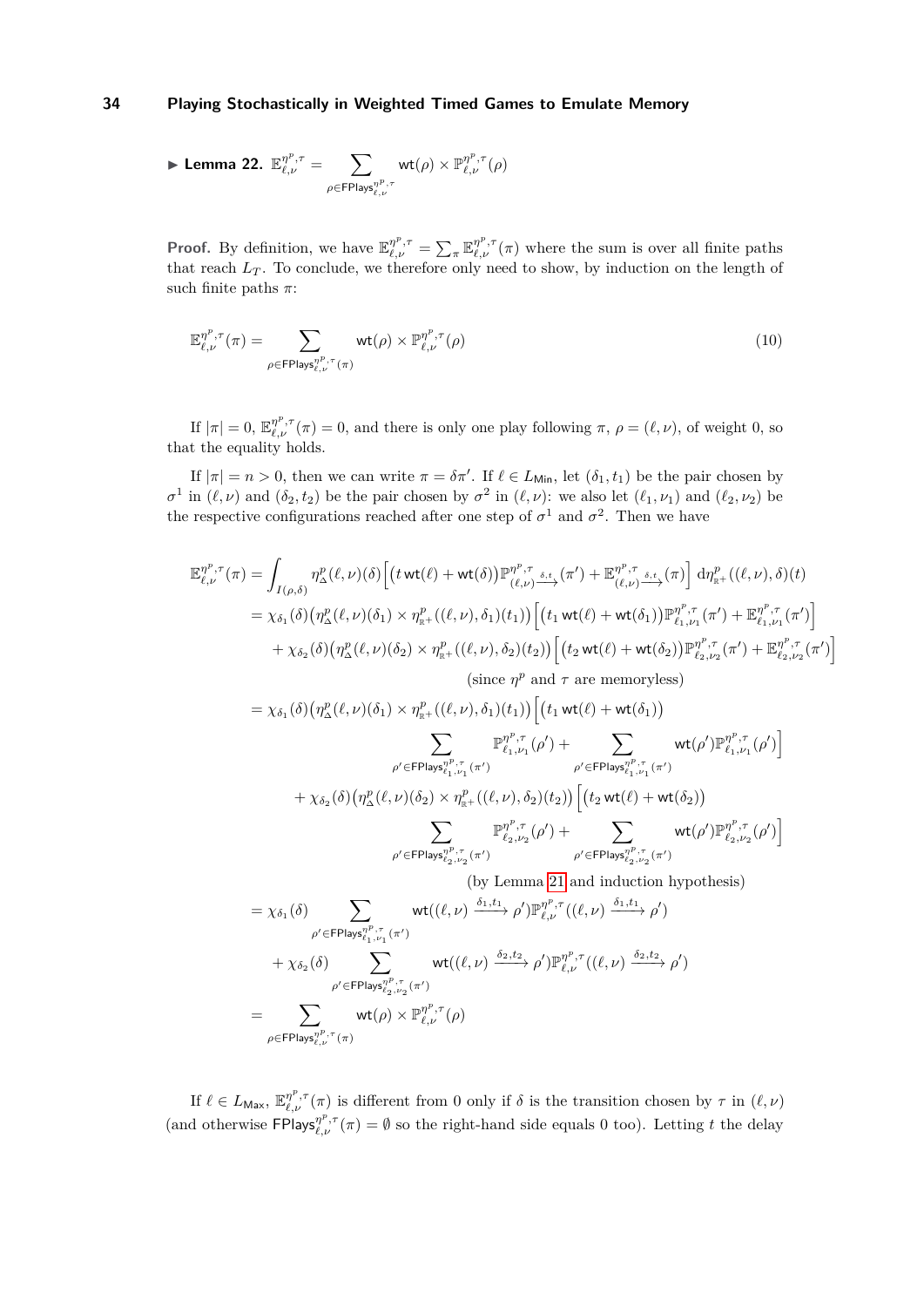chosen by  $\tau$ , and  $(\ell', \nu')$  the configuration reached after one step, we have

$$
\mathbb{E}_{\ell,\nu}^{\eta^p,\tau}(\pi) = \left(t \operatorname{wt}(\ell) + \operatorname{wt}(\delta)\right) \mathbb{P}_{(\ell,\nu)}^{\eta^p,\tau} \xrightarrow{\delta,t} (\ell',\nu') (\pi') + \mathbb{E}_{(\ell,\nu)}^{\eta^p,\tau} \xrightarrow{\delta,t} (\ell',\nu') (\pi')
$$
\n
$$
= \left(t \operatorname{wt}(\ell) + \operatorname{wt}(\delta)\right) \mathbb{P}_{\ell',\nu'}^{\eta^p,\tau}(\pi') + \mathbb{E}_{\ell',\nu'}^{\eta^p,\tau}(\pi') \qquad \left(\text{since } \eta^p \text{ and } \tau \text{ are memoryless}\right)
$$
\n
$$
= \left(t \operatorname{wt}(\ell) + \operatorname{wt}(\delta)\right) \sum_{\rho' \in \text{FPlay}_{\ell',\nu'}^{\eta^p,\tau}(\pi')} \mathbb{P}_{\ell',\nu'}^{\eta^p,\tau}(\rho') + \sum_{\rho' \in \text{FPlay}_{\ell',\nu'}^{\eta^p,\tau}(\pi')} \operatorname{wt}(\rho') \mathbb{P}_{\ell',\nu'}^{\eta^p,\tau}(\rho')
$$

(by Lemma [21](#page-31-0) and induction hypothesis)

$$
= \sum_{\rho' \in \text{FPlays}_{\ell',\nu'}^{\eta^p, \tau}(\pi')} \text{wt}((\ell, \nu) \xrightarrow{\delta, t} \rho') \mathbb{P}_{(\ell, \nu)}^{\eta^p, \tau} \xrightarrow{\delta, t} (\rho')
$$

$$
= \sum_{\rho \in \text{FPlays}_{\ell, \nu}^{\eta^p, \tau}(\pi)} \text{wt}(\rho) \times \mathbb{P}_{\ell, \nu}^{\eta^p, \tau}(\rho)
$$

| ٠<br>M. |
|---------|
|         |

# **M Proof that** dVal*ℓ,ν* ≤ Val*ℓ,ν* **and** dVal*ℓ,ν* ≤ mVal*ℓ,ν*

Continuing the explanations of the body of the article, we let

$$
\beta = \left\lceil \frac{4\alpha^{1/m} w^e_{\max}}{(\alpha^{1/m} - 1)^2} + 2|\mathcal{R}(\mathcal{G})| w^e_{\max} + 1 \right\rceil |\mathcal{R}(\mathcal{G})|
$$

with  $\alpha$  and  $m$  given by Hypothesis [2](#page-7-0) fulfilled by  $\eta$ , and

$$
K = \left\lceil \frac{\alpha^{1/m} w^e_{\max}}{(\alpha^{1/m}-1)^2} + w^e_{\max} |\mathcal{R}(\mathcal{G})|(\beta+1) \right\rceil (|\mathcal{R}(\mathcal{G})| \beta+1)
$$

We then build  $\sigma^1$ : for all plays  $\rho \in \text{FPlays}_{\text{Min}}$ ,  $\sigma^1(\rho)$  as any pair  $(\delta, t)$  in

$$
\mathrm{arginf}_{(\delta,t)\in\mathrm{supp}(\eta(\rho))}^{\varepsilon/K}(t\,\mathrm{wt}(\ell)+\mathrm{wt}(\delta)+\mathsf{Val}_{\rho\frac{\delta,t}{\varepsilon}})
$$

Under this condition, we verify that  $\sigma^1$  satisfies the properties of fake- $\varepsilon/K$ -optimality wrt the probabilistic value, similar to the ones of Lemma [19](#page-27-0) in the deterministic case:

- **Example 23.** 1. *Each finite play*  $\rho$  *conforming to*  $\sigma^1$  *from*  $(\ell, \nu)$  *and reaching the target has a cumulated weight at most*  $\mathsf{Val}_{\ell,\nu}^{\eta} + |\rho| \varepsilon / K$ ;
- <span id="page-34-1"></span>**2.** *Each finite play*  $\rho$  *conforming to*  $\sigma^1$  *from*  $(\ell, \nu)$  *following a cycle in the region game*  $\mathcal{R}(\mathcal{G})$ *of length at least β has a cumulated weight at most* −1*.*
- **Proof. 1.** We show by induction on  $n \in \mathbb{N}$  that for all finite plays  $\rho_0$  from  $(\ell, \nu)$ , and for all plays  $\rho$  continuing after  $\rho_0$ , conforming to  $\sigma^1$  and reaching the target in at most *n* steps, we have  $\mathsf{wt}(\rho) \leq \mathsf{Val}_{\rho_0}^{\eta} + n\varepsilon/K$ . If  $n = 0$ ,  $\rho_0$  ends in  $L_T$ , and  $\mathsf{wt}(\rho) = 0 = \mathsf{Val}_{\rho_0}^{\eta}$ . If  $|\rho| = n > 0$ , let  $(\ell, \nu)$  be the last configuration of  $\rho_0$  and let us write  $\rho = (\ell, \nu) \stackrel{\delta, t}{\longrightarrow} \rho'$ . Then  $wt(\rho) = twt(\ell) + wt(\delta) + wt(\rho')$  with  $\rho'$  starting in a configuration  $(\ell', \nu')$ . By induction hypothesis, we have  $\mathsf{wt}(\rho') \leq \mathsf{Val}_{\rho_0}^{\eta} \xrightarrow{\delta,t} + \varepsilon |\rho'|/K$ , and we thus obtain

<span id="page-34-0"></span>
$$
\operatorname{wt}(\rho) \le t \operatorname{wt}(\ell) + \operatorname{wt}(\delta) + \operatorname{Val}_{\rho_0}^{\eta} \xrightarrow{\delta, t} + \varepsilon |\rho'| / K \tag{11}
$$

We now distinguish two cases according to the owner of location *ℓ*.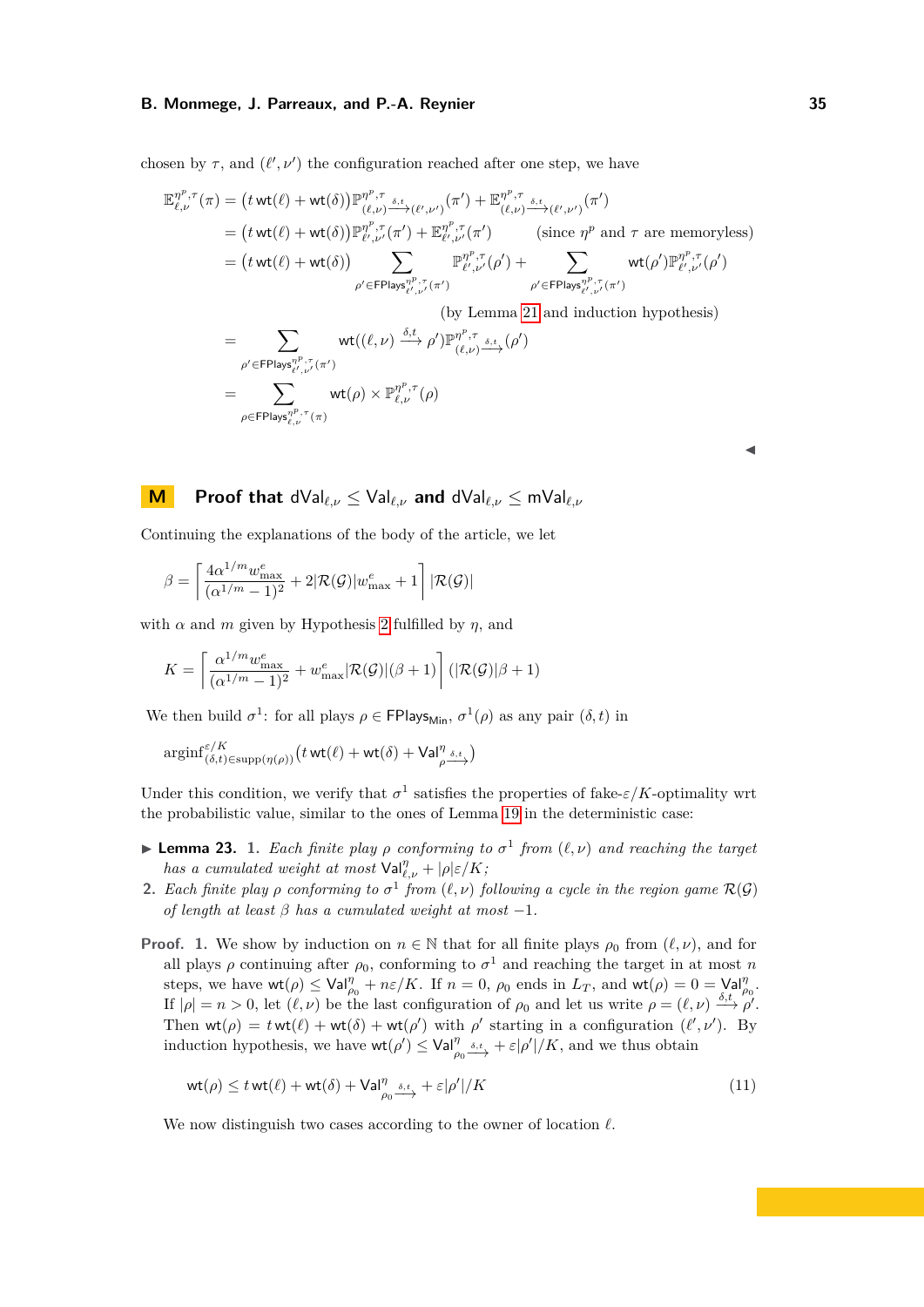If  $\ell \in L_{\text{Max}}$ , by Lemma [7,](#page-7-1) consider a deterministic strategy  $\tau$  such that  $\mathbb{E}_{\infty}^{\eta,\tau}$  $\frac{\eta,\tau_{\delta,t}}{\rho_0 \stackrel{\sim}{\longrightarrow}} \geq$  $\text{Val}_{\rho_0}^{\eta} \xrightarrow{\delta, t} -\varepsilon/K$ . Then, [\(11\)](#page-34-0) can be rewritten as

$$
\mathsf{wt}(\rho) \leq t \mathsf{wt}(\ell) + \mathsf{wt}(\delta) + \mathbb{E}_{\rho_0 \to \mathcal{S}, t}^{\eta, \tau_{\delta, t}} + \varepsilon(|\rho'| + 1) / K
$$

Moreover, since  $\tau$  is a deterministic strategy,

$$
\mathbb{E}_{\rho_0}^{\eta,\tau} = \sum_{\delta \pi \in \text{TPaths}_{\rho_0}} \left[ (t \text{ wt}(\ell) + \text{ wt}(\delta)) \mathbb{P}_{\rho_0}^{\eta,\tau_{\delta,t}}(\pi) + \mathbb{E}_{\rho_0}^{\eta,\tau_{\delta,t}}(\pi) \right]
$$
  
=  $(t \text{ wt}(\ell) + \text{ wt}(\delta)) \sum_{\substack{\pi \in \text{TPaths}_{\rho_0} \xrightarrow{\delta,t} \\ \rho_0 \longrightarrow \rho_0}} \mathbb{P}_{\rho_0, \xi, \xi}^{\eta, \tau_{\delta,t}}(\pi) + \sum_{\pi \in \text{TPaths}_{\rho_0} \xrightarrow{\delta,t} \rho_0} \mathbb{E}_{\rho_0, \xi, \xi}^{\eta, \tau_{\delta,t}}(\pi)$   
=  $t \text{ wt}(\ell) + \text{ wt}(\delta) + \mathbb{E}_{\rho_0, \xi, \xi}^{\eta, \tau_{\delta,t}}$ 

so that we finally obtain, as desired,

$$
\text{wt}(\rho) \leq \mathbb{E}_{\rho_0}^{\eta,\tau} + \varepsilon(|\rho'| + 1)/K \leq \text{Val}_{\rho_0}^{\eta} + \varepsilon |\rho|/K
$$

If  $\ell \in L_{\text{Min}}$ , by Lemma [7,](#page-7-1) consider a deterministic strategy  $\tau$  such that for all  $(\delta', t')$ , E *η,τ*  $\frac{\eta,\tau_{\delta',t'}}{\rho_0 \to 0} \geq \text{Val}_{\rho_0}^{\eta} \frac{\delta',t'}{\to} -\varepsilon/2K$ . Then, by definition

$$
\mathbb{E}_{\rho_0}^{\eta,\tau} = \sum_{\delta} \sum_{\pi | \delta \pi \in \text{TPaths}_{\rho_0}} \int_{I(\rho_0,\delta)} \eta_{\Delta}(\rho_0)(\delta) \left[ \left( t \text{wt}(\ell) + \text{wt}(\delta) \right) \mathbb{P}_{\rho_0}^{\eta,\tau_{\delta,t}}(\pi) + \mathbb{E}_{\rho_0}^{\eta,\tau_{\delta,t}}(\pi) \right] d\eta_{\mathbb{R}^+}(\rho_0,\delta)(t)
$$

By dominated convergence, we can reverse the sum and the integral, and obtain

$$
\mathbb{E}_{\rho_{0}}^{\eta,\tau} = \sum_{\delta'} \int_{I(\rho_{0},\delta')} \eta_{\Delta}(\rho_{0})(\delta') \Big[ (t'wt(\ell) + wt(\delta')) \sum_{\substack{\pi \mid \delta' \pi \in \text{TPaths}_{\rho_{0}}} \mathbb{P}_{\rho_{0} \to \delta',t' \to \pi}}^{\eta,\tau_{\delta',t'}}(\pi) + \sum_{\substack{\pi \mid \delta' \pi \in \text{TPaths}_{\rho_{0}}} \mathbb{E}_{\rho_{0} \to \delta',t' \to \pi}}^{\eta,\tau_{\delta',t'}}(\pi) \Big] d\eta_{\mathbb{R}^{+}}(\rho_{0},\delta')(t')
$$
  
\n
$$
= \sum_{\delta'} \int_{I(\rho_{0},\delta')} \eta_{\Delta}(\rho_{0})(\delta') (t'wt(\ell) + wt(\delta') + \mathbb{E}_{\rho_{0} \to \delta',t' \to \pi}^{\eta,\tau_{\delta',t'}}(\pi) d\eta_{\mathbb{R}^{+}}(\rho_{0},\delta')(t')
$$
  
\n
$$
\geq \sum_{\delta'} \int_{I(\rho_{0},\delta')} \eta_{\Delta}(\rho_{0})(\delta') (t'wt(\ell) + wt(\delta') + \text{Val}_{\rho_{0} \to \delta',t' \to \pi}^{\eta,\tau_{\delta',t'}} - \varepsilon/2K) d\eta_{\mathbb{R}^{+}}(\rho_{0},\delta')(t')
$$
  
\n(by definition of  $\tau$ )  
\n
$$
\times \sum_{\delta'} \int_{I(\rho_{0},\delta')} \eta_{\Delta}(\rho_{0})(\delta') d\eta_{\mathbb{R}^{+}}(\rho_{0},\delta')(t')
$$
 (by definition of  $\eta$ )

 $=$  *t*wt( $\ell$ ) + wt( $\delta$ ) + Val<sup> $\eta$ </sup><sub>*ρ*0</sub>  $\xrightarrow{\delta}$  -  $\varepsilon/K$  (since  $\eta$  is a distribution)

Therefore, in this case too, [\(11\)](#page-34-0) can be rewritten, as expected:

$$
\mathrm{wt}(\rho) \leq \mathbb{E}_{\rho_0}^{\eta,\tau} + \varepsilon(|\rho'| + 1)/K \leq \mathrm{Val}_{\rho_0}^{\eta} + \varepsilon |\rho|/K
$$

This concludes the proof of the first item, by considering the case where  $\rho_0$  is a single configuration.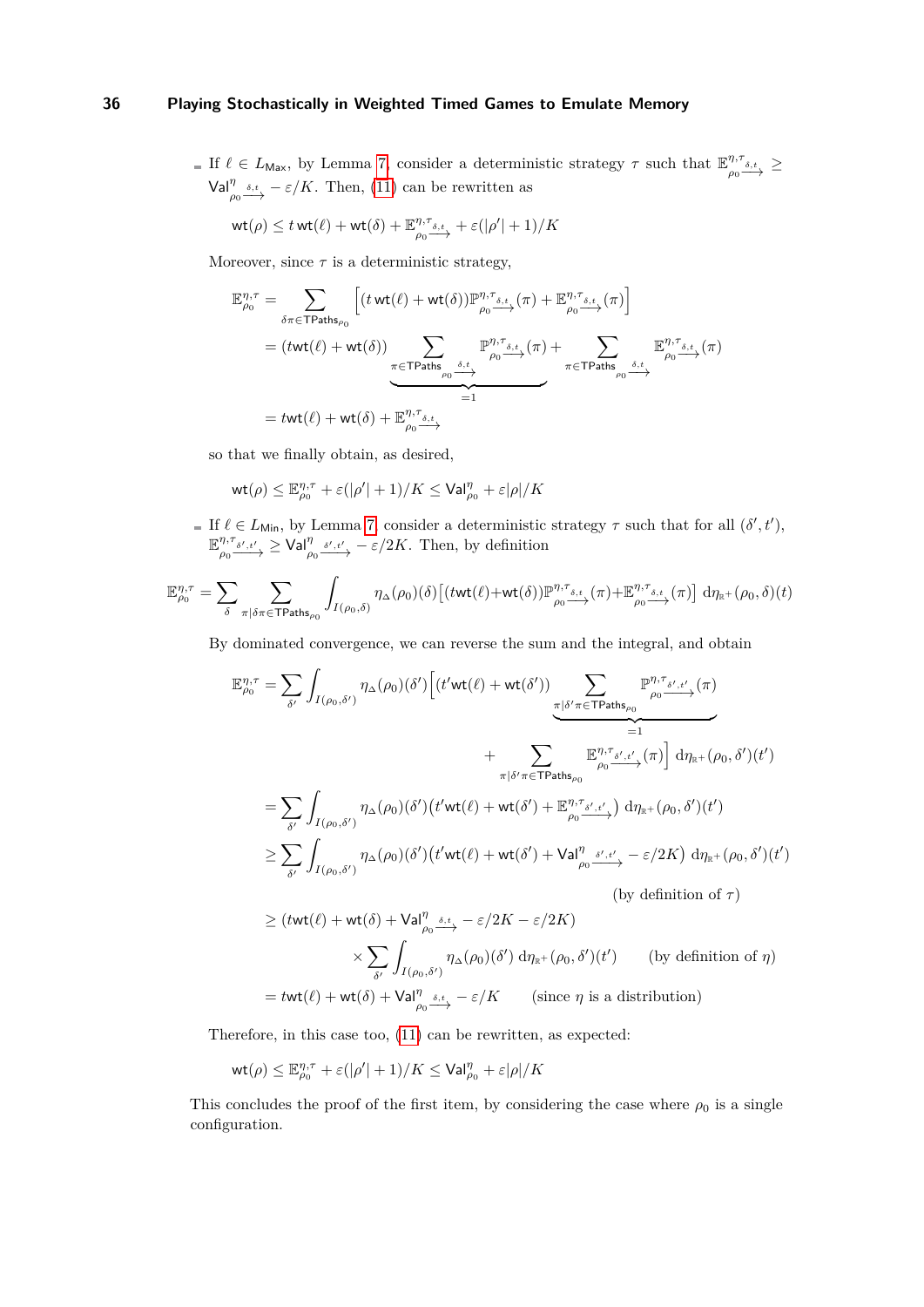**2.** We first show that, for all edges  $(\ell, \nu) \xrightarrow{\delta, t} (\ell', \nu')$  taking place after a finite play  $\rho_0$ , and conforming to  $\sigma^1$ , we have

<span id="page-36-0"></span>
$$
\mathsf{Val}_{\rho_0}^{\eta} \ge \text{twt}(\ell) + \text{wt}(\delta) + \mathsf{Val}_{\rho_0}^{\eta} \xrightarrow{\delta, t} - \varepsilon/K \tag{12}
$$

Consider a deterministic strategy  $\tau$  of Max given by Lemma [7](#page-7-1) such that  $\mathbb{E}^{\eta,\theta}$  $\frac{\eta,\theta_{\delta',\hskip.03cm t'}}{\rho_0\qquadlongrightarrow}$  >  $\mathsf{Val}_{\rho_0}^{\eta} \xrightarrow{\delta', t'} - \varepsilon'$  for all  $\delta', t'$ , with a fixed  $\varepsilon'$ .

If  $\ell \in L_{\text{Max}}$ , by considering the strategy  $\tau'$  such that  $\tau'(\rho_0) = (\delta, t)$  and that follows  $\tau$ otherwise, we obtain (by using a similar reasoning as before, decomposing onto finite paths):

$$
\mathsf{Val}^{\eta}_{\rho_0} \geq \mathbb{E}^{\eta,\tau'}_{\rho_0} = t \mathsf{wt}(\ell) + \mathsf{wt}(\delta) + \mathbb{E}^{\eta,\theta_{\delta',t'}}_{\rho_0} \geq t \mathsf{wt}(\ell) + \mathsf{wt}(\delta) + \mathsf{Val}^{\eta}_{\rho_0} \xrightarrow{s',t'} - \varepsilon'
$$

Since this holds for all  $\varepsilon'$ , we get

$$
\mathsf{Val}_{\rho_0}^\eta \geq \mathit{twt}(\ell) + \mathsf{wt}(\delta) + \mathsf{Val}_{\rho_0}^\eta \xrightarrow{\delta', \iota'} \geq \mathit{twt}(\ell) + \mathsf{wt}(\delta) + \mathsf{Val}_{\rho_0}^\eta \xrightarrow{\delta', \iota'} - \varepsilon/K
$$

If  $\ell \in L_{\text{Min}}$ , we have (by following the same decomposition onto finite paths as before)

$$
\begin{split} \mathsf{Val}_{\rho_{0}}^{\eta}&\geq \mathbb{E}_{\rho_{0}}^{\eta,\tau} \\ &=\sum_{\delta'}\int_{I(\rho_{0},\delta')} \eta_{\Delta}(\rho_{0})(\delta')\Big[t'\mathsf{wt}(\ell)+\mathsf{wt}(\delta')+\mathbb{E}_{\rho_{0}}^{\eta,\tau_{\delta',t'}}\Big] \; \mathrm{d}\eta_{\mathbb{R}^{+}}(\rho_{0},\delta')(t') \\ &\geq \sum_{\delta'}\int_{I(\rho_{0},\delta')} \eta_{\Delta}(\rho_{0})(\delta')\Big[t'\mathsf{wt}(\ell)+\mathsf{wt}(\delta')+ \mathsf{Val}_{\rho_{0}}^{\eta}\xrightarrow{s',t'}-\varepsilon'\Big] \; \mathrm{d}\eta_{\mathbb{R}^{+}}(\rho_{0},\delta')(t') \\ &=\sum_{\delta'}\int_{I(\rho_{0},\delta')} \eta_{\Delta}(\rho_{0})(\delta')\Big[t'\mathsf{wt}(\ell)+\mathsf{wt}(\delta')+ \mathsf{Val}_{\rho_{0}}^{\eta}\xrightarrow{s,t}\Big] \; \mathrm{d}\eta_{\mathbb{R}^{+}}(\rho_{0},\delta')(t')-\varepsilon' \\ &\geq t\mathsf{wt}(\ell)+\mathsf{wt}(\delta)+\mathsf{Val}_{\rho_{0}}^{\eta}\xrightarrow{s,t}-\varepsilon/K-\varepsilon' \qquad \text{(by definition of } \sigma^{1}\text{)} \end{split}
$$

Since this holds for all  $\varepsilon'$ , we obtain

$$
\mathsf{Val}_\rho^\eta \geq t \mathsf{wt}(\ell) + \mathsf{wt}(\delta) + \mathsf{Val}_{\rho_0}^\eta \xrightarrow{\delta,t} - \varepsilon/K
$$

Now, we can resume the proof of the second item. Thus, let  $\pi$  be a cyclic path in  $\mathcal{R}(\mathcal{G})$  of length at least  $\beta$ , and  $\rho$  a finite play following  $\pi$  and conforming to  $\sigma^1$ . It goes through only states of a single SCC of  $\mathcal{R}(\mathcal{G})$ , that is either positive or negative, by divergence of the WTG  $G$ . We show that this SCC is necessarily negative, therefore proving the  $\mathsf{wt}(\rho)\leq -1.$  Suppose, in the contrary, the the SCC is positive.

First, since  $\pi$  has length at least  $\beta$ , it must contain at least  $\lceil \frac{4\alpha^{1/m} w_{\max}^e}{(\alpha^{1/m}-1)^2} \rceil + 2|\mathcal{R}(\mathcal{G})|w_{\max}^e + 1$ region cycles, and, by summing the weight of the cycles (each at least 1) and the rest of the play, it has thus weight at least  $\lceil \frac{4\alpha^{1/m} w_{\max}^e}{(\alpha^{1/m}-1)^2} \rceil + \lvert \mathcal{R}(\mathcal{G}) \rvert w_{\max}^e + 1$ .

However, by summing up all the inequalities given by [\(12\)](#page-36-0) along the play  $\rho$  (from  $(\ell, \nu)$ ), and by simplifying the result, we obtain that

$$
\mathsf{wt}_\Sigma(\rho) \leq \mathsf{Val}^\eta_{\ell,\nu} - \mathsf{Val}^\eta_\rho + \frac{\varepsilon}{K}|\rho|
$$

By Lemma [6,](#page-7-2) for all strategies  $\theta$  of Max, we can bound the expectations  $|\mathbb{E}_{\rho'}^{\eta,\theta}|$  by  $\alpha^{1/m} w_{\text{max}}^e/(\alpha^{1/m}-1)^2$ , independently of *ρ*'. Thus, it is thus the same for  $|\text{Val}_{\rho'}^{\eta}|$ , so that

$$
\begin{split} \mathsf{wt}_\Sigma(\rho) &\leq \left\lceil \frac{2\alpha^{1/m} w_{\max}^e}{(\alpha^{1/m}-1)^2} \right\rceil + \left\lceil \frac{4\alpha^{1/m} w_{\max}^e}{(\alpha^{1/m}-1)^2} + 2|\mathcal{R}(\mathcal{G})| w_{\max}^e \right\rceil \frac{|\mathcal{R}(\mathcal{G})| \varepsilon}{K} \\ &\leq \left\lceil \frac{4\alpha^{1/m} w_{\max}^e}{(\alpha^{1/m}-1)^2} \right\rceil + |\mathcal{R}(\mathcal{G})| w_{\max}^e \end{split}
$$